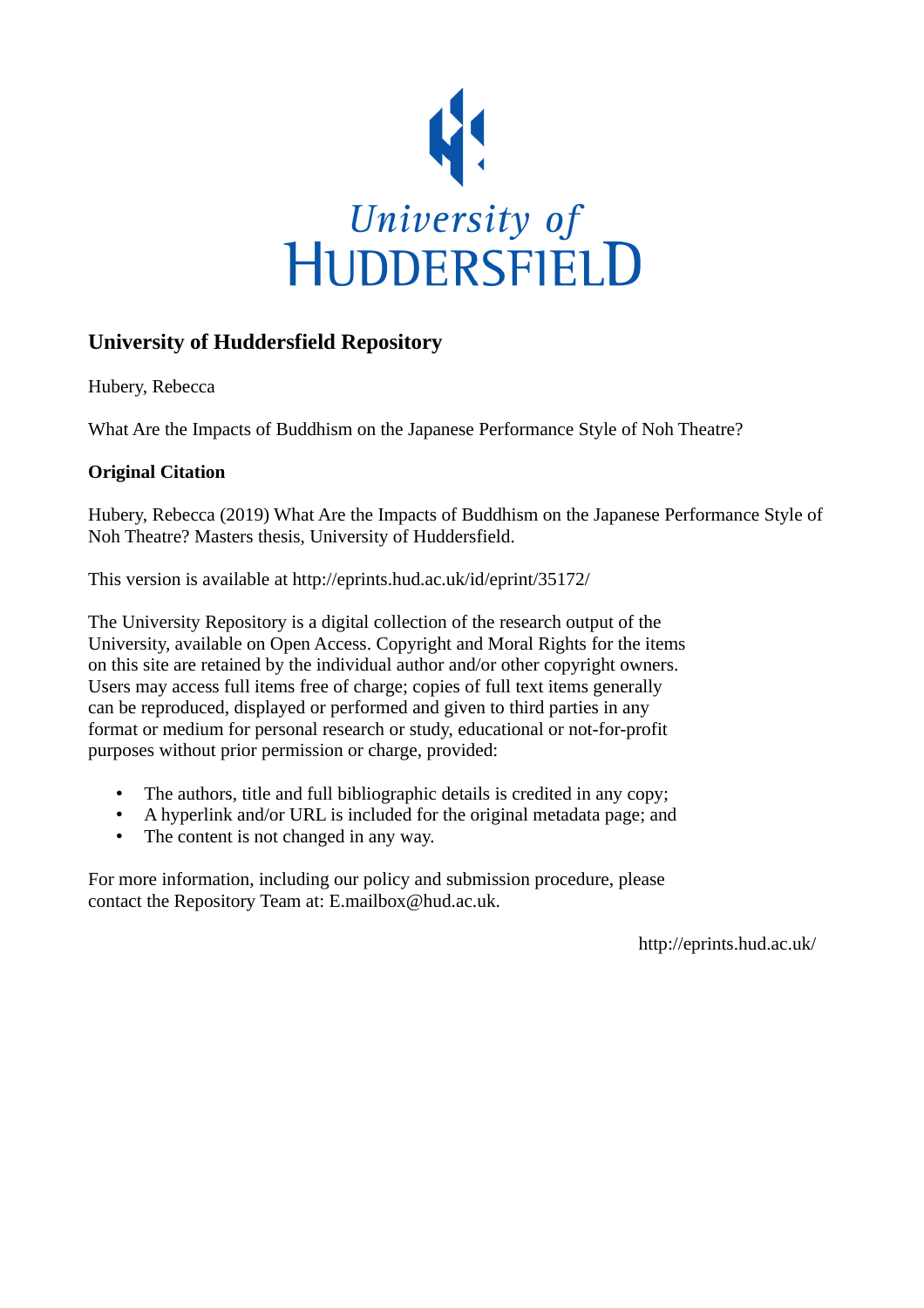# What Are the Impacts of Buddhism on the Japanese Performance Style of Noh Theatre?

Rebecca Hubery

A thesis submitted to the University of Huddersfield in partial fulfilment of the requirements for the degree of MA by Research (Music, Humanities and Media)

The University of Huddersfield

December 2019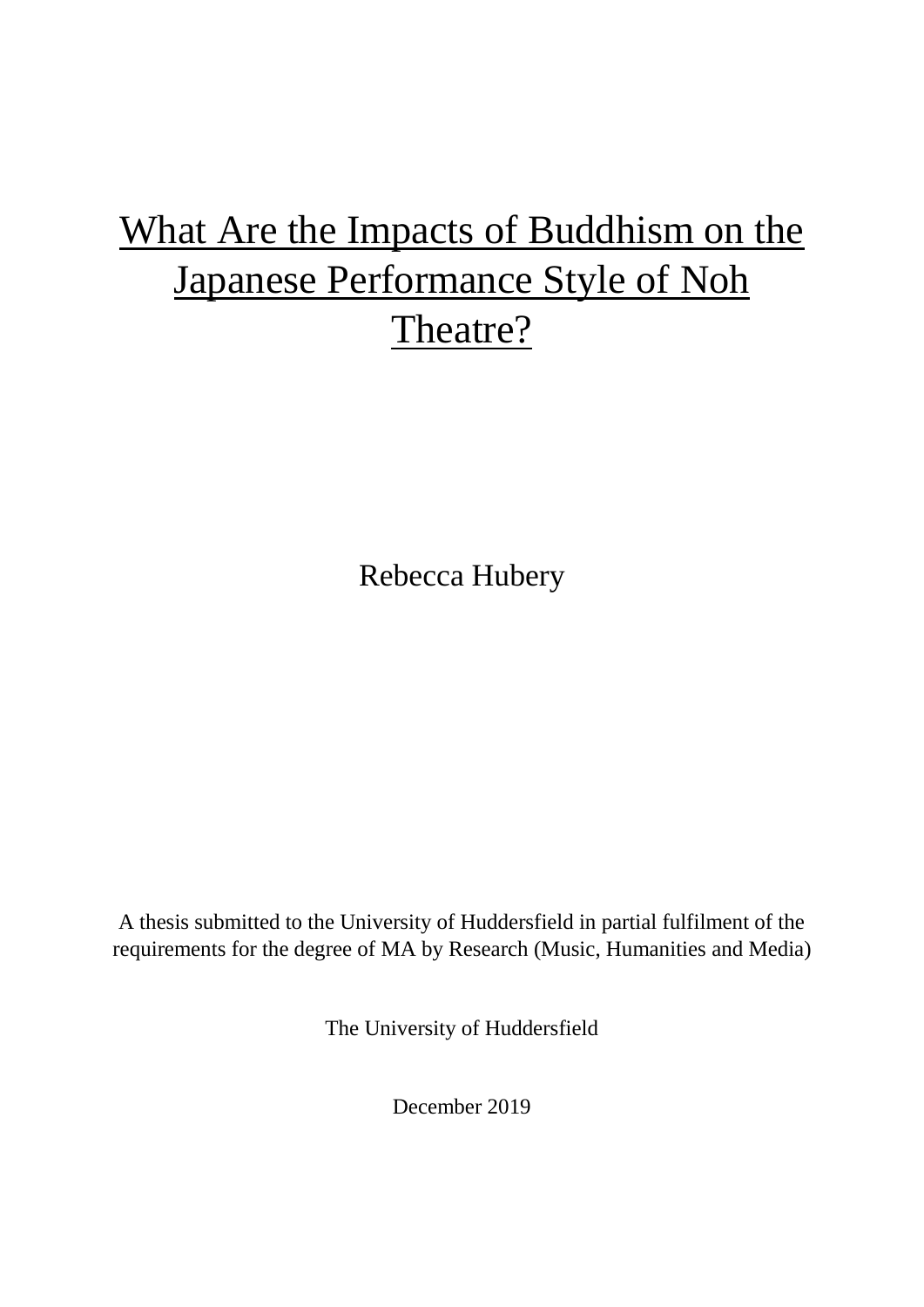## **Table of Contents**

| 1.1              |                |    |
|------------------|----------------|----|
| 1.2              |                |    |
| 1.3              |                |    |
| 2.               |                |    |
| 2.1              |                |    |
| 2.2              |                |    |
| 2.3              |                |    |
| 3.               |                |    |
| 3.1              |                |    |
| 3.2              |                |    |
| $\overline{4}$ . |                |    |
| 4.1              |                |    |
| 4.2              |                |    |
| 4.3              |                |    |
| 5.               |                |    |
| 5.1              |                |    |
|                  | 5.2 Literature | 51 |
| 5.3              |                |    |
| 6.               |                |    |
| 7.               |                |    |
| 7.1              |                |    |
| 8.               |                |    |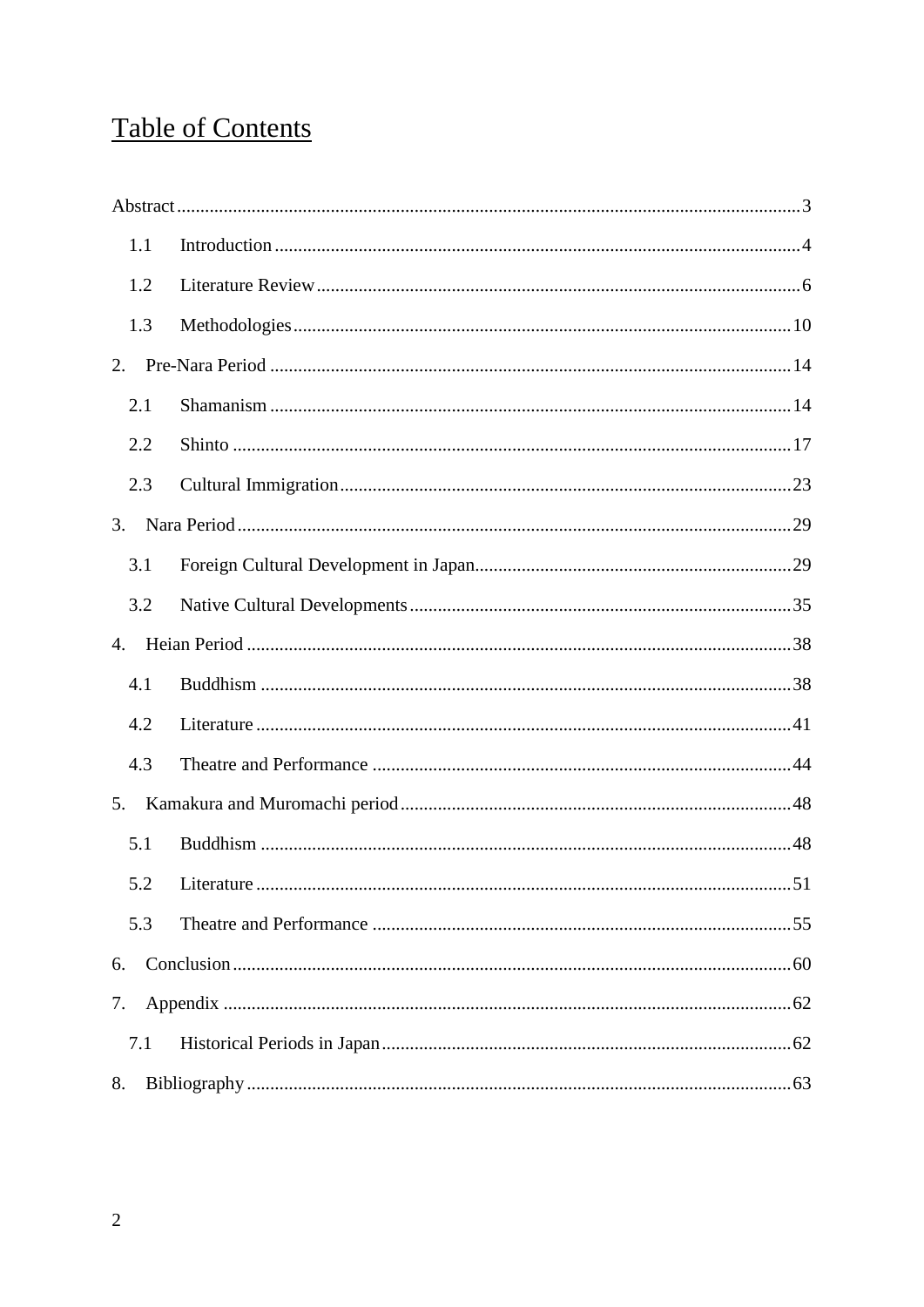## <span id="page-3-0"></span>Abstract

This thesis aims to examine the links between Noh theatre and Japanese Buddhism. There will be a chronological exploration of the notable periods in Japanese history leading up to the Kamakura and Muromachi period, when Noh theatre was established. Each chapter, representing a new era, will discuss religious and cultural developments. This thesis will examine the impacts of China on Japanese culture, in terms of religion and performance styles. Each chapter will address developments in the field of theatre and performance and establish cultural connections between religion and performance; most specifically, Buddhism and Noh. Textual Analysis and Critical Realism have been employed as methodologies to establish a base subject knowledge and to build a critically established speculative arc that forms the connections of the structure.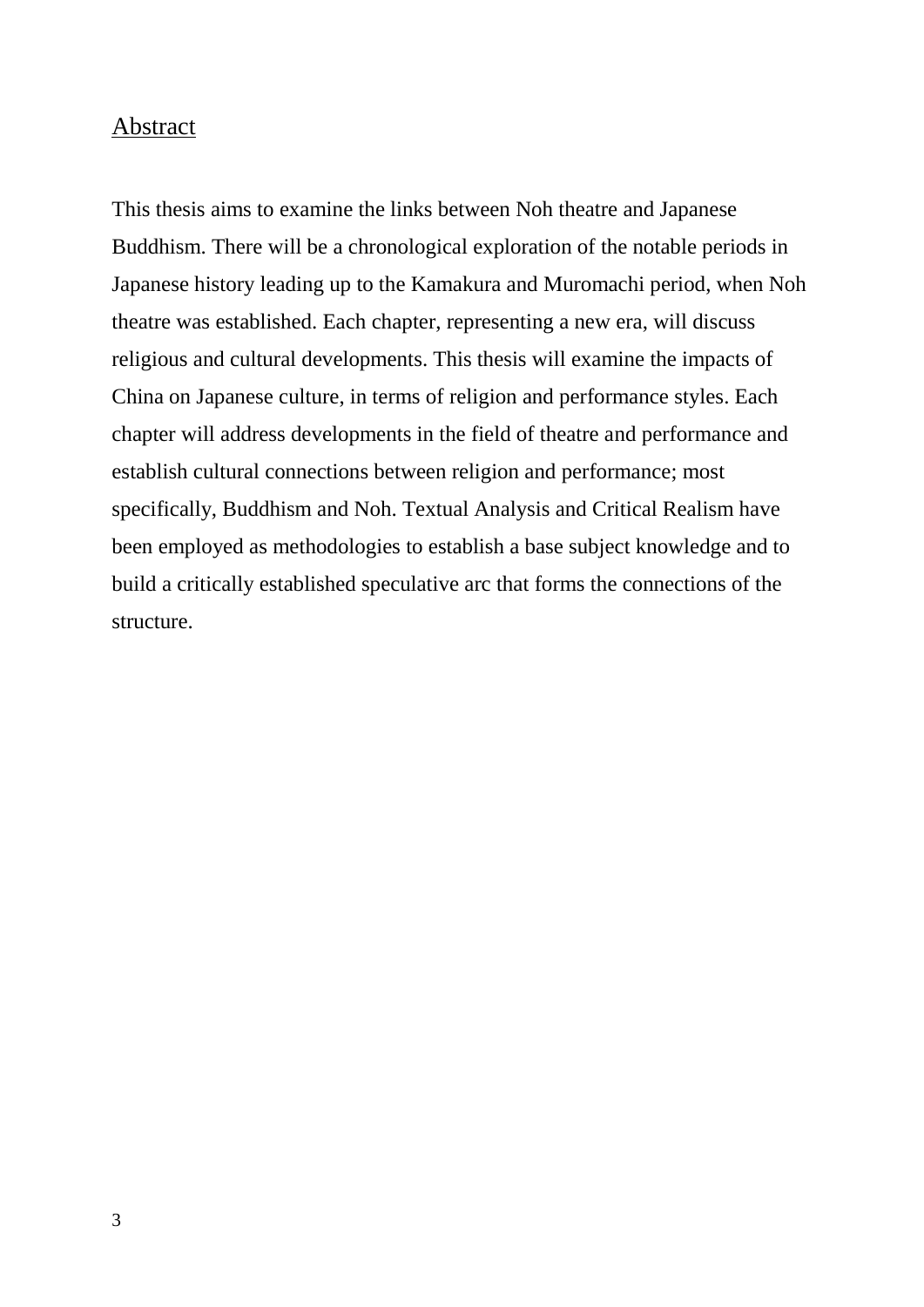#### <span id="page-4-0"></span>1.1 Introduction

The performance styles of Japan and religion have always been tightly linked. There are many retellings of the Japanese myths that tell of the birth of performance in Japan but very few that delve into their long and complex connections to performance, especially when comparing the style of Noh theatre to Buddhism. Noh theatre, which is referred to as *nō* in some instances, is one of the most famous performance styles to have been developed in Japan. As a performance style, it amalgamates song, dance and character acting seamlessly with every action a performer makes. The actors will be accompanied by a chorus of musicians playing mostly percussive instruments with a small selection of flutes or pipes. This chorus will chant in order to develop the narrative of a piece, while the actors will dance on the stage and chant or sing their lines. The dance style of Noh can be considered restrained as there is a large focus on subtle movements such as hand gestures and foot positioning, these slight movements become even more vital a tool for the actors when the Noh performer will often be wearing a mask over the whole face. Noh uses detailed costumes and masks to represent a character archetype that is portrayed by the actor and these costumes are expected to be familiar to the audience. While Noh plays will regularly centre around Buddhist themes or will concern Buddhist characters, often telling a Buddhist parable, this is not what makes Noh a performance style that is derived from Buddhism and Buddhist culture. This thesis will cover the Japanese eras from the Jōmon to the Kamakura and Muromachi (please see 7.1: Appendix) and will examine the religious and cultural developments of the periods to explore how they are linked. Previous research has been conducted into the varied Japanese performing arts, and while Noh is a widely covered subject in this field, most examinations into the performance style will analyse loose connections between the religious culture of Japan and the performance style, especially in the context of Buddhism. Firstly, there is a regular gap in understanding as to what Buddhism was in Japan leading up to the development of Noh when examining this subject from a theatre and performance background. Secondly, while sources that approach the subject from a cultural history background express how the culture of the period is affected by Buddhism, there is little focus on Noh performance specifically.

The main aim of this thesis is to explore the religious and cultural context in which Noh was able to develop; Noh would not exist without the performance styles that came before it. There will be examinations into the establishment of these performance styles and into how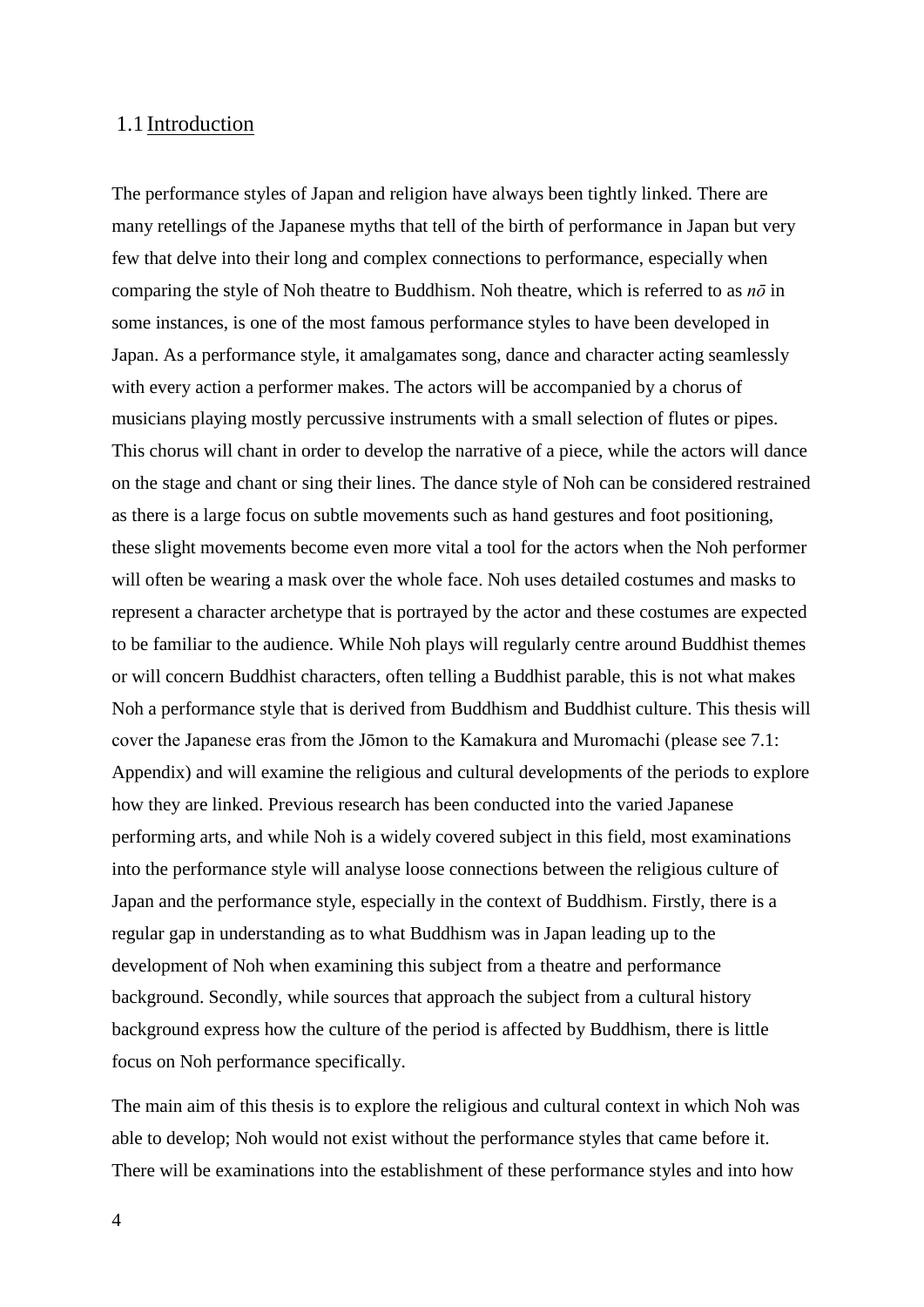they connect with the styles that follow them, up to Noh. What cultural context surrounds these style and are they important in the development of performance in Japan? To begin with, religion will be the main cultural factor that affects the development of performance, however, as the periods progress, other cultural elements will also be explored, mainly through literature. It is also important to note that the influence of foreign countries on Japan will be explored as many important cultural phenomena have been introduced via a foreign culture. China specifically can be seen as an origin for many of the artistic techniques and cultural developments that took place throughout the periods of Japanese cultural history discussed in this thesis. Though more aspects have been added to the exploration, religion still remains a vital point of discussion in this thesis as it plays a large role in the philosophical and technical development of Noh.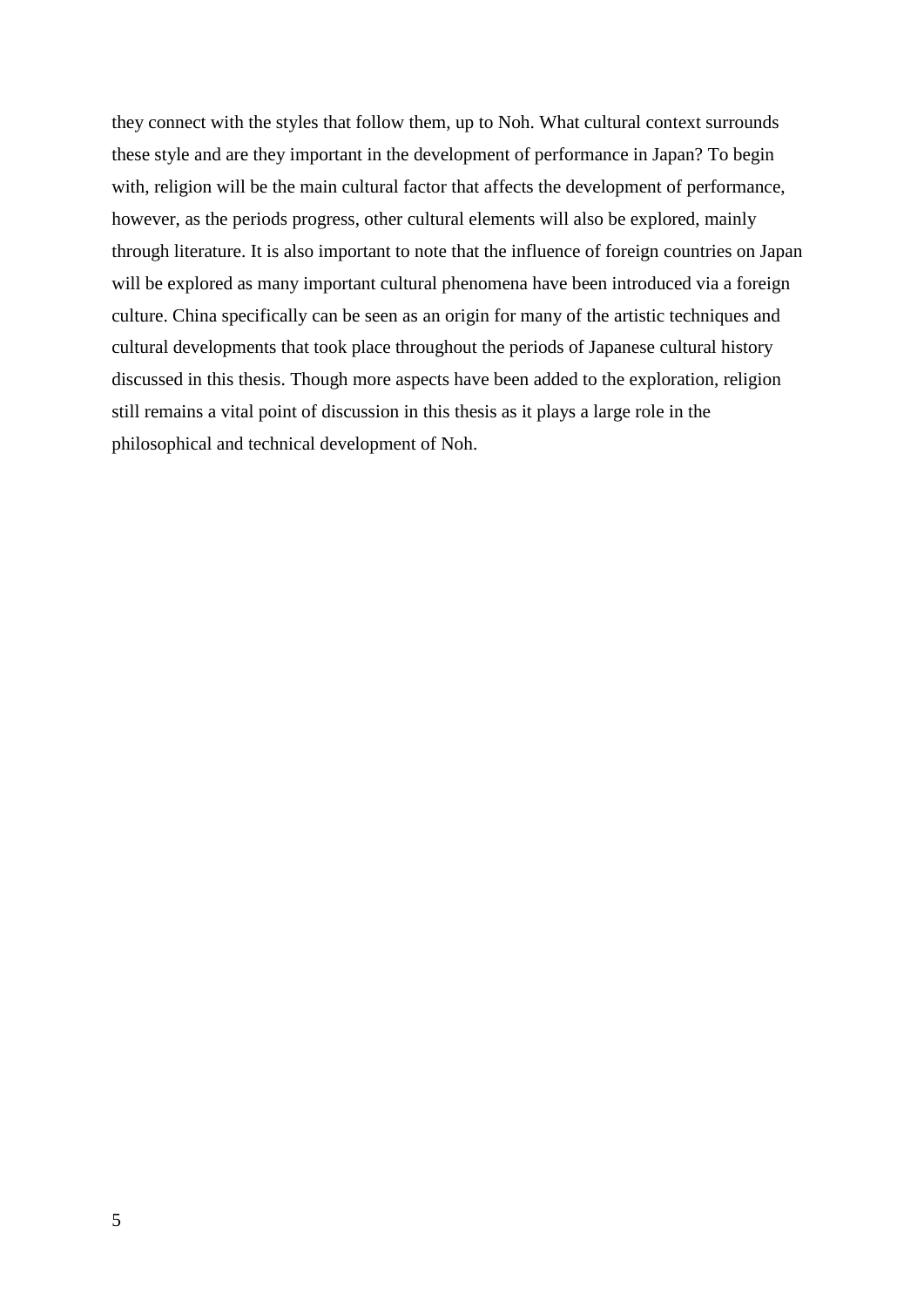#### <span id="page-6-0"></span>1.2Literature Review

The exploration of Japanese culture and, more specifically, Japanese performance styles has been a project that has encompassed an undergraduate dissertation and this thesis, as well as smaller research projects. Previous research has explored religious developments in Japan from ancient periods to modern and examined how these have impacted the developing culture and performance styles. The smaller projects have largely centred around gaining a developed understanding of ancient religions and cultures in Japan, with the main focus on the Kamakura and Muromachi (1185 – 1568) periods, which can be called the Ashikaga period, the period of civil war. The undergraduate dissertation focused on modern performance styles from the twentieth century and their influences, which also included a stronger exploration of more traditional styles and religions. This thesis' focus is on Noh and its links to Buddhism. From the smaller projects to this thesis, there is a strong link between the religious beliefs in Japan and the performance styles. Although there are times when the link can be tenuous, such as that with religion and Kabuki, it remains a common theme in any discussion about Japanese culture. The main evidence of this is the two most important sources when it comes to understanding ancient Japanese culture and history: the *Kojiki* (712 C.E) and the *Nihon shoki* (720 C.E). These two ancient sources give us a detailed understanding, while possibly not completely accurate, of Japanese history and culture up to the time they are written. From the *Kojiki* and the *Nihon shoki* we can discover what the contemporary Japanese people understood of their own history and culture which most modern sources then compare to modern archaeological and anthropological evidence. This is a technique strongly used by Addiss et al., a key source for this thesis and a form of Textual Analysis which will be explored in more detail in the following section of this thesis.

Addiss et al. consistently refer to the *Kojiki* and the *Nihon shoki* to explore a variety of topics, but they are mainly used as sources of religious mythology, largely related to Shinto, the indigenous religion of Japan. Both sources use tales to explore the integration of religion and everyday life, politics and culture with tales varying from the relation of the emperor with the *kami*, the god-like spirits worshipped in Shinto, to the development of performance which will be discussed more, further in this chapter. Although the *Nihon shoki*, and the *Kojiki* are our best historical sources on early Japanese life and allow a strong view of the sociological settings of the time, their historical accuracy can easily be called into question. Both books were commissioned by the government of the Nara period, that had just moved to Nara and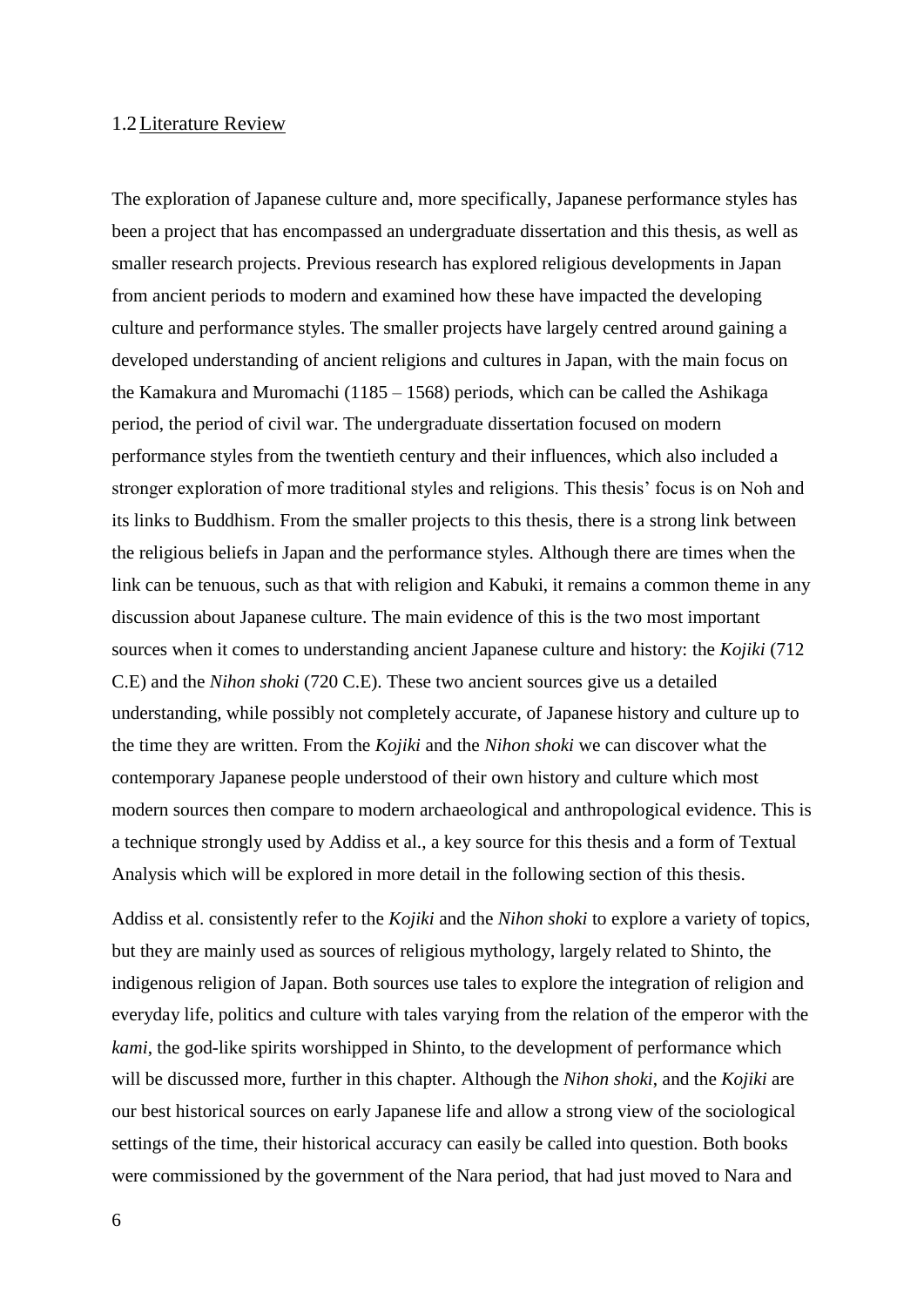was controlled by the emperor. Migration grew around this period leading to a need for a national identity to sell to foreign parties, hence the commissioning of books like the *Nihon shoki* and the *Kojiki*. While it is reasonable to assume that the context of these works are not fully accurate, they do display the national image they wished to portray and possibly enact. The importance of the *Kojiki* and the *Nihon shoki* raise a recurring issue with these studies: the reliance on translations. Borgen and Ury discuss the merits and problems that have arisen with their own translation projects as well as older translations such as Basil Hall Chamberlain's translation of the *Kojiki* (1882) in the article *Readable Japanese Mythology: Selections from Nihon shoki and Kojiki* (1990). Borgen and Ury argue that, as teachers, the older translations of the books, while accurate, can be somewhat off-putting to those unfamiliar with the culture, and that the only accessible versions available in this context are the few excerpts that can be found in anthology books and other such sources. The aim of their translation project is to create a more accessible interpretation that more accurately portrays the books. This can really be seen through the in depth explanation of differences in the translations, arguing that rather than a cohesive style between the books, they worked towards a true representation of the voice of each author. It is important to note that Borgen and Ury's description is largely subjective, creating an intangible metric for readers when analysing the credibility of a translated source, however the importance of the above description for this thesis is not as an advisory text but more an example of the difficulty of separating the voice of the original author and the voice of the translator.

The separation of the voice of the author and the voice of the translator is a vital point of understanding for this chapter as primary sources such as Kenkō's *Essays in Idleness* rely on a translator's impartiality to create an accurate depiction of the original author's work. Meredith McKinney, the translator of *Essays in Idleness* and *Hōjōki,* tries to combat this by giving several chapters on the translation and the literature she is translating to allow us to understand the context of both the literature and the translation. This allows us to understand McKinney's dedication to the authenticity of the translation as well as showing us themes in the literature that were most important for McKinney in order for the reader to critically explore the possible contrast of author's voice and translator's voice as we know McKinney's main aims and understandings. Most translations of primary sources give the reader at least one chapter to discuss the context and aims for the translation. Smaller translations that appear as part of larger arguments will very rarely contain such discussion, causing problems with the credibility of the translation as they could be easily manipulated to serve an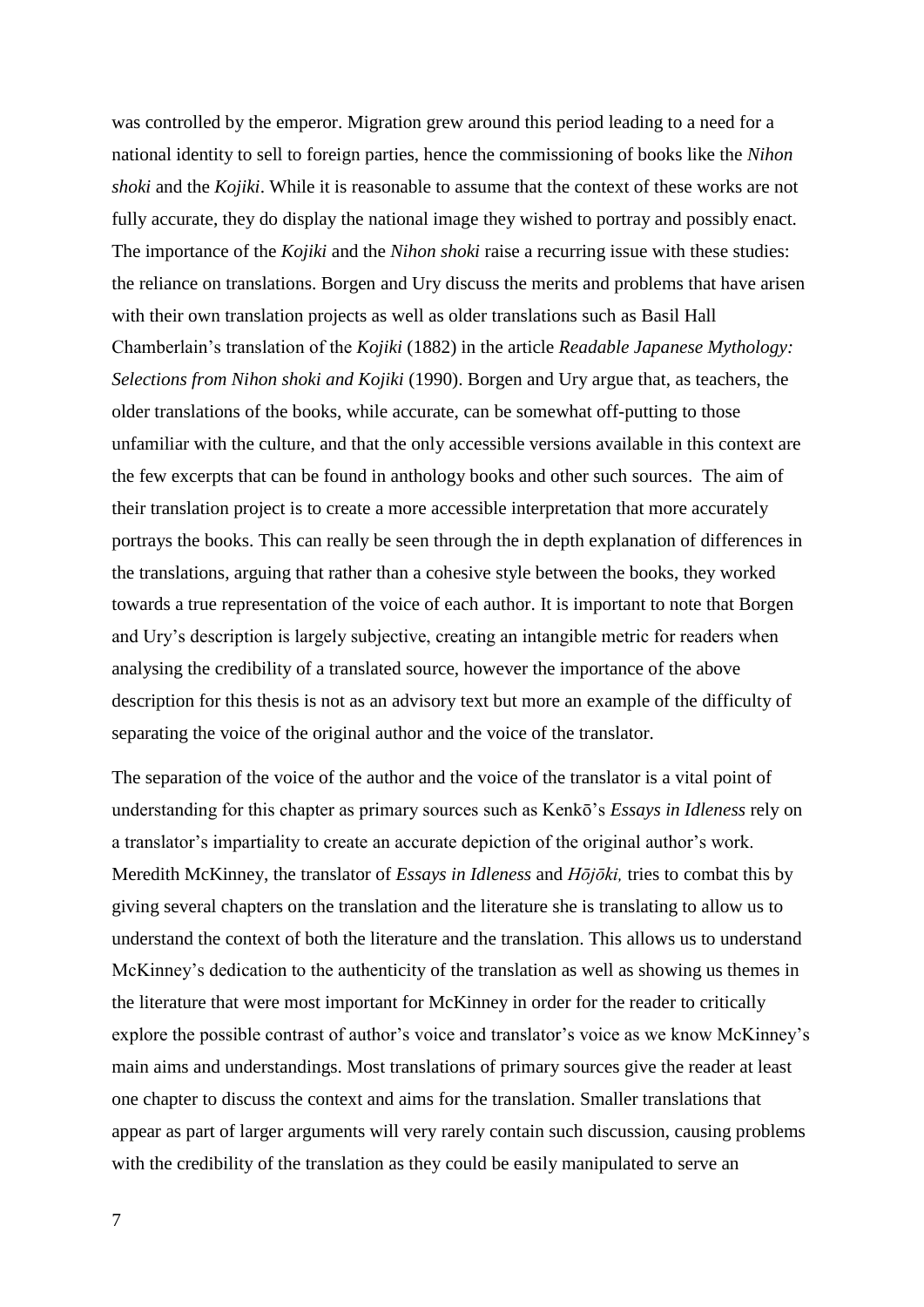argument as non-speakers would struggle to know the truth. Inouye's *Evanescence and Form: An Introduction to Japanese Culture* suffers from this problem as a large portion of the work is discussing Japanese literature that is translated to English, more than likely by Inouye, however, this is not confirmed. The lack of confirmation of the translator makes it impossible to examine the translated pieces through the lens of translator's intent, therefore Inouye's work will be used without the examination of the translated texts, solely as an analysis of the theories and techniques described then justified by the translations.

While translated texts must be examined with caution, it would be equally unwise to attempt a thesis such as this without an examination of works by people of the culture being explored. This thesis examines translated texts as a whole, analysing large sections as an examination of the original author's perspective, as well as gaining more insight into the content without a thorough focus. This technique is intended to gain an understanding of the original text as a whole, which alongside analysis by the translators will allow for a comprehension of themes and intention. Where a more thorough focus is needed for a text, for example when analysing the use of a specific word used, the original text will be noted and the section of text will be analysed from its original language. These techniques for examining translated works are regularly used by Addiss et al. as they will quote large sections of translated text then analyse the whole, or examine a smaller section which they take the time to dissect in its original language. Addiss et al. tend to give explanations for translations and will regularly use the translations of others to ensure there is less possibility that the translation used is biased to support their argument. This contrasts strongly with Inouye's technique of translating texts then analysing this translation in great detail. While Inouye's technique illustrates the arguments well, it is difficult to transform them critically, therefore translations from Inouye will not be used, but his work may be analysed alongside other translations and academics.

The influence of China is another strong theme throughout this thesis that requires exploration, especially in the context of the developing theatrical styles. Most scholars recognise the impact of China and the mainland of Asia as a whole on Japan, a large number, such as Addiss et al. (2006, p. 33) and Amstutz (1997, p. 10), argue that the Japanese government during the Heian period (794-1192) idolised the Chinese style of government and adopted the culture in order to emulate it. Inouye takes this argument further by expressing that the introduction and appropriation of Buddhism and other religions from China was "part of a larger attempt by members of Japan's elite to embrace the advanced civilization of Sui and Tang China in order to bolster their own power and prestige" (2008, p. 18). Due to this, it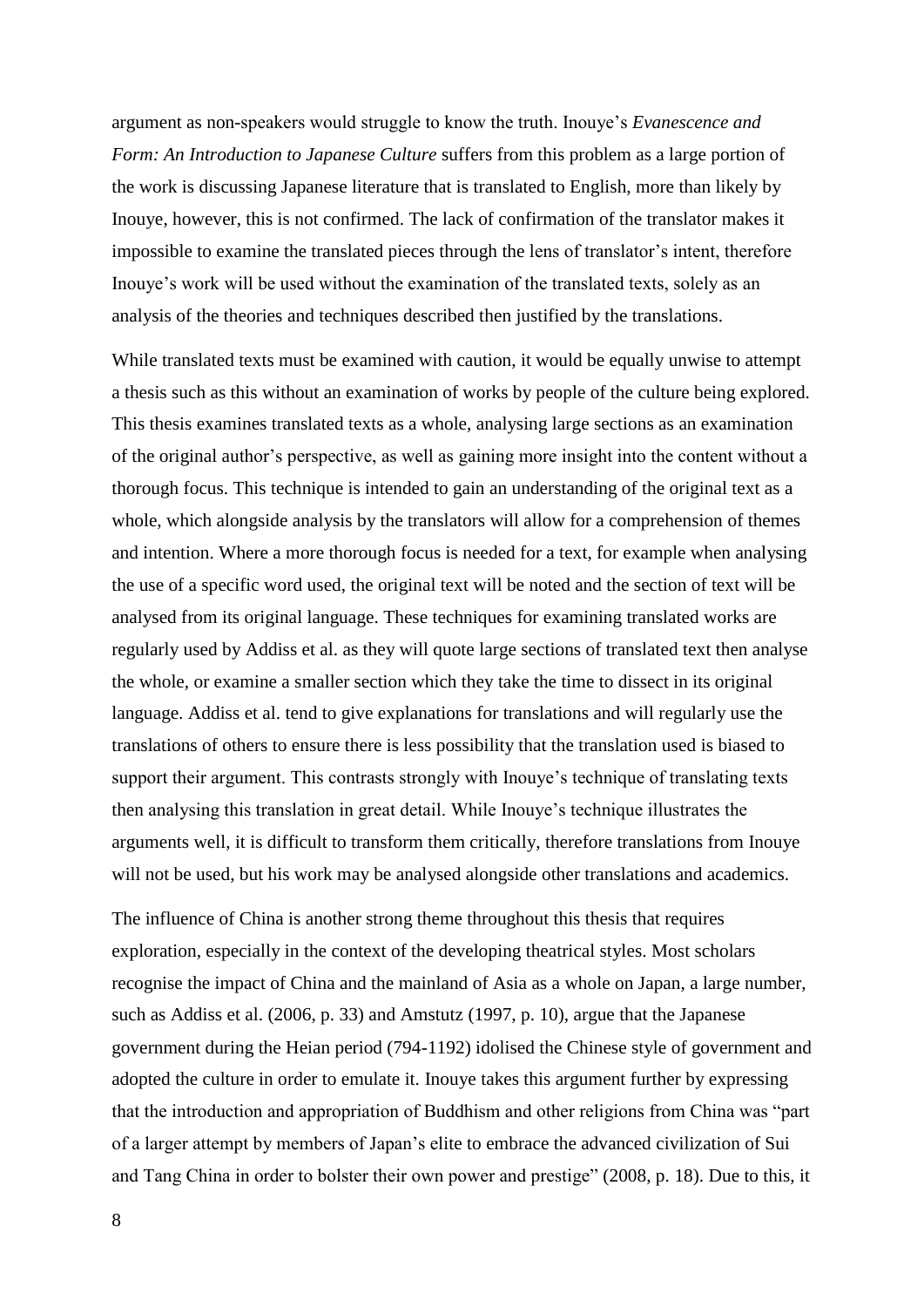is important to understand what the Japanese would have received from the mainland. Although a large number of sources discuss the religions of the time, such as Buddhism and Shinto, they give very little insight into what these religions are to the general public and how the religions developed over time. Addiss et al. give some indication of shifting styles of Buddhism in Japan, leading us to examine Amstutz' work on Amida Buddhism, also known as Pure Land. Although Amstutz' work lacks references, his work is extremely detailed with a clear understanding of the field, which is supported by the regular reviews Amstutz publishes on the work of others. This work is one of the few that examines in detail what Buddhism was to the Japanese people, how it shifted, the politics surrounding it and how the Buddhist beliefs were practiced throughout Japan. The validity of Amstutz' arguments can also be supported by studies into Chinese religion, such as that by Fowler and Fowler, which illustrates similar timelines of development, but with quite a lot more controversy. By examining the intersection of Chinese and Japanese Buddhist practices, we can see how quickly Buddhism amalgamated into Japanese society, and can, therefore, begin to examine the integration of Buddhism into Japanese artistic practices.

The understanding of Buddhism seems vital in determining the cause behind developments in Japanese culture around the Heian period as it clearly became such a strong influence within the aristocracy, with the building of multiple temples and the establishment of monasteries. The money, of course, seems to be in Buddhism, so it stands to reason that adopting a more Buddhist style would be beneficial to artists, including performers, who wish to remain in favour of the court. Could this be a large reason behind shifts away from art centring largely around Shinto beliefs, moving from the Shinto ritual dances and song to create a more coherent style that echoed the Chinese and could allow for exploration of other, more complex, themes? It, therefore, is important to bridge the gap between the religious beliefs and practices and the artistic and cultural developments of the time, especially in terms of theatre. Other artistic styles, such as literature, explored by Inouye, are heavily contextualised in terms of religion and politics, however analysis of Noh from a theatrical perspective is largely disconnected from strong explorations into the religious and cultural context in which it is set, as will be explored further in the following section of this thesis.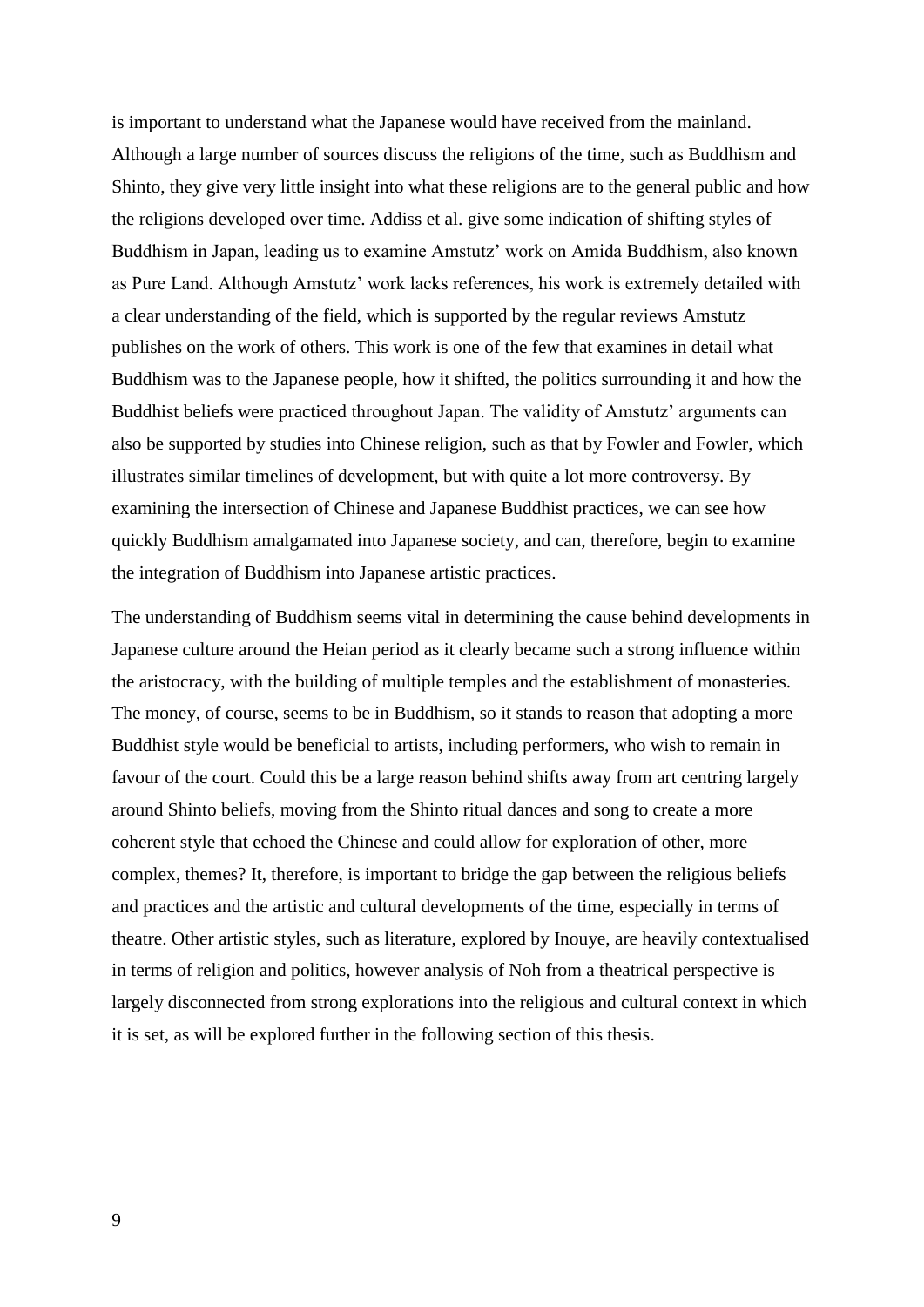#### <span id="page-10-0"></span>1.3 Methodologies

This thesis aims to contextualise Noh performance and ascertain the origins of its development. The approach to this thesis has changed greatly from the preliminary research in order to fully explore this aim. Throughout the preliminary research, a thorough examination of Noh performance was of course necessary, by examining a variety of texts that approached the performance style from a multitude of perspectives. Early research into the field of Japanese cultural history and performance was approached from a performance centric standpoint, exploring researchers that specialised in theatre and performance. These sources presented a theatrical practice that was heavily influenced by the religions of Japan with little exploration of what the religion actually practiced. Arnott (1969: 40), Sekine (1985: 21) and Bowers (1952: 4) address a Shinto myth that is often referenced by Zeami, an illustrious Noh performer and practitioner from the 14th century. This tale is recorded in the *Kojiki* and can be seen as the origin of performance in Japan, which will be further explored in a chapter examining Shinto (2.2). The myth in these sources was largely left without analysis, as proof of the ties between Japanese performance and Shinto. From this, it seems sensible to assume that Japanese performance only held ties to Shinto. By examining texts that approached Japanese performance as a part of a whole culture, we are shown the importance of Buddhism during the period of major development for Noh (1185 – 1568). Before this time, Buddhism was almost solely practiced by the aristocrats, where artistic styles flourished, however, it is with the rise of the warrior class of the Samurai in 12th century that we see Buddhist literature really take hold. Buddhist monks began to write observational essays regarding the contemporary culture and practices of Japan, making way for two of the most famous Japanese novels: the *Hōjōki* by Kamo no Chōmei and *Essays in Idleness* by Yoshida Kenkō. Addiss et al. explore several literary and artistic techniques that are used throughout these novels, and many other literary works of the time, that "reveal with eloquence new religious and aesthetic attitudes, often closely tied together" (2006, p. 83). While Addiss et al. begin a more than 50 page chapter with this statement, the exploration of the attitudes tends to lack a connection back to the religious, creating tenuous links between Buddhism and the themes behind artistic developments of the period. An undergraduate dissertation that examined post World War II performance in Japan centred around an examination of modern Japanese performance practitioners who were trained in modern Noh theatre styles: most notably Tadashi Suzuki and Yoshi Oida. Works by both practitioners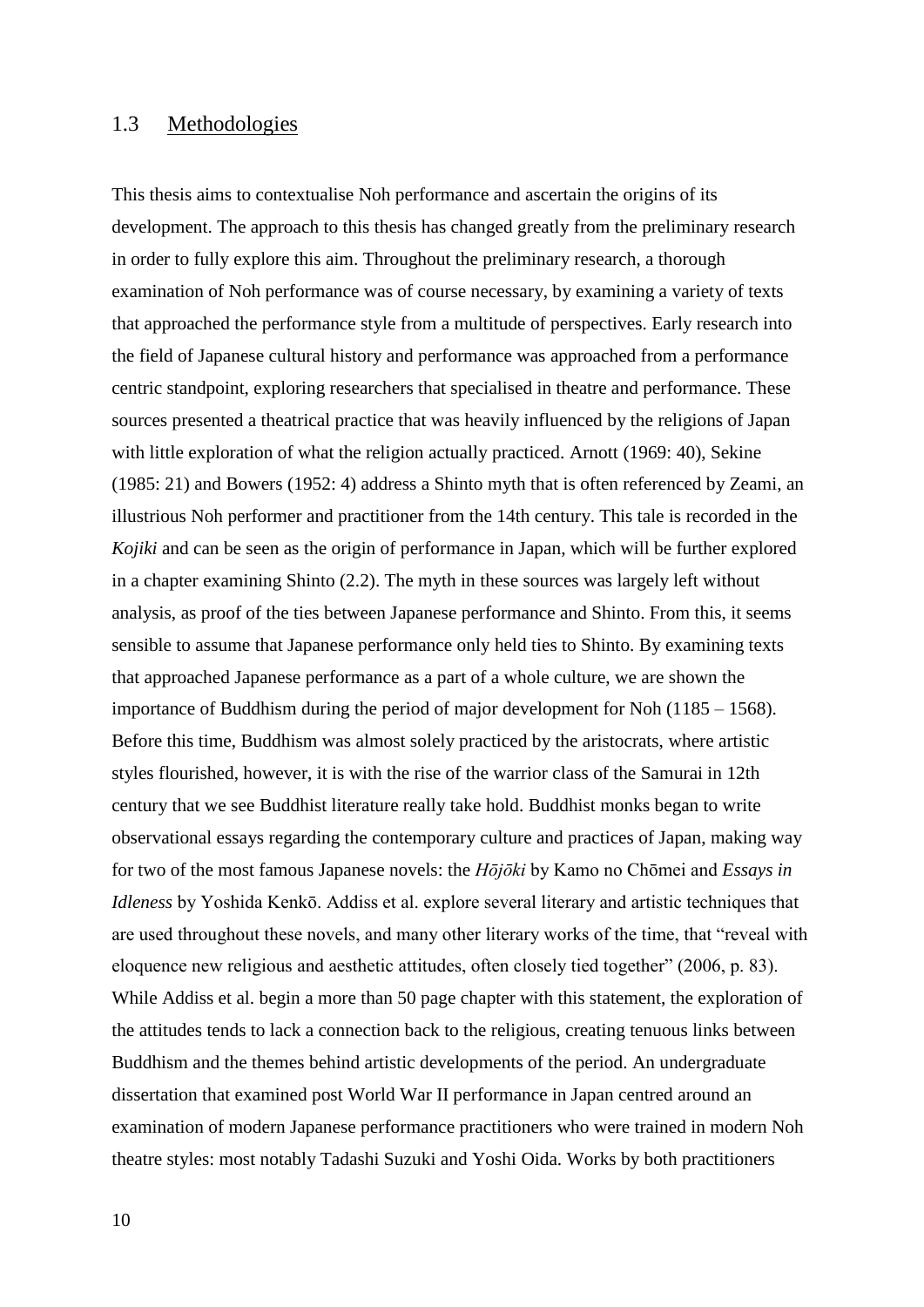created an understanding of the amalgamation of previous approaches to Noh, raising many questions regarding previous research into Noh performance. The sources that approached Noh from a theatrical background skimmed the surface of the cultural context of the performance styles, the most in depth explanations of religious influence on Noh coming from modern Japanese practitioners such as Yoshi Oida. Other theatrical practitioners, such as Tadashi Suzuki, fail to explicitly link the performative techniques to their religious influence, leading to the question: was the performance ever really influenced by the religion? The sources that approached this period of Japanese culture from a religious or cultural background repeated a connection to Buddhism, without often explaining what Buddhist practices they were referring to. Addiss et al., while being detailed and thorough, explicitly states the Buddhist philosophies and practices and exploring them in a general context, however fails to fully explore how these can be found in the theatrical styles, often leaving a theatrical practitioner requiring more information. By previously having an understanding of these separate fields of study, examining modern Japanese performance illustrated how these cultures intertwined to create these performance styles in ways that were omitted in the sources above. The modern analysis within the undergraduate dissertation solidified connecting themes that then became clear when examining the original style. This thesis will give a clear background of aspects of Japanese cultural history that is often referred to when examining Noh theatre and explore these to create a solid understanding to support these links. A stronger focus on Buddhism was taken as sources from a theatre and performance background largely gloss over this influence, even more so than that of Shinto, and cultural sources give lacking explanation of what Buddhism was in the context they are analysing. A chronological structure seemed the most concise approach to this thesis as many techniques and philosophies are developments of their predecessors. This structure also allowed for an examination of practices that developed simultaneously but impacted the culture of Japan differently.

In order to do this, a base of Textual Analysis has been used to initially establish an understanding of the subject. This methodology is a tried and tested method of historiographic research which allows a researcher to explore a variety of documentation in multiple ways. Textual analysis "is a methodology […] for those researchers who want to understand the ways in which members of various cultures and subcultures make sense of who they are, and of how they fit into the world in which they live" (McKee, 2003, p. 8) and, therefore, is a favoured methodology for use in cultural, social and historic research. The text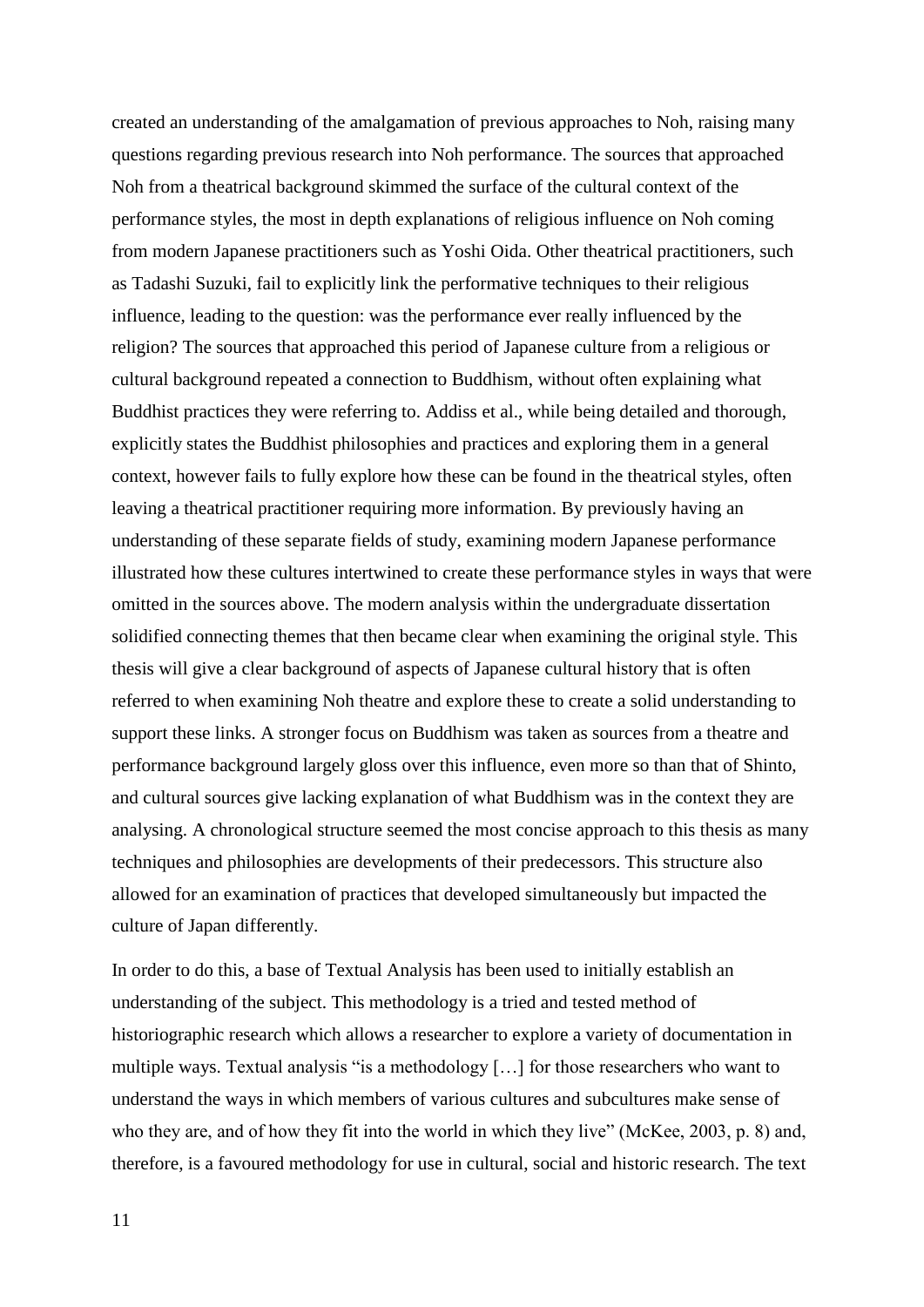referred to in the name Textual Analysis does not just refer to literary sources, but encompasses anything we are able to take meaning from, such as documents, art, clothing, etc. (McKee, 2003, p. 10). Although this technique does allow for a varied source pool, the close analysis of the text tends to lead a researcher to an assumption of the text's credibility. As well as this, Textual Analysis does not necessarily encourage thought into cultural differences between the author and the present reader. Especially in theses such as this, where there is not only a geographical cultural difference between researcher and subject matter, but also a historical one, it is vital to accept the significant disadvantage the researcher has when approaching texts. Due to this, it is important that a researcher in this sort of circumstance admits to this disadvantage and acknowledges areas of speculation, to ensure a more holistic understanding of the subject matter. McKee argues that "A *post-structuralist* approach [is necessary]: all these cultures do indeed make sense of the world differently: and it is impossible to say that one is right and the others are wrong. In a sense, people from different cultures experience reality differently" (2003, p. 14, emphasis in orginal).

To encourage a more critical approach to the texts, this thesis also implements practices of Critical Realism, henceforth known as CR. This methodology posits that assumption should be taken away and replaced with a belief "that ontology (i.e what is real, the nature of reality) is not reducible to epistemology (i.e. our knowledge of reality)" (Fletcher, 2016, p. 182). This core of CR echoes McKee's arguments against Textual Analysis and allows more of an exploration into the problems that arise from research that solely employs Textual Analysis. CR uses a three step approach to text, starting with an identification of what is termed as 'demi-regularities' (Fletcher, 2016, p. 184). This process is a way of identifying patterns and correlations in data, or, in the case of this thesis, texts. Fletcher describes a detailed computer programme that sorts incoming data into pre-determined categories that are set by the researcher and, to avoid bias when establishing categories, Fletcher adapts the categories throughout the sorting process. While this system does demonstrate a use for CR and the process of identifying 'demi-regularities' this process falls somewhat flat when not looking at quantifiable data, as is the case with this thesis. To apply this technique described by Fletcher to non-quantitative data would require the researcher to remove a large amount of context to place the data in a single category, leading back to the issues that were originally found in this subject matter. This thesis adapted this technique, into a more layered approach as it allowed a single data point to be analysed under many categories at once, for example a literary tool under the lens of contemporary Buddhism, historic Buddhism and the performing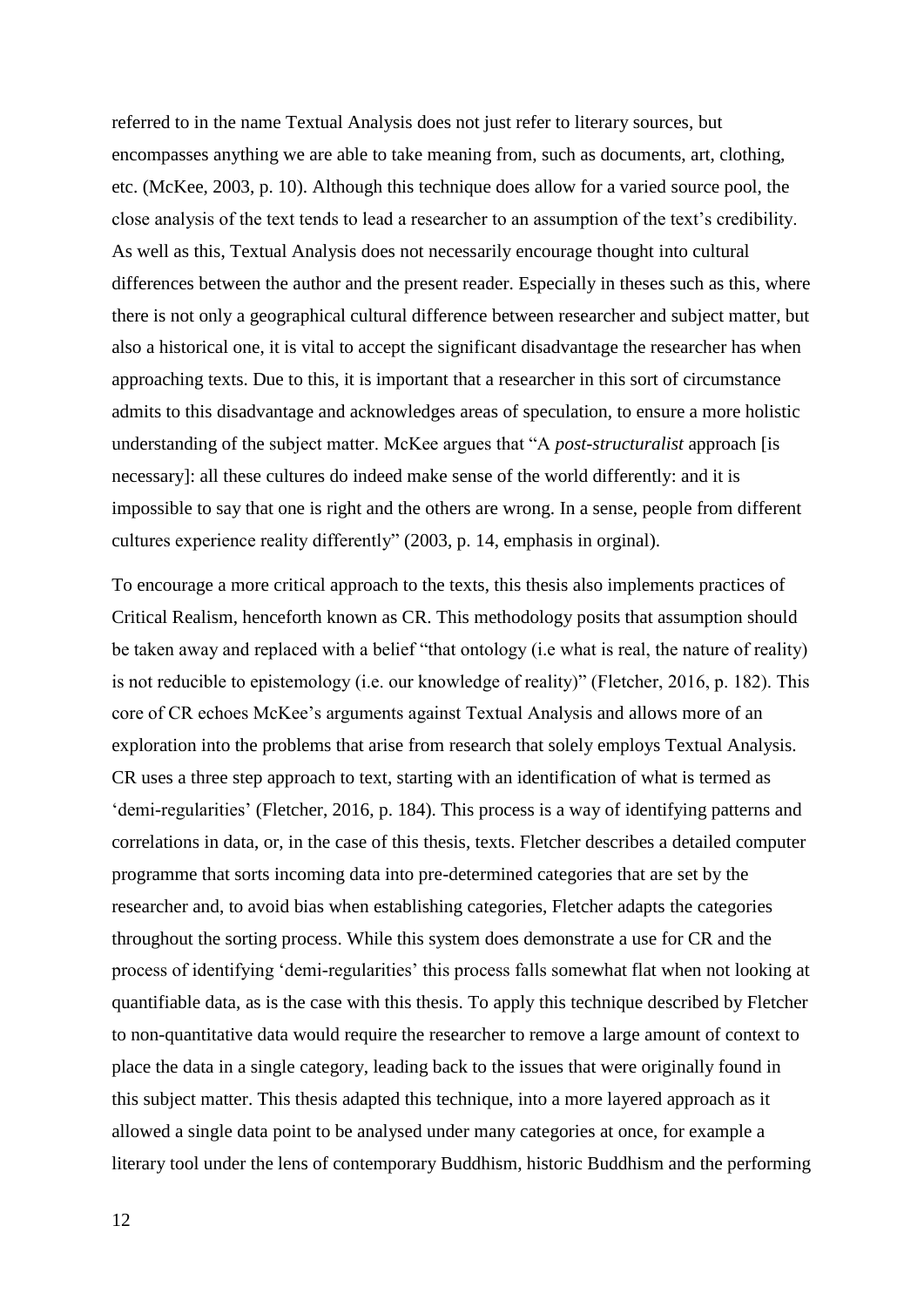arts. Of course, this process took a lot longer to identify demi-regularities, yet it allowed a more holistic view of the potential "reality" of the data. As Murdock argues, "empiricism reduces texts, actions and beliefs to numbers, the interpretive approach insists on safeguarding their complexity and singularity" (Murdock, 1997, p. 181), however, a multilayered approach reduced the simplification of the text and encouraged more investigation into the text's "complexity and singularity". The second step to CR is that of abduction. Abduction can be described as a process of "inference or thought operation" (Danermark, et al., 2002, p. 205) which allows for an engagement with current theories but expects an understanding that the theories addressed are fallible and must be examined through a critical lens, addressing a large issue that arises with the use of textual analysis. This technique has been used to criticise theories and suggest possible solutions. The final stage of CR is 'retroduction' which is a process in which the researcher establishes the necessary parameters for theories to be accurate. This stage is purely speculative and encourages the researcher to evaluate a variety of aspects to create a plausible reality within their subject area (Belfrage & Hauf, 2016, pp. 254-255). Retroduction has been implemented on several occasions throughout this thesis; a path will be laid out to establish the demi-regularities for the reader, then either abduction or retroduction, as well as both on occasions, will be applied to establish speculation.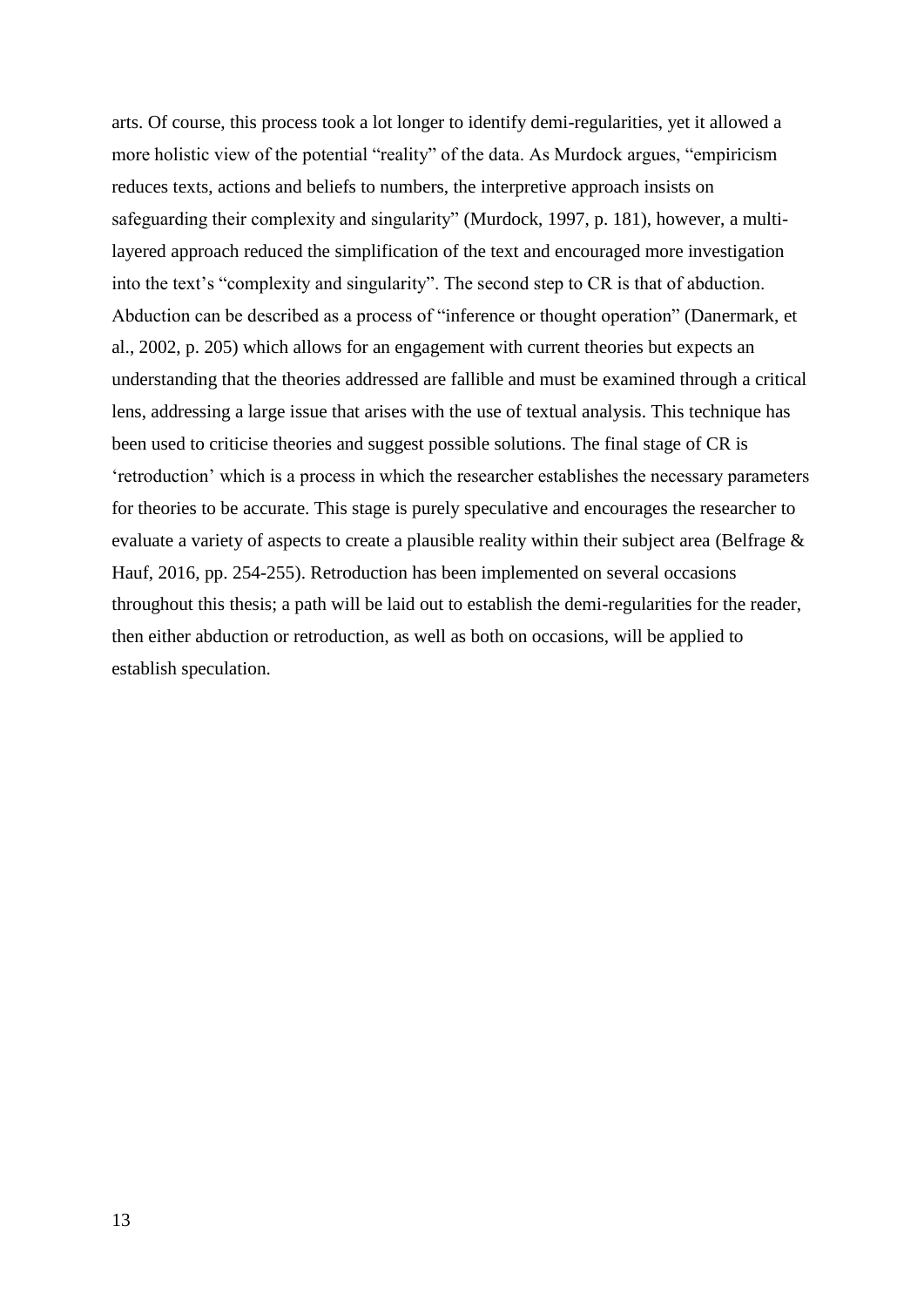## <span id="page-14-0"></span>2. Pre-Nara Period

#### <span id="page-14-1"></span>2.1Shamanism

This chapter covers a period of ancient Japanese history that spans over 20,000 years from c. 15,000 BCE – 710 CE. From 710 CE onwards, we begin to see the development of written language in Japan, finding works such as the *Kojiki* and *Nihon shoki* which mark the into written records of Japan. As the periods that this chapter covers lack written Japanese records, we must examine other articles of Japanese history to extrapolate information. Due to this, a lot of the emphasis of examination in the discussion on Shamanism is put onto a textual analysis, as described in the previous chapter, of pottery, as well as a key Chinese written record. The exploration of Shamanism is vital in understanding the beginnings of performance in Japan, even with a lack of cultural sources, as we can clearly begin to see the early exploration and context for performance culture, many techniques of which are a staple of even modern Japanese performance. When we begin to examine Shinto some excerpts can be taken from the *Nihon shoki* and *Kojiki* as they explore mythology in Shintoism. With the development of Shintoism, however, we begin to see the strength of Japan's ability to create practices that continue into the modern era as the fundamentals of the religion are lasting. Through Shintoism, we can clearly see records of performance and specific theatrical techniques as part of religious practice that were largely begun through Shamanism. An exploration of developing foreign culture is also vital throughout this period of Japanese history as we begin to see the emigration of continental culture into Japan. Not only is this a large reason behind a key source for the discussion on Shamanism in Japan, but also is where we find the introduction of Buddhism to Japan. This exploration of foreign cultural development is vital as it is where we see non-Japanese performative techniques that begin to amalgamate into Japanese culture throughout the Nara period and, through this, the earliest example of the willingness and ease of which foreign culture is accepted into Japan.

Throughout the Jōmon period (c.  $15,000 - c$ . 200 BCE), civilisations in Japan took root and began to establish small communities that focused on agriculture. A unique style of pottery was also established during this period, which "show[s] a fascination with the natural material of the clay rather than the development of glazes" (Addiss et al., 2006, p. 9), in fact, the chorded style of the pots gave the period its name. The pottery techniques developed so that the lips of the pots mimicked waves or flames but, as Addiss et al. argue, the pots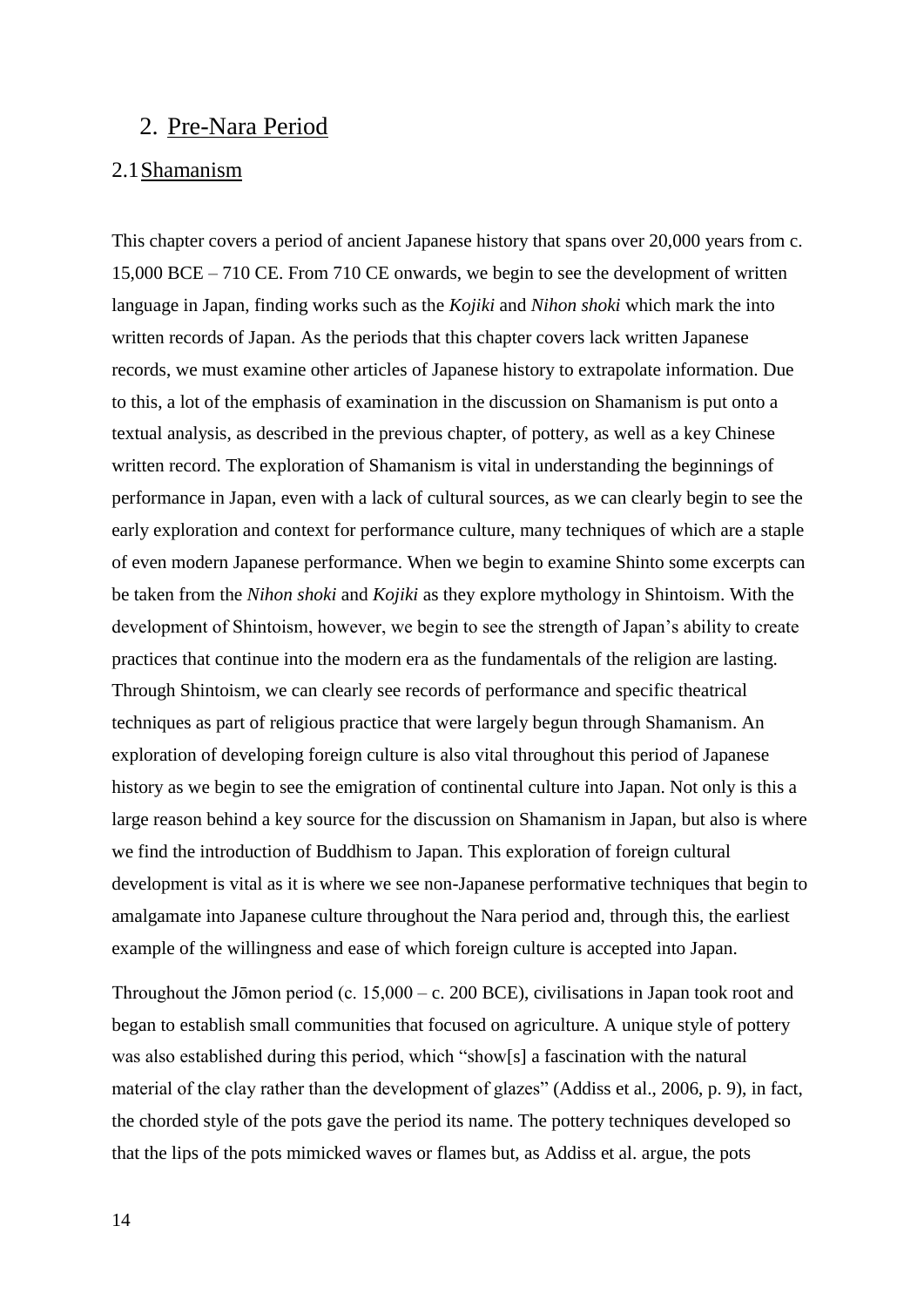favoured bold individuality over strict conformity in techniques as showcased by pots they display in their first few plates. During the Yayoi period (c.  $200$  BCE – c.  $250$  CE), provinces began to develop alongside more complex agricultural techniques and the distinct pots evolved to depict scenes or even figures. The reliance on nature and the fear of its whims lead to an explosion of Shamanism in the Yayoi period in Japan: leaders of provinces would take on the role of Shaman to communicate with the spirits of nature. These Shamanic practices are explored by the *Wei Zhi* (*Record of Wei* or *Gishi Wajin-den* in Japanese) which is one of three books known as The Record of the Three Kingdoms (Wei, Shu Han and Wu dynasties) that catalogue Chinese society between 221 and 265 CE (Kidder, 2007, p. 1). *Wei Zhi*, more than the other two records, discusses Japan during the late Yayoi period, referring to the Japanese people as *Wa*, a term that is largely agreed to have been a sweeping insult for people who lived East of China. The *Wei Zhi* is also the first mention of Himiko, the Shaman-Queen of Yamatai, who can, to a certain extent, be credited with the establishment of the Japanese imperial family and their traditions and practices. Kidder describes a variety of roles involved in Japanese Shamanism during the Yayoi period, however the Shaman, the ruler of the province according to Kidder, held the most important role as they would enter an 'autohypnotised' state in which it was believed they would commune and be influenced by spirits, either spirits of nature or the deceased, to determine the community's future (Kidder, 2007, p. 127).

Early Shamanistic practises show our first links between religion and performance in Japan; pottery made during the Yayoi period and even some pottery dated to the middle of the Jōmon period show images of people who appear to be dancing and wearing outfits with puffy sleeves, a uniform or costume that is believed to represent the Shaman (Kidder, 2007, p. 128). Addiss et al. argue that the movement from textured external clay patterns on pottery to a smoother and standardised form shows an important development towards a more aesthetic focus that will remain throughout Japanese culture (2006, p. 10). Kidder believes that these pots depict trances induced in the Shaman to allow them to interpret the words of the spirits. Bronze bells have been found at archaeological digs, some of which even depict dancing figures that seem to be in states of ecstasy and wearing similar clothing to that in the pottery (Kidder, 2007, p. 127). Although music as a way to induce trances is well documented, Kidder also states that other methods were used such as taking drugs, starvation and extended meditation. The *Wei Zhi* does detail music being used in these scenarios giving at least some credence to a belief that these practises were taking part in Japan during that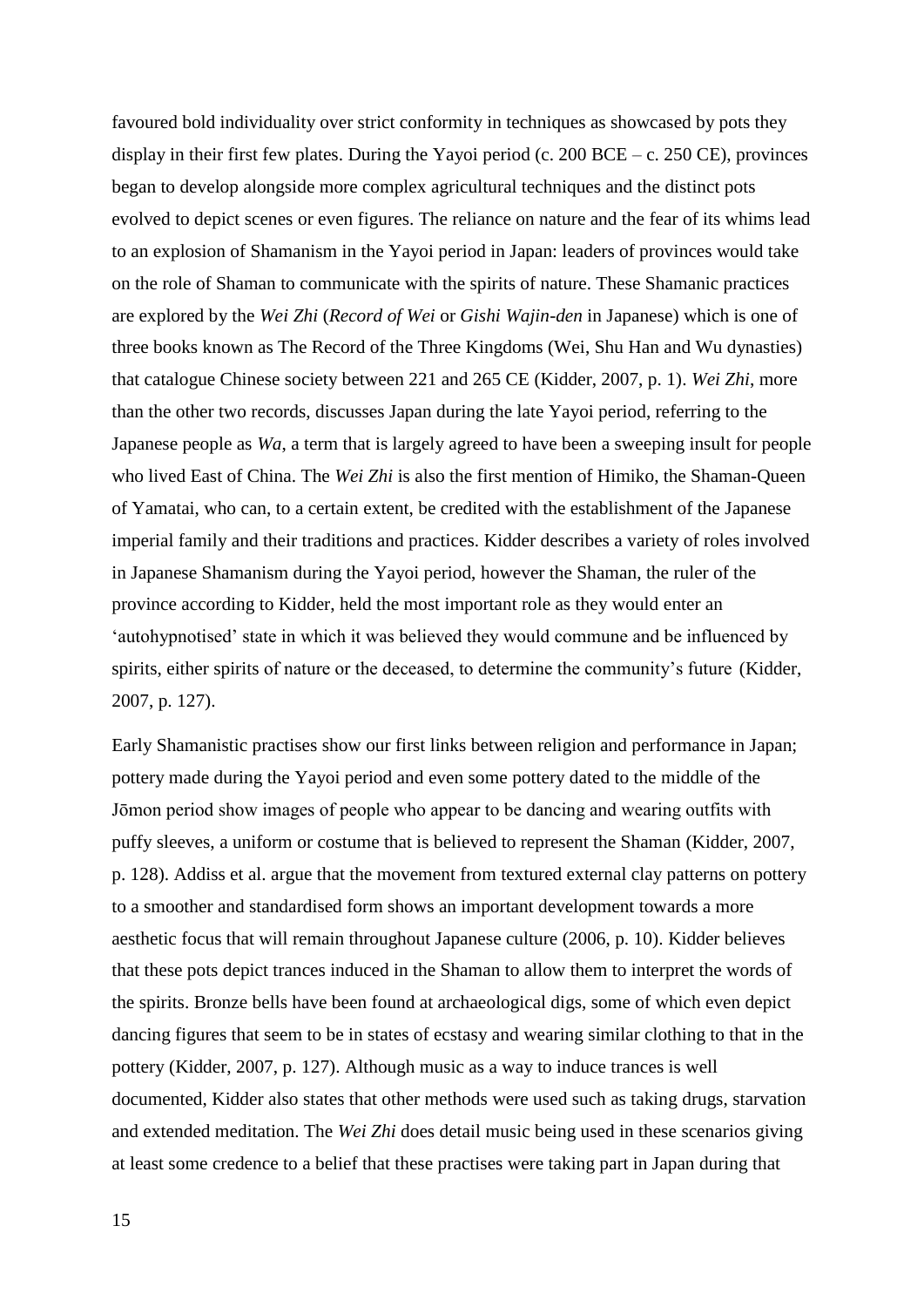late Yayoi period, yet the best evidence comes in the form of collections of *Haniwa*. The clay mouldings of figures, called *Haniwa*, developed during the Yayoi period tell a much clearer tale of the Shamanic practises of early Japanese civilisation and their relationship to the development of performance in Japan. *Haniwa* have been found in a variety of places, some of which have no connection to Shamans, and some found in known sites of importance to rulers of provinces and Shaman, and even in tombs and burial sites, which grew in popularity during the Tumulus period where *Haniwa* were regularly placed above the ground of these tombs (Addiss et al., 2006, p. 10). Although their locations show us some indication of their importance to the civilisations they belong to, especially to the more upper-classes of society, their true significance lies in what they depict. A clear example of this is given by Addiss et al. and their Plate 9 (2006, p. 10) depicts cylindrical clay figures with prominent noses and large holes for eyes and a mouth which seems to be rounded in a chant as their arms gesticulate. The pottery shown by Kidder (2007, p. 128) also shows an emphasis on the movement of arms as a form of dance, interestingly all keeping the feet still if not completely removing them from the figure. Given this, it seems reasonable to speculate that this form of dance that seems to be being demonstrated largely focussed on the movement of arms and the body, over legs and feet. Many *Haniwa* have also been found depicting figures using a variety of instruments such as drums, zither type instruments and a variety of 'jingle-bells' worn on belts, necklaces or on the actual clothing. The use of 'jingle-bells' actually attached to the figures can lead to the assumption that dancing was a common occurrence as movement would make the bells ring, this is also an aspect of many outfits specific for dancers, such as Belly dancers or Morris dancers. Kidder describes an interesting mythology surrounding the use of stringed instruments in Shaman rituals, where a king used a *koto,* a 13 or 17 stringed instrument that is plucked using three fingers, to induce a trance within his interpreter to help to decide on battles that should be fought. Kidder tells of differing accounts that describe the consequences of the king's belittlement of the message given to him through his interpreter, though both stories also detail how his wife, a warrior queen on a journey to battle at the time of this ritual, also received messages from the spirits instructing the same as the messages given to the interpreter. The truth of these stories is, of course, impossible to know, however, they clearly show the regular and common use of instruments to induce these trance-like states and the gravitas of these trances in this society. All of these elements of rituals will be transferred and developed in a performative style with the transition to Shinto, and many elements can be found in Japanese performance styles that thrive even today, including in Noh theatre.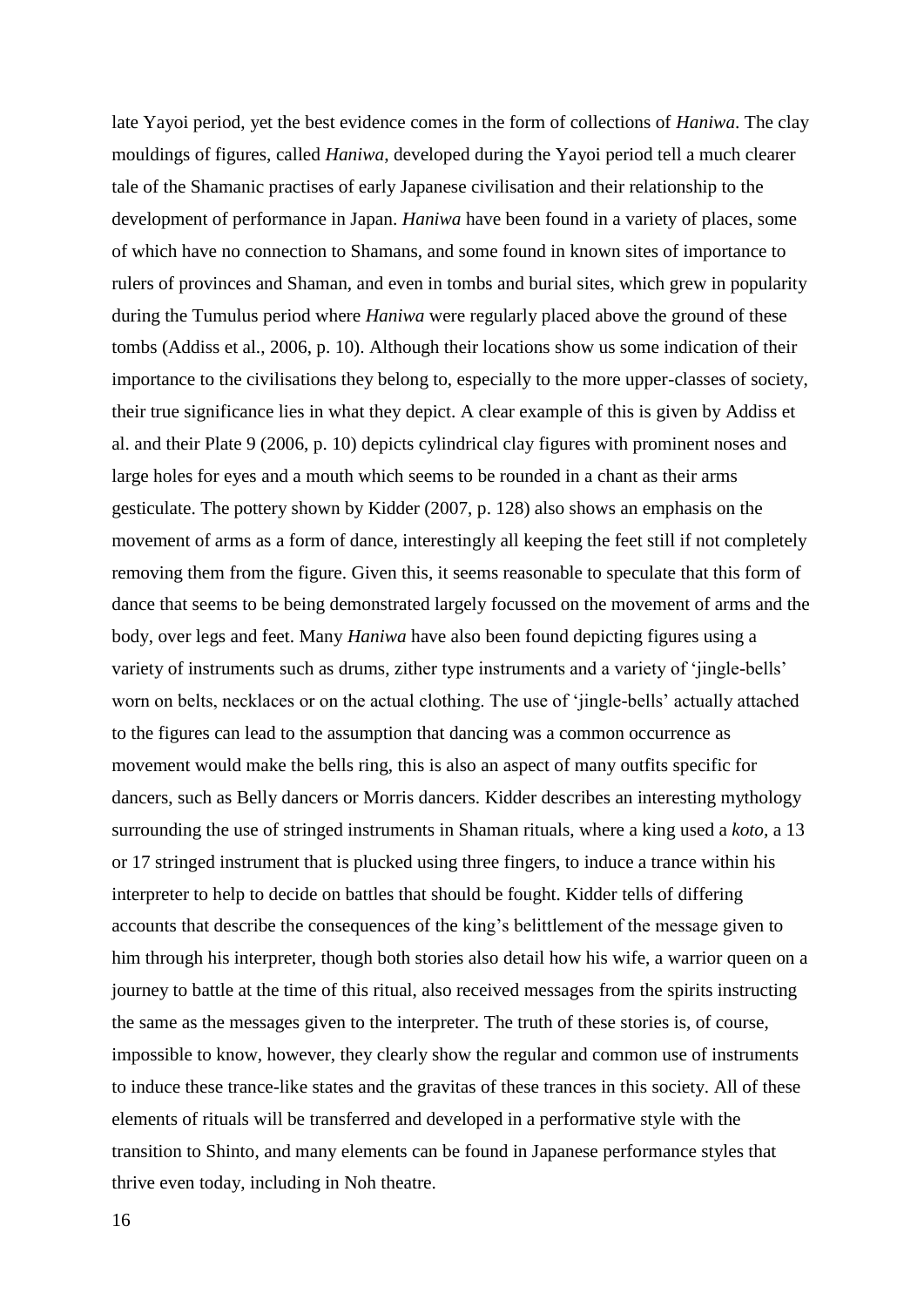#### <span id="page-17-0"></span>2.2Shinto

Many Shamanistic attributes can also be found in Shinto, the indigenous religion of Japan. It is unclear from the *Wei Zhi* if these two aspects of religion in early Japan were ever truly separate and Kidder argues that looking at the two terms separately has led to many misinterpretations (Kidder, 2007, p. 127) but both the *Wei Zhi* and Kidder describes how the more unsavoury aspects of Shamanism in Japan were perhaps filtered out to establish what would become Shinto as the generally socially approved religious and 'magical' practises. The unsavoury aspects were "violently suppressed" (Kidder, 2007, p. 129) and deemed Black Magic (*wu-gu*/*fuko*): categorised as "magic conducted in secret and therefore suspiciously subversive, magic intended to destroy individuals, and magic that excited people to behave foolishly and antisocially" (Kidder, 2007, pp. 129-130).

[Shinto] is first of all a system of ancestor worship. Shinto, which means literally "the ways of the gods," is the name given to the mythology and ancestor and nature worship. […] The chief features of the faith are the worship of ancestors and the deification of emperors, heroes, and scholars. The adoration of personified forces of nature enters largely into it. According to Shinto doctrine, ancestors are not thought of as dead; they are believed to remain among those who loved them. Unseen they guard the home and watch over the welfare of descendants.

(Kitasawa, 1915, p. 479, formatting in original)

Kitasawa's description gives us a simple glimpse at the beliefs of Shinto. As a priest and a teacher of Shinto practices, Kitasawa is uniquely able to discuss the intricacies of the belief system in a way that other sources do not. Very few other sources link Shintoism with the worship of ancestors and a sort of hero worship as described by Kitasawa, however this aspect can easily be seen in the regular occurrences of familial shrines in houses throughout Japan (The Agency for Cultural Affairs, 1972, pp. 42 - 43). Kitasawa's description also gives a good insight into what is actually worshipped in Shinto, a point that is generally rather vaguely described. Most sources describe Shinto as a religion that worships deities called *kami*; sometimes referred to as gods, but more often they are known as spirits that tend to attach themselves to nature, such as forests, rivers and mountains, or as Kitasawa describes them, "personified forces of nature" (1915, p. 479). The term *kami* was used by Kidder to refer to what have been called 'spirits' in the previous chapter, the distinction seemed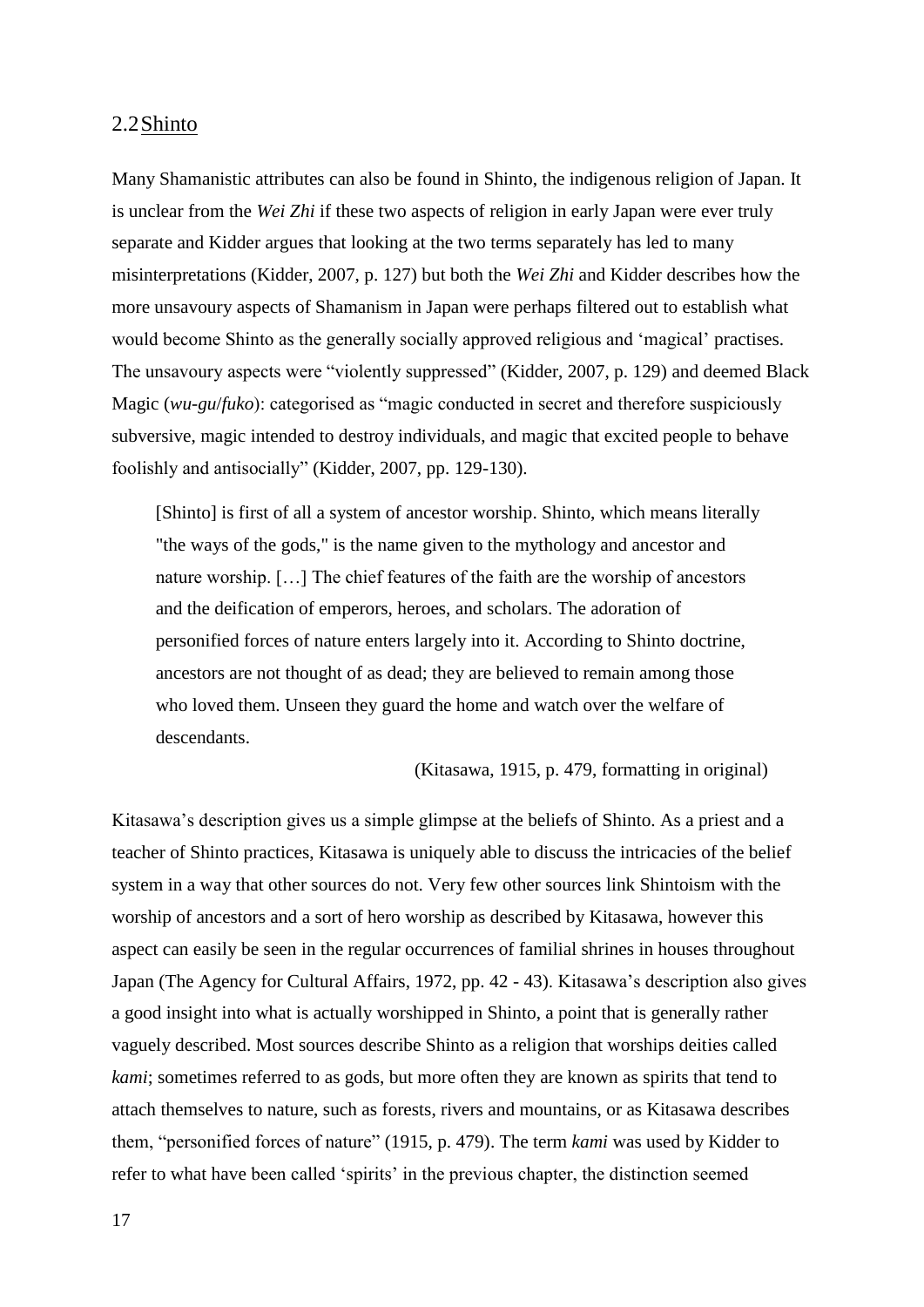necessary as *kami* is so distinctly attached to Shinto, however it is important to note that this separation in not necessarily historically accurate. The emphasis of ancestor worship and the "deification" (Kitasawa, 1915, p. 479) of human figures referenced shows a possible deeper level of complexity to the *kami* that is only loosely referred to in conversations on Shamanism. It seems reasonable to assume that *kami* could also be seen as humanlike given that humans can be worshipped on the same level as them. One myth of Shinto holds that the two original *kami*, Izanami and Izanagi, sometimes referred to as husband and wife, sometimes brother and sister, created the islands of Japan, the main *kami* and the humans that inhabited the islands (Chamberlain, 2005, p. 1). Similar to the *Book of Genesis*, this story slightly elevates the *kami* as magical creatures with unfathomable powers but also contradicts that by insinuating that humans and *kami* came from the same source and also inhabit the same space. It is arguable given this logic that all objects, creatures and even less tangible aspects of life are driven by the same forces putting all life on an equal level of importance and openness to these forces, and therefore the deification of humans is not necessarily a transition after death somewhat insinuated by Kitasawa, but that there is no need for a deification at all because, alive or dead, all aspects of the world are the same. However, if that were truly the case then what would be the purpose of *kami* worship? The *kami* are regularly summoned to events by the use of bells, chanting or stomping, a tradition that highlights the beginning of the development of theatre and performance in Japan and its deep-rooted ties to religion.

The Agency for Cultural Affairs argues that the role of the *kami* in day-to-day life depends on their supposed ability to elicit happiness in a human's life, meaning that specific *kami* are worshipped for specific occasions or needs and regularly are invoked by the use of a specific item, such as a mirror for the calling of Amaterasu-Ōmikami, sometimes thought of as the head of the *kami* but is known as the Sun Goddess (1972, p. 39). It is important to note that although we can speculate on the early importance of the *kami*, their distinction as creatures that needed explanation only began with the increase of tourism and the realisation of different religions. The *Kojiki* and the *Nihon shoki* were the first Japanese descriptions of Shinto in written form, although there are some references to named *kami* in the *Wei Zhi*  showing that a development of *kami* had started during the Yayoi period, making it difficult to get an accurate understanding of when the belief system truly began in Japan.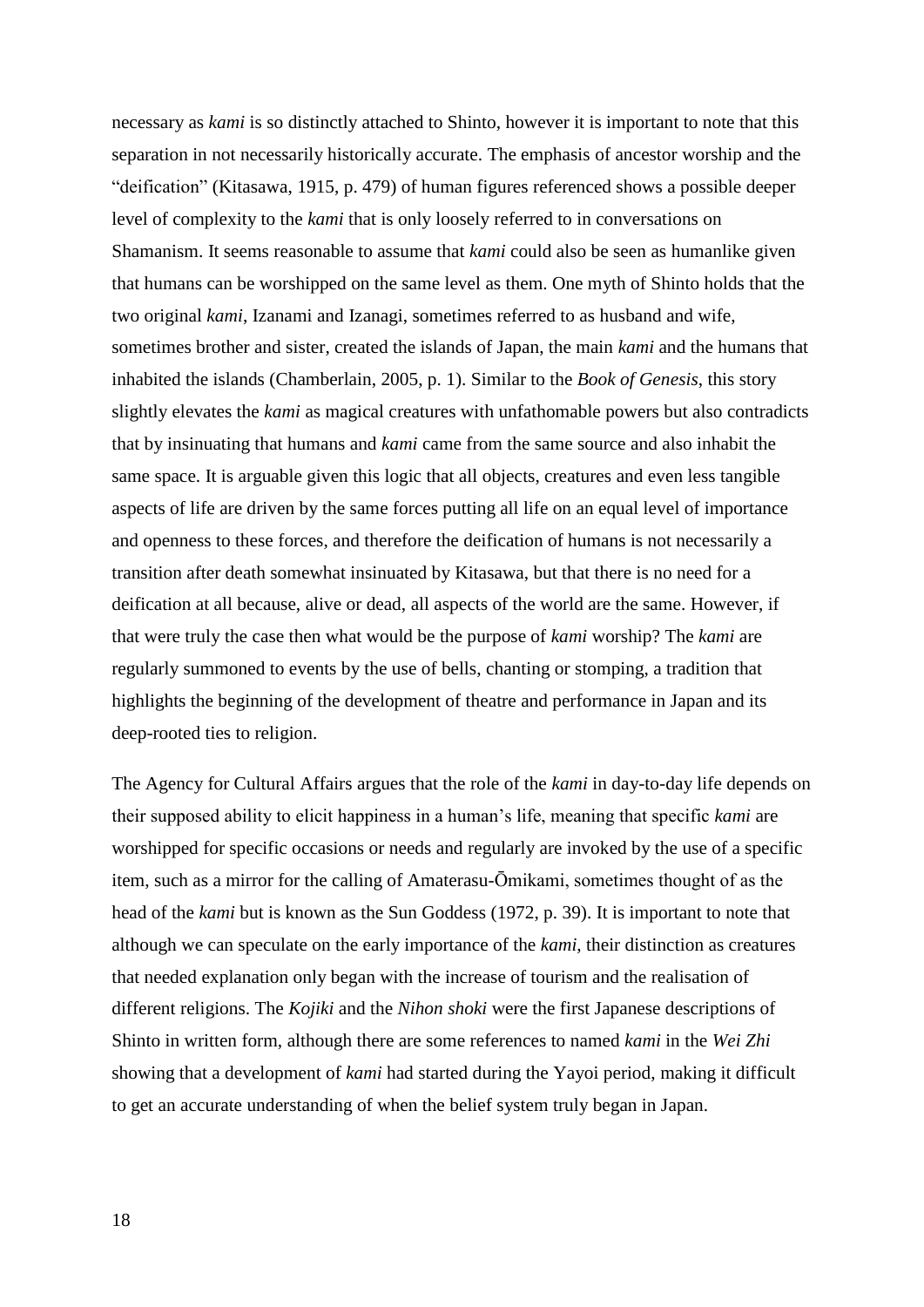The worship of *kami* was extremely popular with the public who worked in agriculture or relied on the land for their livelihoods, which in the pre-Nara eras was the majority of the population of Japan. Those that didn't work with the land were either nobility, working for nobility or religious practitioners. This entanglement of Shinto and agriculture led to many festivals that centred around important timings for people who worked with the land, such as harvest festivals. As many of these festivals have remained in Japanese culture through regional *matsuri* celebrated at shrines throughout Japan, such as the *Sanja Matsuri* in Tokyo, we can see that the festivals used music and dance to invoke the blessings of the *kami.* In many ways, this style of dance and music is very reminiscent of those described and thought to have been performed by Shaman trying to elicit messages from spirits previously mentioned. Dancers tend to move their feet limitedly, favouring expressive arm movements, or if there is movement of the feet it is either a shuffling motion or contrastingly a powerful stomping. The music of these festivals tends to heavily focus on drums, flutes, bells and traditional Japanese string instruments, again similar to those thought to be used in Shamanism.

The use of performance, through music and dance, to attract the attention of the *kami* is clearly highlighted in what is thought to be the story that describes the birth of performance in Japan which establishes a basic motivation behind the contemporary performances. Found originally in the *Nihon shoki* and *Kojiki*, this myth tells of the *kami*, Amaterasu, the sun goddess, who trapped herself in a cave in response to the actions of her brother (Addiss et al., 2006, pp. 16-18). Sources repeating this myth forego an explanation of the antics of the brother of Amaterasu, where the *Kojiki* describes a competition between Amaterasu and her brother who began a path of destruction, following the competition, that left Amaterasu horrified (Chamberlain, 2005, pp. 61-62). The world was plunged into darkness when Amaterasu isolated herself in the cave. The other *kami* all congregated outside the cave, each trying to lure out Amaterasu to bring light back to the world. The Goddess Uzume adorned her head with a crown made of branches from a nearby tree, painted earth onto her face and began to stomp her feet. Chanting loudly, Uzume moved, continuing her stomping, hoping her peculiar actions would draw out Amaterasu. The gathered *kami* laughed at Uzume's absurd actions and Amaterasu, intrigued by the strange noises and laughing, peeked outside of the cave. At this point the retellings of the myth tend to differ, some saying that Amaterasu returned to the land of her own volition, others claiming she was tied up and forced to remain. The *Kojiki*, describes it as somewhere in between, as if her retreating path was cut off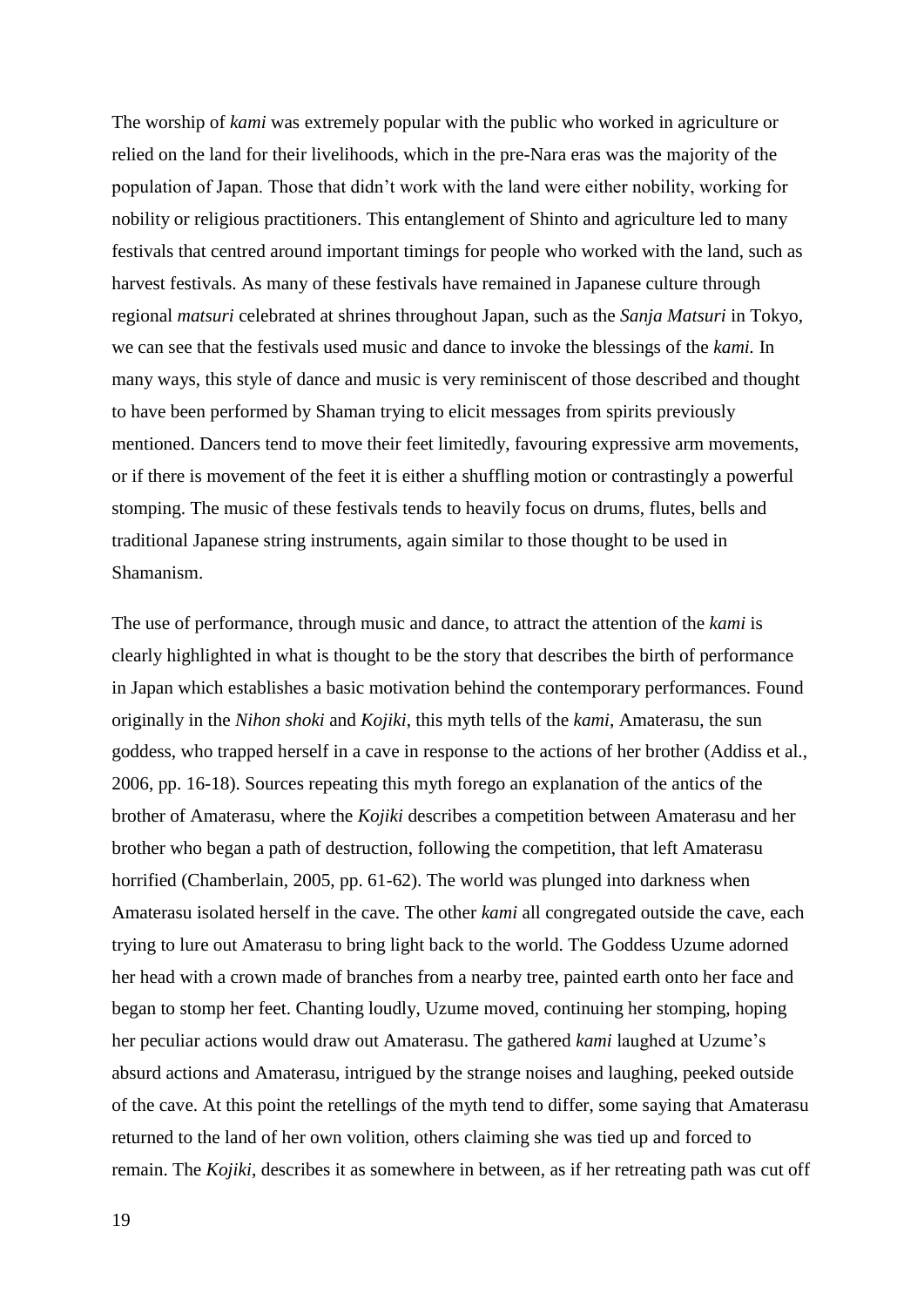and she decided to stay due to her brother's expulsion (Chamberlain, 2005, p. 65). The *Kojiki* also goes into a lot of detail concerning the *kami* that were commissioned to create objects that were hung from the trees or presented at the gathering to lure out Amaterasu, however it clearly shows how it was the performance of Uzume and the elicited laughter of the gathered *kami* that drew Amaterasu's attention originally, not the material objects (Chamberlain, 2005, p. 64). This aspect is why this myth is retold in sources discussing the influences on Japanese culture and performance; the myth clearly highlights the importance of performance as a form to gain the attention of the *kami,* and, in gaining their attention, potentially persuading them to grant you the boons you are praying for. This style of performance that focuses on dance and song can regularly be known as *Kagura,* which was only really recorded to be performed in Shinto rituals. Although they were later used in celebratory rituals to entertain during important days in the Shinto calendar, the performance techniques of *Kagura* were originally used in funeral rites with Addiss et al. quoting a segment from the *Wei Zhi* which describes eight days and nights of "wailing and singing" (2006, p. 20) before a purification ritual. This aspect of the funeral rites seems antithetic to the idea of performance as a happy practice in general, so it seems more likely that the performance of "wailing and singing" during the rites was to call the attention of the *kami* to the deceased. It is also important to remember the connections in Shinto between the *kami* and the people of Japan, and the belief in ancestor *kami*. The performance practices in funeral rites could also be a form of calling the, now, ancestor *kami*'s attention to their funeral and to the respect they are being shown therefore, hopefully, gaining the ancestor *kami*'s favour.

Another performance myth that can be found in the *Kojiki*, again develops from the actions of the *kami.* Inoura and Kawatake refer to this myth and the performance style that developed from it *The Kagura of Luck of the Sea and Luck of the Mountain* (1981, p. 20) whereas the former myth and developing style is called *The Kagura of the Heavenly Cave* (1981, p. 19). Although Inoura and Kawatake claim that this myth has less religious connection than the previous myth (1981, p. 21), it still concerns the actions of two *kami.* The myth tells of two *kami* brothers; the younger brother is annoyed with the older and so uses his power over the ocean to torment the older brother. The older brother then calls to the younger: "Please aid me. If you save my life, my descendants for the next eighty generations shall not leave your precincts but shall become mimes in your service *[wazaoki no tami]*." (Addiss et al., 2006, p. 18, formatting in original). The older brother then continues after covering his face and body in "red earth" (Addiss et al., 2006, p. 18) and wearing only a loincloth, "Thus I defile my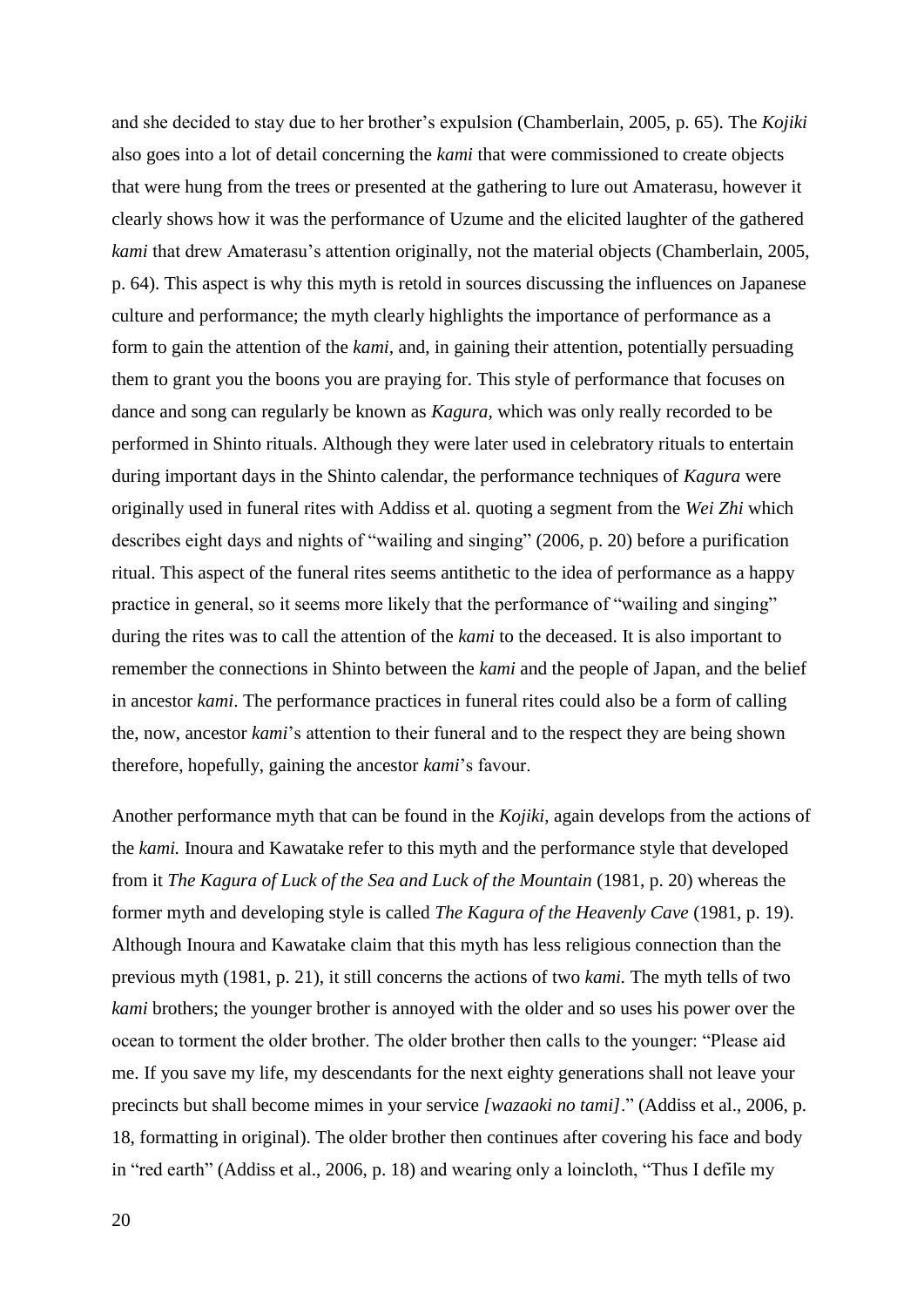body and make myself thy mime *[wazaoki-hito]* forever" (Addiss et al., 2006, p. 18). The passage from Addiss et al. describes how the older brother then begins to mimic his drowning actions through a slow process as if the water were rising. This myth creates an interesting contrasting aspect to early performance styles in Japan, and perhaps more of what Inoura and Kawatake were referring to by describing this myth as less religious. The use of mimicry (*wazaogi*) in Shinto and other earlier Shamanistic rituals isn't present in records, thus making this style less religious than what becomes known as *Kagura.* Perhaps the most interesting part of this myth, however, is actually the idea that the myth implies that mimicry is common-place enough for it to need no explanation. The translation from Addiss et al. has the brother clearly stating that he will become a mimic several times before he actually begins his mimicking actions, giving the impression that the younger brother knows what the older means by mimicry and that this already has the social connotation of being lowly due to it being used to bargain between the brothers (Addiss et al., 2006, p. 18). Whereas with the myth of the heavenly cave, the performance of Uzume is described in such a way that it seems more peculiar, her actions being described in detail, such as her preparation of a costume, to give a clear image of what is happening for the reader and perhaps also implying that the other *kami* are paying such close attention to her actions that they are picking up on all of these peculiarities.

*Kagura*, as the performance style that supposedly developed from the myth of the heavenly cave is now widely studied and explored through practice and theory, with regular modern productions still being performed that attempt to accurately replicate what the original ritualistic performances would have been like. *Kagura* is so deeply tied to its Shinto and Shamanistic roots that even though the original trance process aspect of the *Kagura*  performance was eradicated during the Meiji period due to the "persecution […] of native practices" (Averbuch, 1998, p. 294) that were seen as primitive and unseemly, similar to the persecution of some Shamanistic practices described earlier in this section, the modern performances of *Kagura* will contain a choreographed section that is supposed to imitate a trance-like process. The style of *Kagura* from the myth of Umi-sachi and Yama-sachi, the names of the two brothers given by Inoura and Kawatake, is far less discussed and explored. The reasoning for regularly including the Japanese terms in the translation used by Addiss et al., such as *wazaoki no tami* and *wazaoki-hi*, is because the later term given, *wazaogi*, translated by Inoura and Kawatake to mean "imitative gesture" developed to be the term used to refer to actors (Inoura and Kawatake, 1981, p. 19) and is a style of acting that goes on to be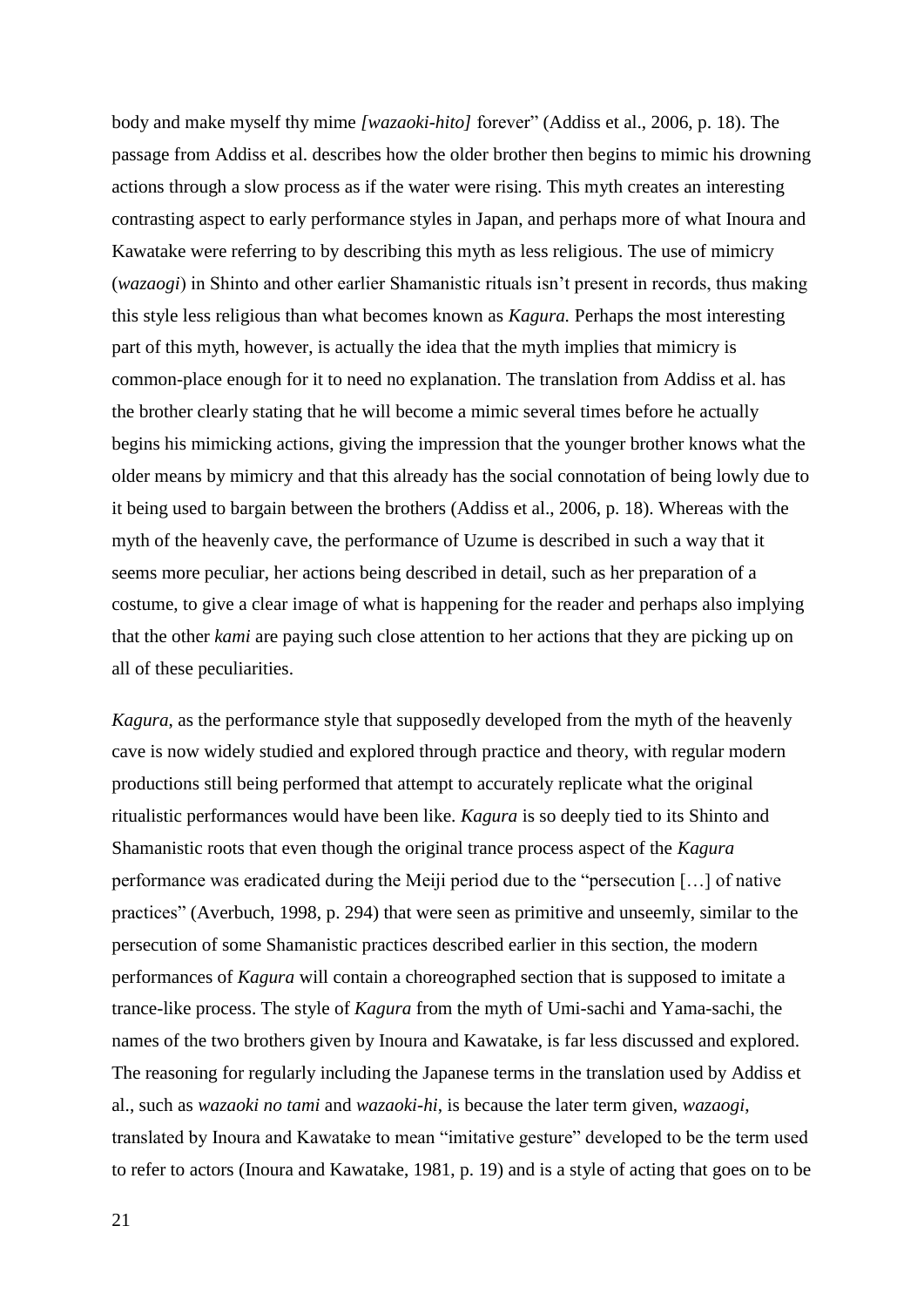used in Noh performance. The use of *wazaogi* to refer to an actor shows a clear link between the developments of performance in Japan and the *Kagura* of Umi-sachi and Yama-sachi, a rather upsetting link being the implied and explicit degradation of a person when they become a mimic or an actor. The records of mimicry show that it is used more as a way to explore archetypes rather than to create impersonations as mimicry was used in more Western performance styles, such as Ancient Greek.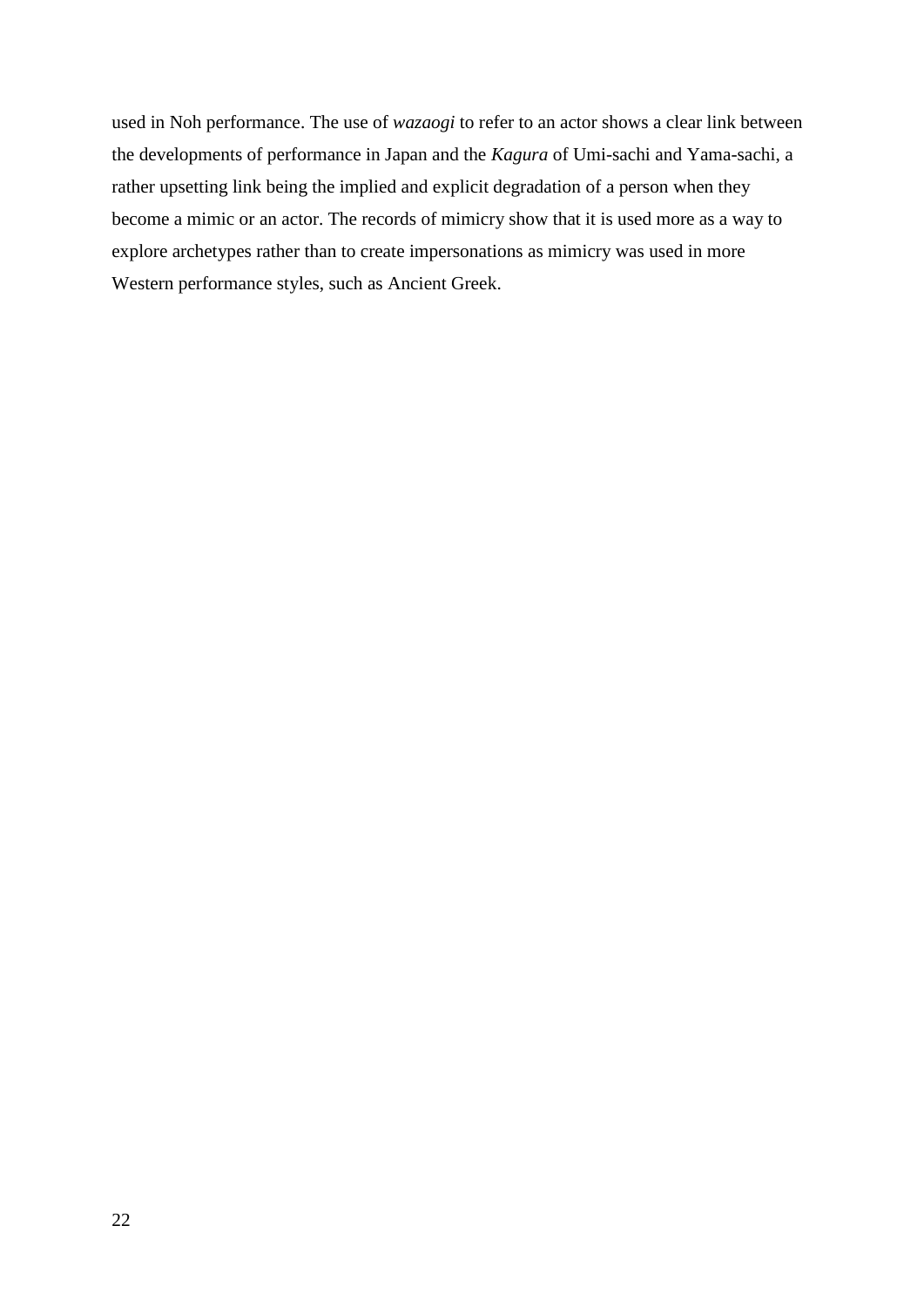#### <span id="page-23-0"></span>2.3Cultural Immigration

Some of the most vital cultural developments in Japan took place during the late pre-Nara period, from the Tumulus to the Hakuhō periods, and came from the continent of Asia. The introduced culture that will be most discussed and observed in this thesis will be Buddhism. Buddhism, a world religion developed in  $6<sup>th</sup>$  -  $5<sup>th</sup>$  Century BCE India, focuses on the salvation of individuals from the cycle of reincarnation through enlightenment which is largely achieved through meditation. Two main sects were developed; Theraveda Buddhism that practices simple rituals as described in The Oxford Dictionary of Philosophy (2016), and Mahāyāna Buddhism that explores more elaborate rituals and has a stronger focus on icon worship. Mahāyāna Buddhism will be the sect explored most thoroughly in this thesis as this style was the most prominent in countries east of India, moving through Nepal, China, Korea and finally to Japan (The Agency for Cultural Affairs, 1972, p. 49).

Mahayana Buddhism has largely been practised throughout East Asia and has been the most prominent sect of Buddhism to move to the West. There are many fundamental beliefs of Buddhism that remain in Mahāyāna: the practice of meditation as a form of enlightenment, the reading of the sutras and, of course, the concept of nirvana. Mahāyāna tends towards a thorough exploration of thousands of sutras, where other sects focus on a smaller number, which allows Mahāyāna to have developed more interpretations of the Dharma. The largest difference of Mahāyāna to other sects of Buddhism that originated from India is the belief and worship of Bodhisattvas, those who postponed their own salvation in order to aid others on their paths to nirvana and in doing so were elevated to an even higher level of enlightenment. Although Mahāyāna promotes the worship of Bodhisattvas, it also encourages those practicing to emulate the ways of the Bodhisattva: "Mahāyāna texts will treat a series of 'perfections' (pāramitā) mastered by the bodhisattva. The common list is six- the perfections of giving, morality, patience, effort, meditative concentration, and finally wisdom" (Williams et al., 2000, pp. 133-134). Some descriptions of Mahāyāna argue that the process of enlightenment is very different as the path is not just nirvana. Williams et al. describe a three tiered system, the lowest tier being those who hold onto worldly attachments such as material possessions and use such things as their goals:

Those of the middle type are motivated by the wish for freedom from all suffering and rebirth, in other words the freedom that is nirvana, enlightenment.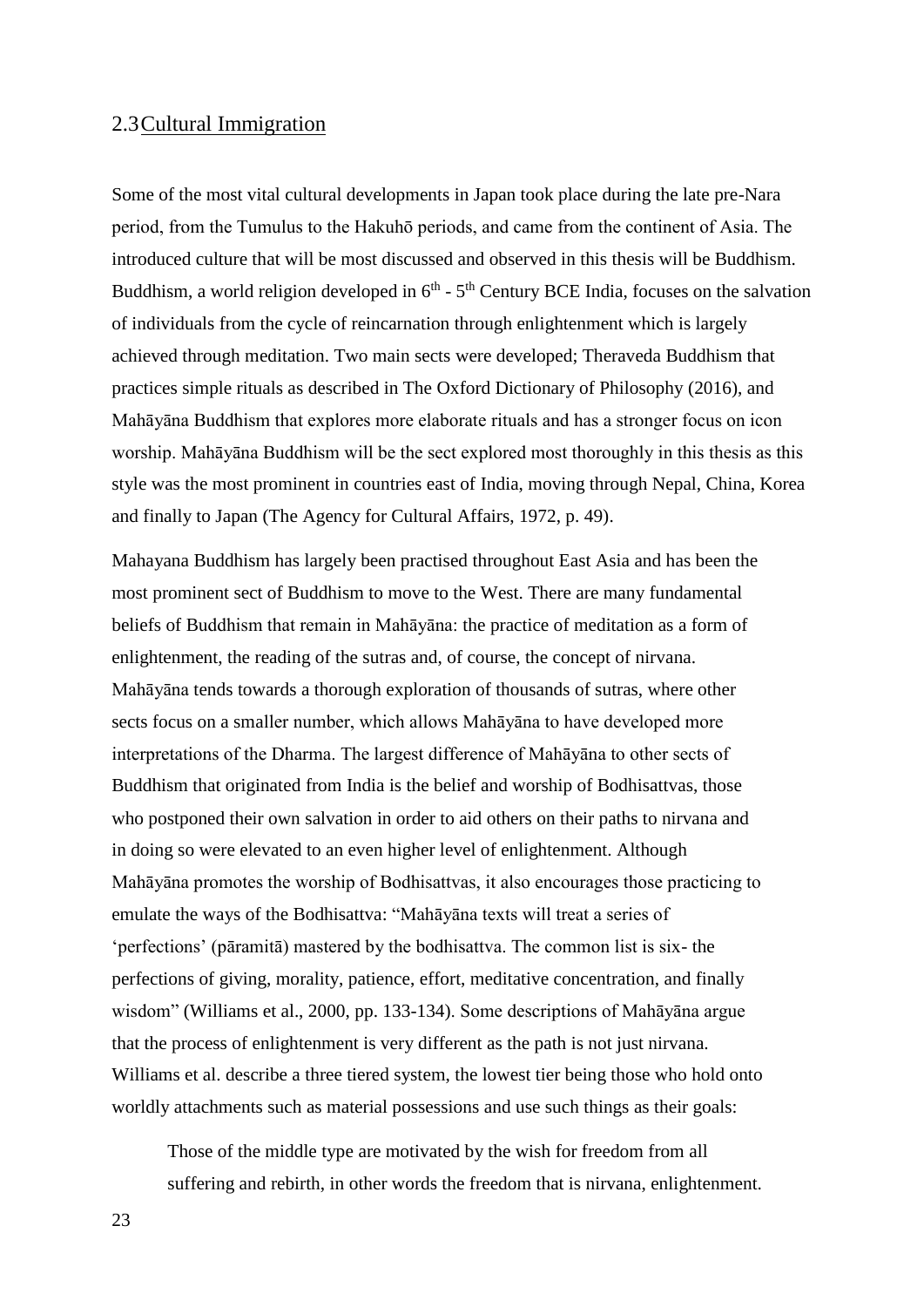[...] But those superior people whose motivation is the very highest take as their goal freedom from suffering for all, that is, perfect Buddahood, motivated by the wish to attain the greatest possibility to benefit others.

(Williams et al., 2000, pp. 101-102)

It is also thought that, given the above, those that practice Mahāyāna attain a different, higher, nirvana. Williams et al. argue that this description of Mahāyāna show that it is not different from other sects of Buddhism due to rules and doctrines, but because of its motivation; this means that it can be very common to find Mahāyāna and non-Mahāyāna monks in the same monastery.

The *Nihon shoki* discusses the alleged arrival of Buddhism in Japan and dates it as 552 CE, although modern scholars tend to prefer 538 CE. The *Nihon shoki* describes how the king of Paekche, a territory in Korea, sent an envoy to the emperor gifting Japan with statues, other artistic pieces and religious sutras and artefacts, as well as a written endorsement of the values of Buddhist practices (Addiss et al., 2006, p. 21). Matsuo gives a lengthier description of this account from the *Nihon shoki*, saying that monks were also sent and further exploring the following movement of nuns and monks who either came from the continent or moved from Japan to Paekche to develop their knowledge and understanding of the new religion (Matsuo, 2014, p. 16). Buddhism remained largely practiced only by the nobility that were directly associated with the imperial family and it would be several centuries before Buddhism became open to the lay public. The *Nihon shoki* also describes a 'father of Japanese Buddhism': Prince Shōtoku (574-622 CE), the nephew of the emperor acted as a diplomat and adviser. The prince's most famous achievement is the construction of Hōryūji temple (607 CE) in Nara, where the imperial court would be held in a century. Some argue that Prince Shōtoku aimed to unite the country under a government controlled by the emperor and to raise the cultural prestige of Japan through the implementation of Buddhism, as Korea and China had done before Japan (The Agency for Cultural Affairs, 1972, p. 54). Hōryūji temple was dedicated to the practices and studies of Buddhism and is the oldest Buddhist structure to be found in Japan, with many collections of artwork dedicated to its alleged architect. The Agency for Cultural Affairs argues that Prince Shōtoku also studied Buddhism himself by examining the sutras, however, his approach to Buddhism was arguably backwards as Shōtoku attempted to interpret the sutras to adapt to his way of life, rather than accepting a fundamental of Buddhism that is to detach oneself from worldly attachment. Carr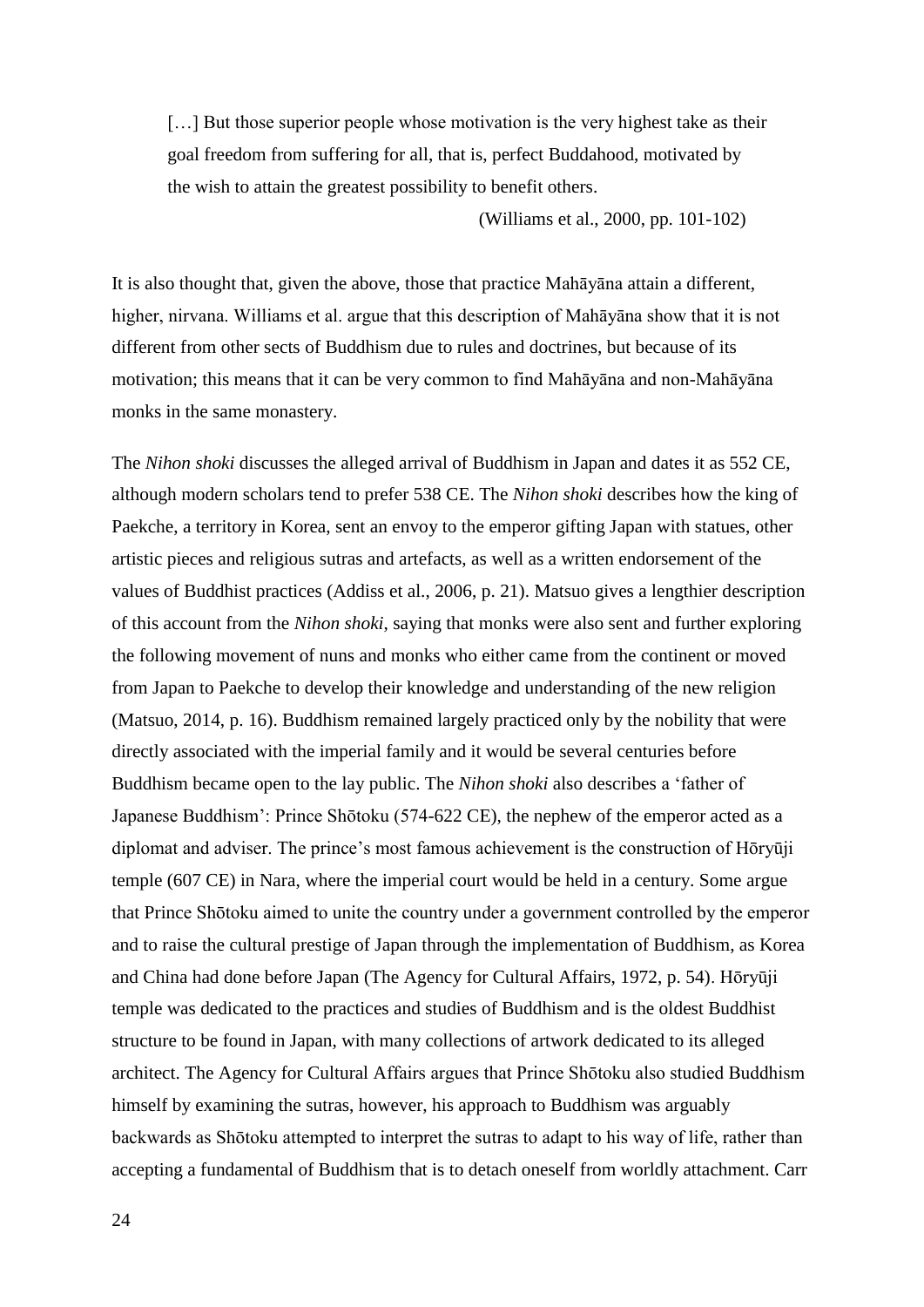calls the accuracy of the descriptions of Prince Shōtoku in the *Nihon shoki* into question, arguing that there is a hyperbolic tilt to the tales with more attention paid to his death than those of actual emperors and empresses (Carr, 2012, p. 4). Carr goes on to discuss that there is some argument over the actual existence of Prince Shōtoku, attributing the main spreading of the argument to Ōyama Seiichi and the publication of *The Birth of "Prince Shōtoku*" ("*Shōtoku Taishi" no tanjō*), 1999 (Carr, 2012, p. 5). Of course, it is not possible to completely know the truth of Prince Shōtoku, however the context of the stories surrounding him clearly detail the path of Buddhism into Japan: a religion that was venerated by the aristocracy that only became accessible to the lay public through the gradual shifting in societal structures.

The developments of the Nara period, such as the building of the capital and the emulation of the Chinese government, are a strong demonstration of the need for Japan to develop in a similar cultural manner to China. These developments will be discussed in more detail in the next chapter of this thesis, however it is important to discuss the movement of culture from China and Korea to Japan in the pre-Nara periods as it paves a smooth path for future cultural exchanges, such as the theatrical styles that served as entertainment to the aristocracy of the Nara and Heian periods. Although, as discussed, Buddhism was introduced to Japan through China and Korea, it is possible to argue that this is not the most impactful cultural development of the pre-Nara period to come from the mainland of Asia. Although spoken language had been established in Japan, a written language had not fully taken hold. As tourism from the mainland grew, more Japanese aristocrats learnt Chinese to be able to speak with tourists and develop an understanding of the foreign culture. Through this, the Japanese also learnt to write in Chinese. Chinese writing styles were adopted in a form of what is now the Kanji alphabet which is a pictorial language system used to express commonly used words or phrases, all of which is discussed in great detail by Taylor and Taylor who examine the intricate play between the Chinese and Japanese languages, as well as Korean (Taylor and Taylor, 1995, pp. 279 - 314). Although this allowed for a more universal understanding of writing for the Japanese, it worked best when using a more Chinese style of language, rather than the language that was already developed in Japan. Another alphabet, which would become what is the basic alphabet of Japan, Hiragana, developed, largely orchestrated by women who wrote to each other using a more simplistic alphabet that derived from the original Kanji and allowed for a better phonetic expression. This development in a modern context shows a loose link between the Chinese and Japanese languages through the Kanji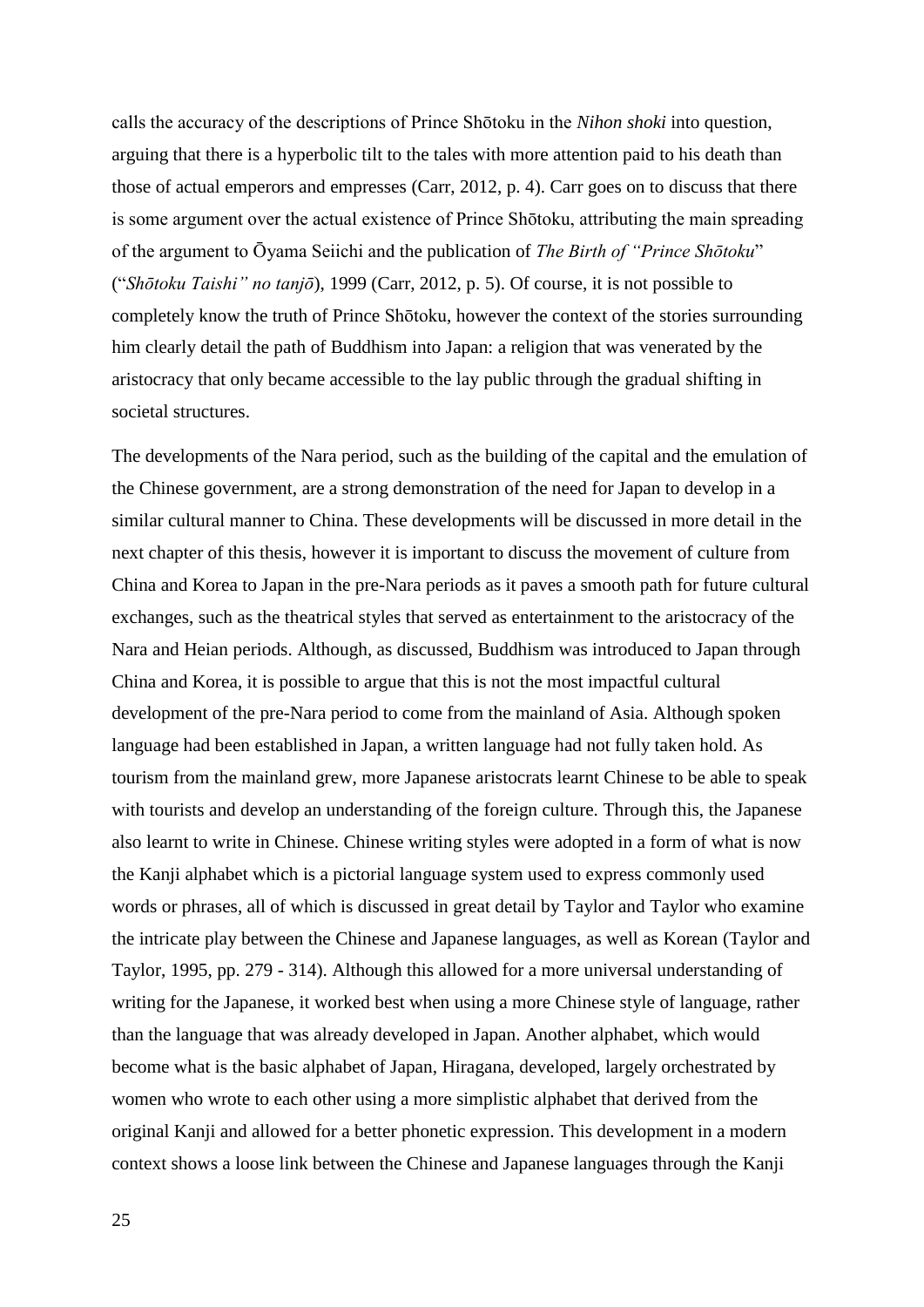alphabet and a variety of words and phrases, similarly to how a variety of English words and phrases can be found in Mediterranean languages showing a loose historical tie in their developments. The impact of the Chinese language on the Japanese language is undeniable, and the Japanese language would be nothing like it is now without the adoption of Chinese writing systems. The importance of this phenomenon for this thesis, however, lies in the pattern of integrating Chinese established practices into Japanese culture. Initially the foreign practice is largely the same as in its original culture, then is adopted and broken apart to develop existing indigenous practices through experimentation. The aristocrats of Japan did not go on to only speak Chinese, although this was the case for a period, the Chinese language and literary practices were then explored through the existing Japanese spoken language which shifted into a writing practice that is now the main alphabet of Japan.

Prince Shōtoku also adopted a theatrical style from the Chinese as a form of entertainment for the nobles of Japan. The Chinese theatrical style known in Japan as *Gigaku,* a style of performance, mostly involving dancing, that was used in China and then Korea to accompany Buddhist celebrations, was originally introduced to Japan by a relative of the Chinese King of the Wu people, known in Japanese as *Kure*, in 550 CE. Chih-tung, or Chisô, the relative of the King, came to Japan with books on Buddhism and statues of the Buddha as well as "Gigaku masks, instruments, and costumes, […] [t]he dance itself, however, was not included" (Inoura and Kawatake, 1981, p. 24). Both Inoura and Kawatake, and Jenyns argue that the full introduction of *Gigaku* to Japan was in 612 CE by Mimashi, a dancer of Paekche in Korea, the province of Korea where the Buddhist material of 538 CE was delivered from (Inoura and Kawatake, 1981, p. 24); (Jenyns, 1955, p. 52). Although the full introduction of *Gigaku* to Japan tends to be argued as coming from Paekche, the links to its origins in Wu are found in the names of aspects of *Gigaku* given in Japanese such *Kuregaku* (Wu music) and *kure no tsuzumi* (Wu drum).

Prince Shôtoku, then regent, with a view to disseminating Buddhism, invited [Mimashi] to live at Sakurai near Nara and teach Gigaku to Japanese boys. He ordered that one set each of the props Mimashi had brought be preserved at Tachibana-dera, Uzumasa-dera, and Tennôji temples. The masks brought over by Chisô are not extant today, but those brought by Mimashi still exist at Hôryûji temple, serving as actual proof to support the evidence of the introduction of Gigaku to Japan.

(Inoura and Kawatake, 1981, p. 24)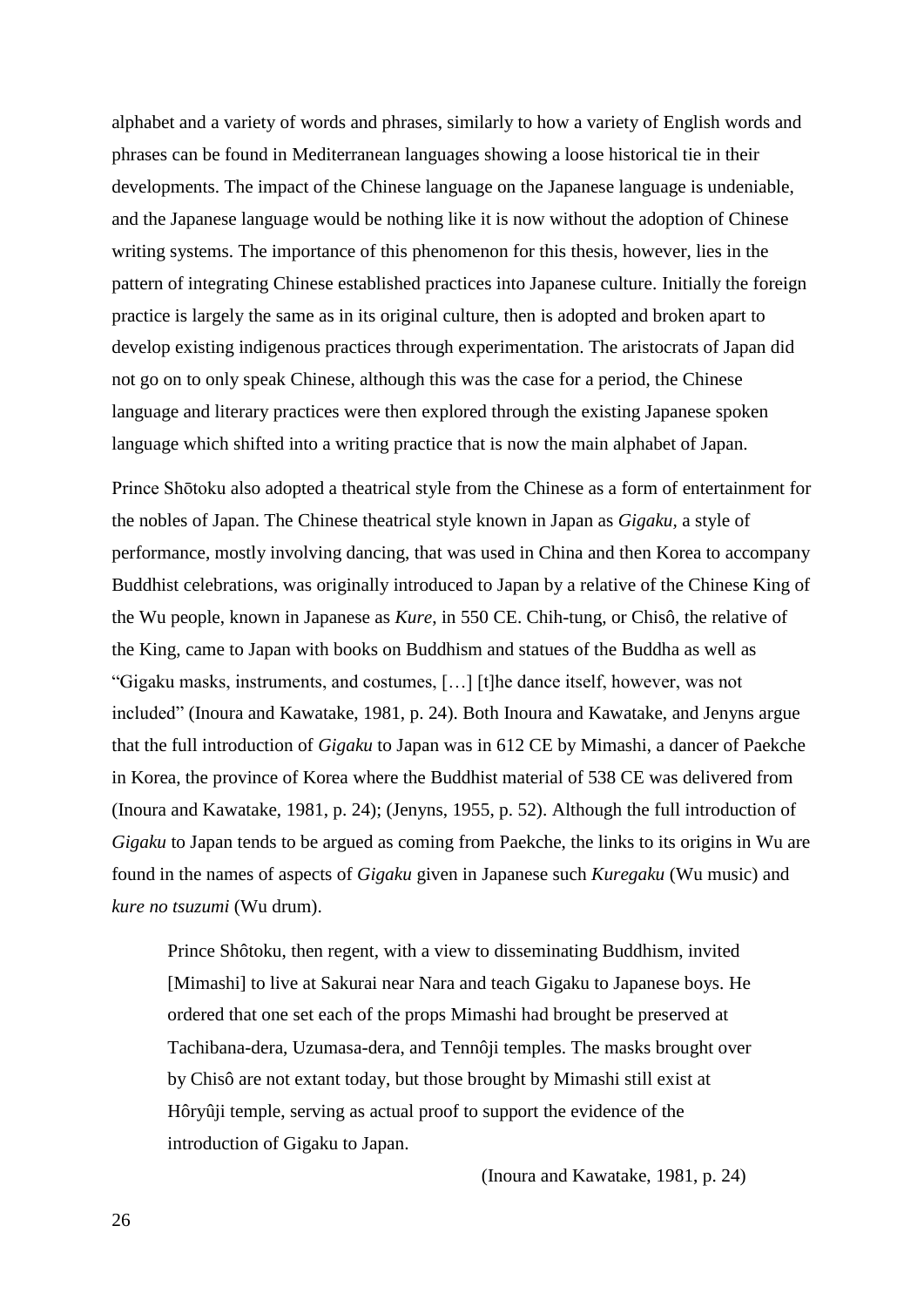Jenyns describes a myriad of *Gigaku* masks that were preserved in Buddhist temples and later were moved to national museums. Although Jenyns' writing concerns the quality and location of the masks in 1955, the most important note to be made from this is their preservation throughout all of the wars and cultural purges that have taken place in Japan since the 6<sup>th</sup> Century CE. Perhaps Prince Shōtoku's encouragement of the preservation of these masks and other relics of the performance style *Gigaku* is to thank for this. Inoura and Kawatake go on to describe that *Gigaku* was quickly adopted to be used in Japanese society as a form of entertainment at Buddhist gatherings to celebrate the newly developed Buddhist holiday calendar, similarly to how it was used in China and Korea, and also echoing the use of *Kagura* in Shinto rituals. The masks used in *Gigaku* are arguably the first use of masks in performance in Japan. Although Inoura and Kawatake describe a style of *Kagura* that can be masked they specify that: "[t]he masked type of Kagura was generally more archaic and more ritualistic in nature; the masked Kagura, more modern and more dramatic" (1981, p. 22). *Kagura* usually was usually performed with paint over the face and body if any face coverings were used, as described in both the myth of the heavenly cave and the myth of Umi-sachi and Yama-sachi. Masks, however, will become used more prominently from the Nara period on, and more specifically become a focal point of Noh performance.

This chapter's main aim is to highlight the early connection between performance and religion in Japan, performance in Japan began as a form of connection to Shamanistic deities, a practice which continued on into the development of Shinto as a separate and defined religion. With the introduction of non-Japanese cultures, we begin to see the separation between Japanese performance styles being practiced more as Shinto rituals and celebrations, where Chinese styles became aristocratic past times that go on to be heavily embedded in Buddhist practices, again showing the early use of performance as religious practice. Of course, there is always an argument for the exploration of the performativity of any religious practice, however in Japan it is more the performance techniques that hold through time. While it is undeniable that these styles developed as religious practice, there is no way to know if they continued to be used outside of religious practice for a similar intention, that is to call the attention of spirits or the *kami.* This last point is largely what is omitted from performance sources that examine Noh theatre as they spend little time examining the motivation behind performance as a religious practice. By understanding the motivation behind the practice of this religious performance in its earliest forms, it seems rather clear that these styles were so deeply engrained in the religions and the Japanese culture as a whole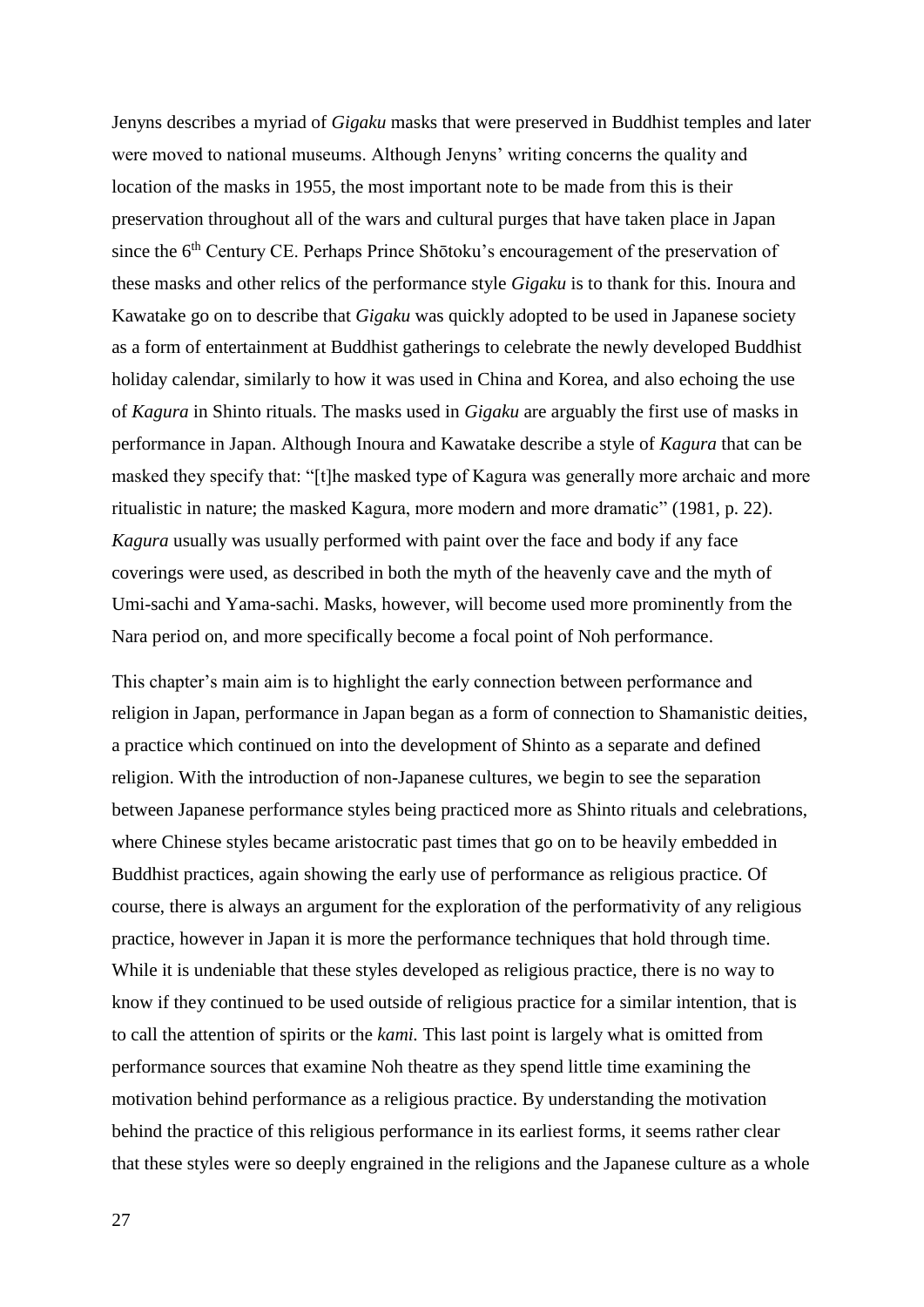that the styles became familiar and everyday due to their regularity and continuous practice. Through this, it is possible that the styles became the typical performance techniques in Japanese culture, completely losing their religious intentions. Of course, it is difficult to examine the religious beliefs of early performance practitioners in Japan, however it seems vital to note that perhaps the intentions of these performers were not necessarily religious. This line of thought is what leads to the importance of Buddhism in the development of performance in Japan. While we can see in the exploration of foreign culture that new performance techniques were used as Buddhist celebrations in the early acceptance of Buddhism as well as other techniques being adopted as an appreciation for Chinese culture, these styles only further serve as development of performance technique in Japan. The large reason that Noh performance stands apart from the preceding styles of performance in Japan is the dramaturgy that fuels it, which is where we find the most Buddhist influence.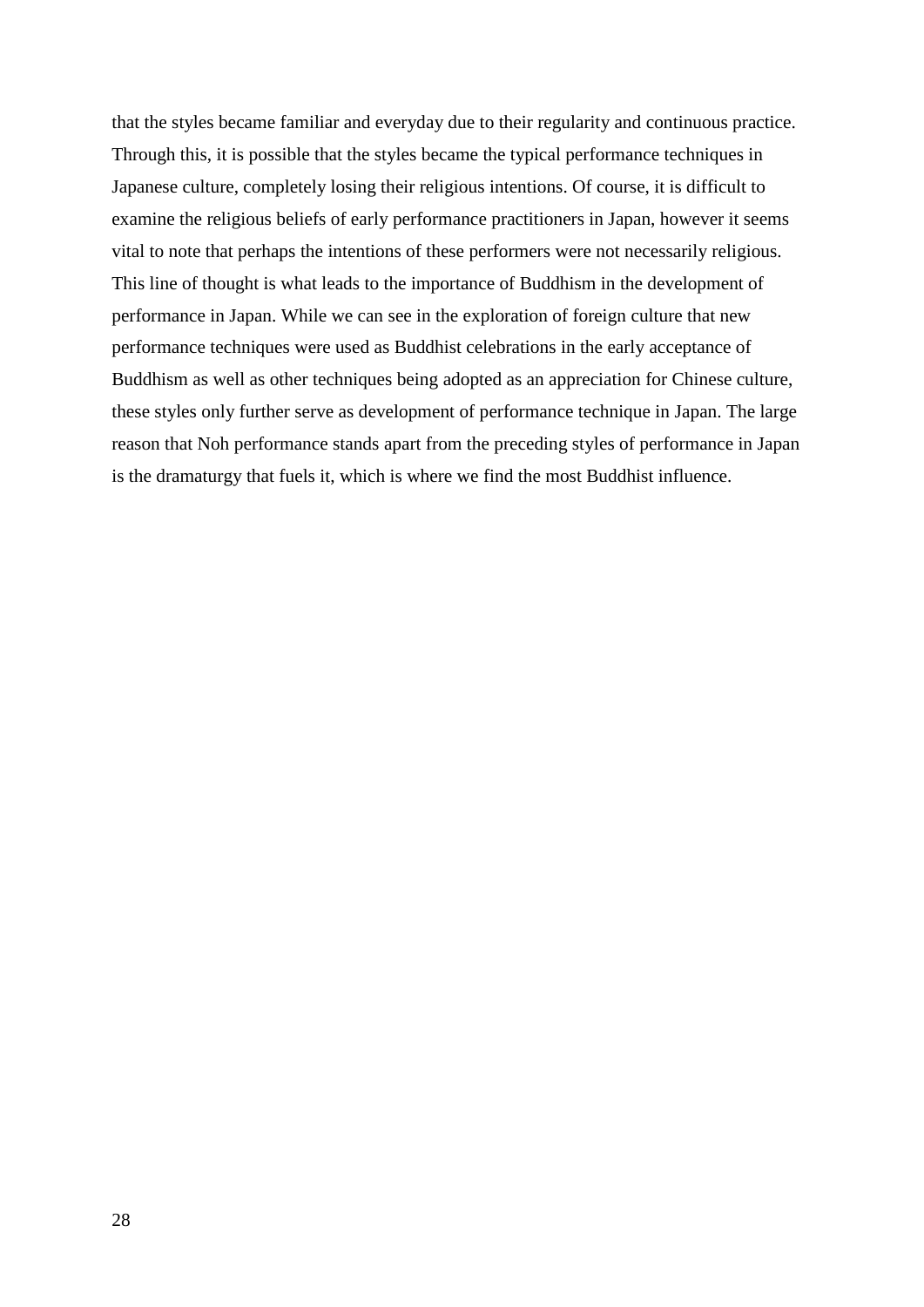## <span id="page-29-0"></span>3. Nara Period

#### <span id="page-29-1"></span>3.1 Foreign Cultural Development in Japan

This chapter examines the cultural development in a less than a century period in Japan, from 710 – 784 CE, splitting the period into what developed from foreign culture and what developed from native culture. As this is such a short period of time, this chapter does not examine monumental cultural developments, but more examines how seeds that been planted in the previous periods begin to blossom. The main aim of this chapter is to demonstrate the ease of amalgamation in foreign and native cultures that is overtly clear in the Nara period. In fact, this chapter begins by exploring the foreign culture of this period as the native culture is developed largely from this. The Nara period is the period of explosion for Buddhism in Japan, as well as where we see the best examples of the aristocracy of Japan wishing to emulate specifically Chinese practices, causing clear points of cultural appropriation by the Japanese where in other periods it is far more integrated and subtle. Although this chapter explores the booming foreign culture, it also explores the lasting strength of native culture running alongside the foreign.

Buddhism during the Nara period remained solely practised by the imperial family and those of extremely high social standing. Many artistic developments of the Nara period are linked to a developing Buddhist culture in Japan, such as the previously discussed *Gigaku* which continued to grow in popularity during the Nara period. Given this, it is understandable that the majority of the money of the Nara period went toward Buddhist projects. The large issue with the monetary focus on Buddhist developments is that the general populace of Japan had no understanding of Buddhism, perhaps even a large majority being completely unaware of its existence. To understand Buddhism, the Japanese aristocrats had to learn to speak, read and write at the very least Chinese, if not also Korean and possibly Indian. The lay public of Japan would have had no access to resources to learn these languages in any capacity without the aid of aristocrats and the aristocrats had no plans of disseminating this knowledge to the general public. The lower classes of Japan led a completely separate life to the higher classes, with a strong focus on Shinto and artistic expression through religious dances and songs. Although mimicry was a known possible aspect of performance, as discussed previously, it is not recorded that mimicry was practised at all in the Nara period. In fact, acting is notably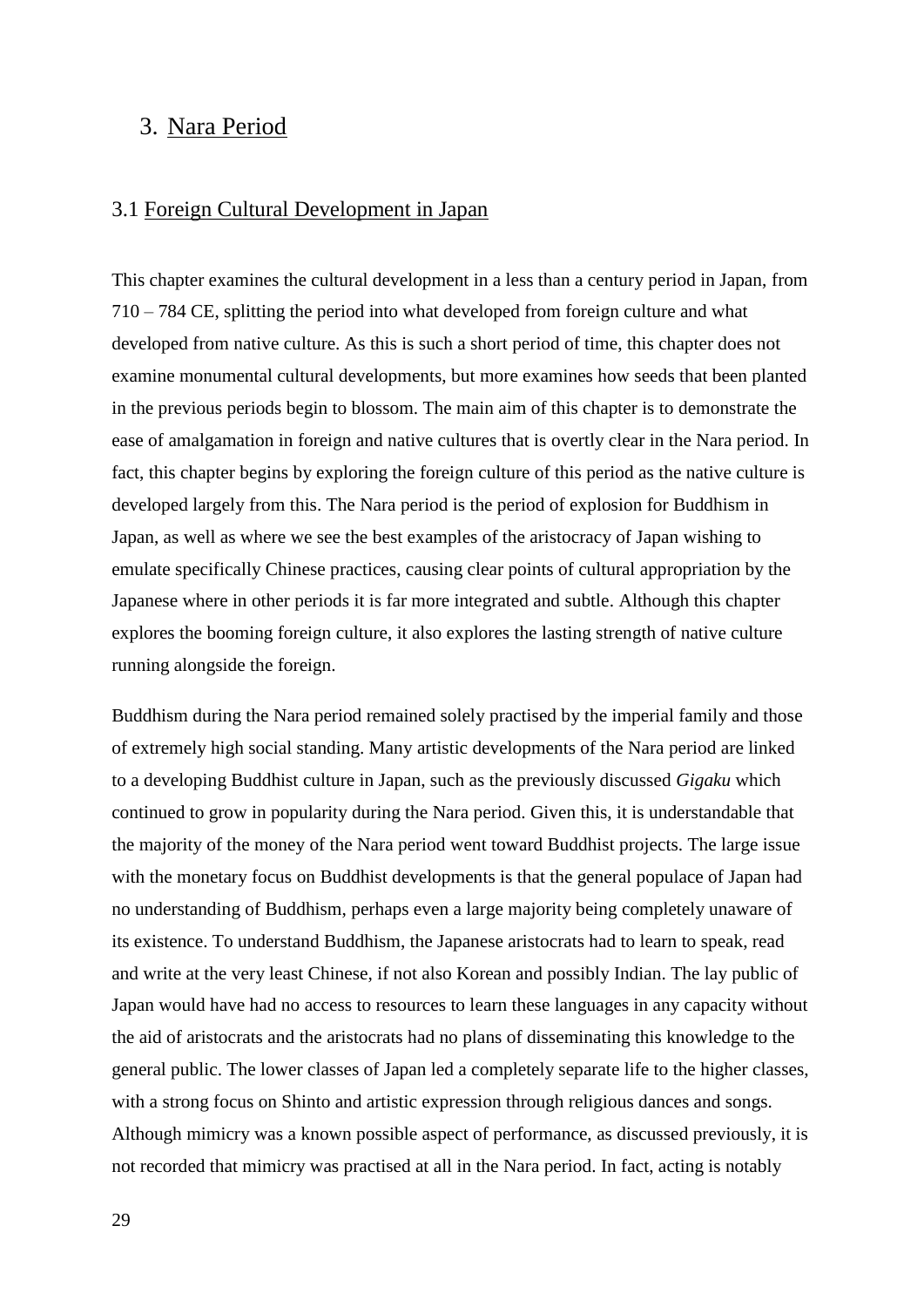avoided throughout the Nara period, firstly as it wasn't used during Shinto rituals typically, and secondly as it was viewed as lowly, so was phased out of aristocratic performances. Given this, it seems there would be little merit in discussing the Nara period in the context of the developing theatrical styles of Japan, however it is in the Nara period, a period of less than a century, that we see the foundations of what will become typical Japanese art throughout the Heian period and on.

Through the developing architecture of the Nara period, we see the beginnings of Japan's adoption of Buddhism and its assimilation with more native and lay beliefs and practices, as well as the best examples of the obscene funding that was specifically given to Buddhist projects. A large number of temples were commissioned, such as the Tōdaiji temple. Built in Nara, like the Hōryūji temple built by Prince Shōtoku, it is much larger than Hōryūji temple and was built over a century later. Tōdaiji temple was originally built to house a bronze statue representing Vairocana Buddha and measures at fifteen metres high. This great statue of a Buddha, a trend known as Daibutsu, was one of many statues and other artistic works dedicated to Buddha or to other Bodhisattva, though the one in the Big Buddha Hall, Daibutsuden, of Tōdaiji Temple is one of the largest created in Japan. As Addiss et al. state, "[t]he coming of Buddhism brought the need for religious icons" (2006, p. 25), and with the growing tourism from the continent, the majority of these icons were originally based on Korean or Chinese designs.

For example, the sculptor Tori Busshi, whose grandfather had emigrated from China to Japan in 522, created for Hōryūji a gilt bronze triad of the historical Buddha flanked by two bodhisattvas, with an inscription in the back dated to 623.

(Addiss et al., 2006, p. 25)

This pattern is also echoed at Tōdaiji Temple, although on a much larger and grander scale, as the Buddha statue is also flanked by two bodhisattvas. The importance of the Bodhisattvas in these sculptures could arguably be related to long-held Shinto beliefs in ancestor worship; the belief that a regular person could be elevated to the same level as a deity like the Buddha or the *kami,* though it is more likely that the original commission wanted to emulate the Buddhist temples of other countries. The integration of Buddhism into the native life of the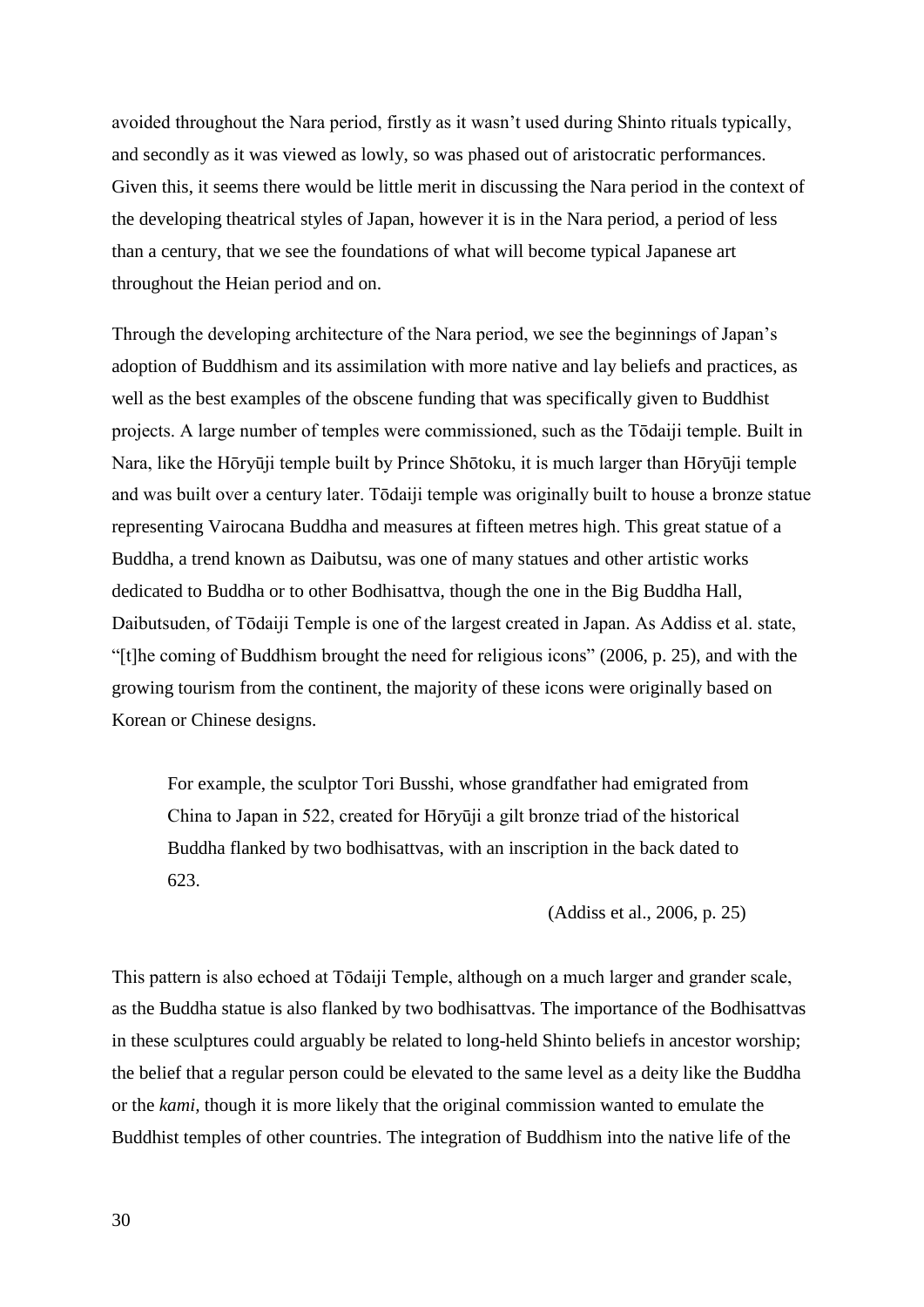Japanese higher classes in the pre-Nara period is the first step in a long journey where religion and art combine to create formative culture.

Buddhism was not the only foreign culture integrated into Japanese culture through architecture in the Nara period. Many Chinese architectural practices were taken on in Japan, beginning with the capital city of Nara, for which the period is named. Nara was originally designed to emulate the design of the Chinese capital of the period, Xi'an or Chi'an, being set out in a grid pattern with the palace placed at the north of the city (Visit Nara, accessed 28/08/2019). Matsuo posits that the Chinese style of city development went further than the capital of Nara and the basic grid layout for the streets. While Matsuo's examples of cities were not built until the Heian period on, the Nara period cements the technique in Japanese culture. Matsuo discusses the importance of understanding the development of Japanese towns arguing that "[a]n important factor in the planning of pre-modern Japanese towns, was that it should 'befit the four gods'" (2014, p. 72). This is a distinctly Chinese philosophy that comes from *yin* and *yang* practises and refers to a way to geographically and topographically distinguish an area that would be appropriate to build a town upon according to the "tutelary deities of the four directions" (Matsuo, 2014, p. 72).

These deities are: a blue dragon […] in the east, a white tiger […] in the west, a red sparrow […] in the south, and in the north a 'dark warrior' […], which is usually depicted as a sort of turtle with a snake wound around it. In more concrete terms, this means that the location has a stream flowing to the east, a main road to the west, a swamp or the sea directly south, and mountains to its back in the north.

(Matsuo, 2014, p. 72)

This interweaving of Chinese philosophies, especially those of *yin* and *yang* become extremely prominent with the development of performance that is Noh. It is important to note that these philosophies took root in a completely different field of practice to performance, however this stage of Japanese development highlights their early intergration into Japanese culture and theory. Contemporary use of the practices of *yin* and *yang* were conscious, as a way to pay homage to Chinese society, but these early uses then pave the way for a more learned and embodied understanding of the philosophy which fuels many artistic practices in the following periods, the most obvious of which can be found in Noh. While *yin* and *yang*  philosophies are extremely complex, this thesis will only examine *yin* and *yang* through a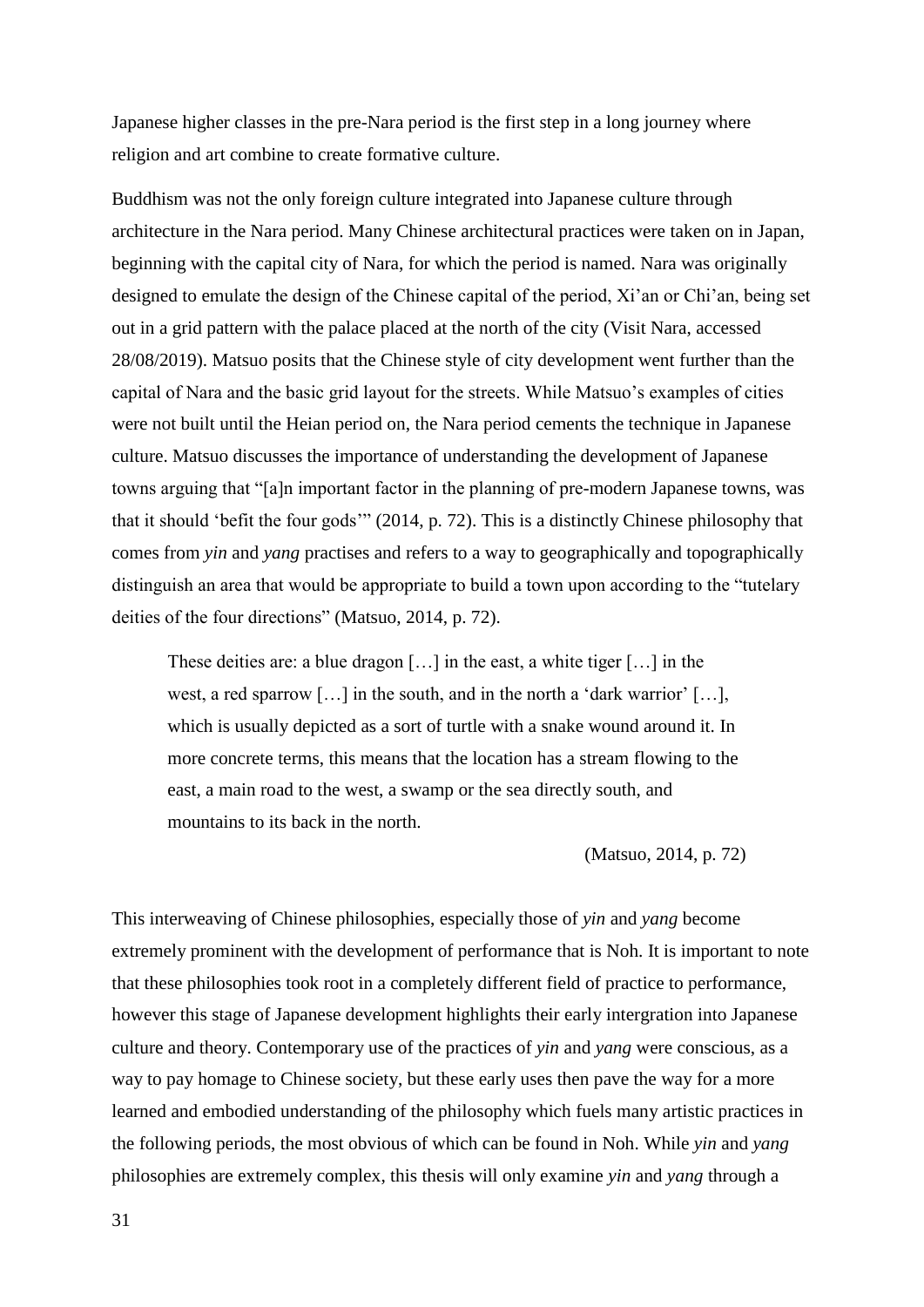very basic and surface understanding. *Yin* and *yang* come from Taoist beliefs, along with the "deities of the four directions" (Matsuo, 2014, p. 72) discussed above, yet the importance of the philosophy lies more in its philosophical practices that were carried over into Japan (Wang, 2012, p. 2). Wang describes the philosophy of dichotomies to encompass both opposing aspects of the world, but also aspects that rely upon the other for definition or even existence (2012, p. 3), such as the example that is given of a tree; when broken down into the roots of the tree and the branches and leaves, we see that these two sections are separate yet both rely on the other for survival. *Yin* and *yang* as a philosophy can be found in Noh practices, which will be discussed more detail further into this thesis, however the importance of *yin* and *yang* in this context is a strong example of how a previously religious philosophy is easily amalgamated into Japanese culture away from its original religious context, a technique that will become extremely prominent in the following periods and will lead to many of the developments towards Noh theatre.

As mentioned previously, the development of written language and literary culture in the aristocracy of Japan created an even greater gap between the cultures of the aristocracy and the cultures of the lay public. Many non-Japanese Buddhist works of literature were translated with the development of the Japanese language. A major work of this kind is the, arguably most famous, sutra, the Lotus Sutra, which was largely imported in Chinese then translated into a more understandable format for Japanese natives. This process regularly took place with many different sutras, the translated and original versions being kept by specific temples and the monasteries that would develop from them over the centuries. The discrepancies in the translations of the sutras would lead to interpretational differences within the different temples and monasteries but largely the basis of Japanese Buddhism continued to be focussed on the four truths of Buddhism and the worship of Bodhisattvas from Mahāyāna Buddhism. The majority of original Japanese literature was commissioned or at least inspired by Buddhist sources with an early mixture of art forms being represented in the great temple of Yakushiji in Nara, built in 753: "[T]he footsteps of the Buddha were carved into the stone […] and on a companion stone, twenty-one sacred Buddhist poems were engraved." (Addiss et al., 2006, p. 26). Addiss et al. go on to demonstrate two of the poems engraved in stone at Yakushiji Temple:

 The good men of old Must have seen with their own eyes Him whose holy prints,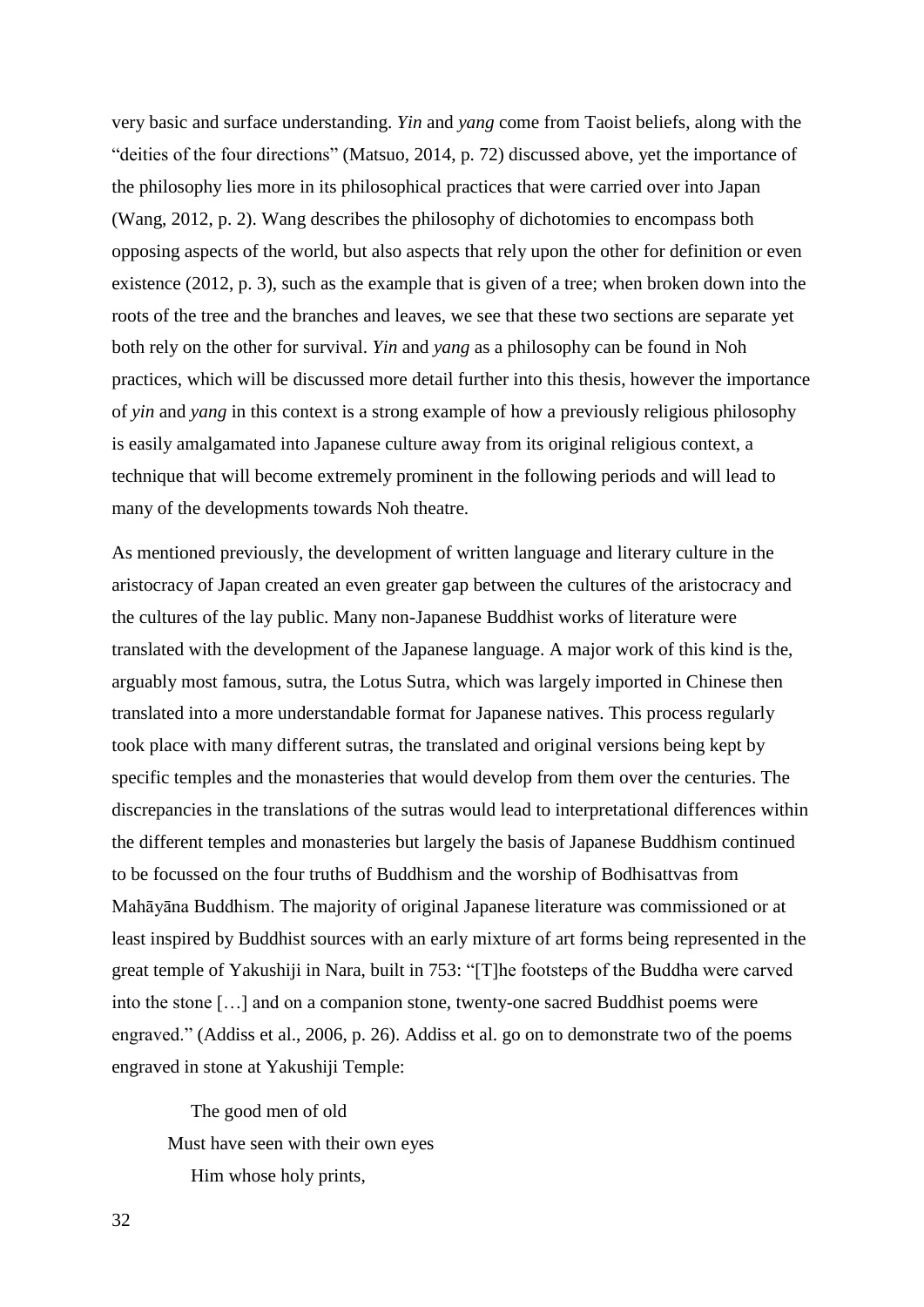Themselves beyond our seeing, We now carve upon the rock, We now carve upon the fine stone.

 May the ringing Of the stone whereon we fashion The holy footprints Reach heaven, and earth itself resound - For the sake of father and mother, For the sake of all people.

## (Selected from Cranston, *A Waka Anthology,* pp. 767 – 772; *Bussoku sekika,*  pp. 240-244. Editing and layout in Addiss et al., 2006, p. 26)

From the given translations, we can clearly see the references to the Buddha and the reverence towards him. Of course, we must understand that these poems and carvings are part of a dedicated Buddhist temple so the reverence and a lot of the syntax used can be expected in such a context and may not fully represent popular opinion. An important note on the context of these poems, however, is the line: "For the sake of all people". Although this could be a conscious choice of the translator, and not so much a choice of the original author, this line demonstrates an adoption of one of the previously discussed beliefs of Mahāyāna Buddhism, that, at the very least, nirvana should be attainable to all. The fervent addressing of Buddhism can be seen in future literary practices, which will be further examined in chapter 5.2 of this thesis, however the use of a poem in this situation is telling to the relevance of poetic styles and their uses in the period. Poems were not only prevalent enough that there were twenty-one relevant to the situation of the statue, but also poems were used as a method to practice Buddhism, or at least to honour its practices, history and mythology.

One of the most vital aspects of this translation is the poeticism used by the original author. This style of writing is also echoed in the majority of literature written in the Nara period, even in books like the *Nihon shoki* and *Kojiki*, the chapters often contain songs and poems, with a lot of the general phrasing of the text being quite poetic. Of course, the tendency towards this style of literature becomes extremely obvious in the Heian period with more development into literature, however, for the Nara period, literature and the styles chosen are completely new and inherited from the Asian mainland. The use of poetic written language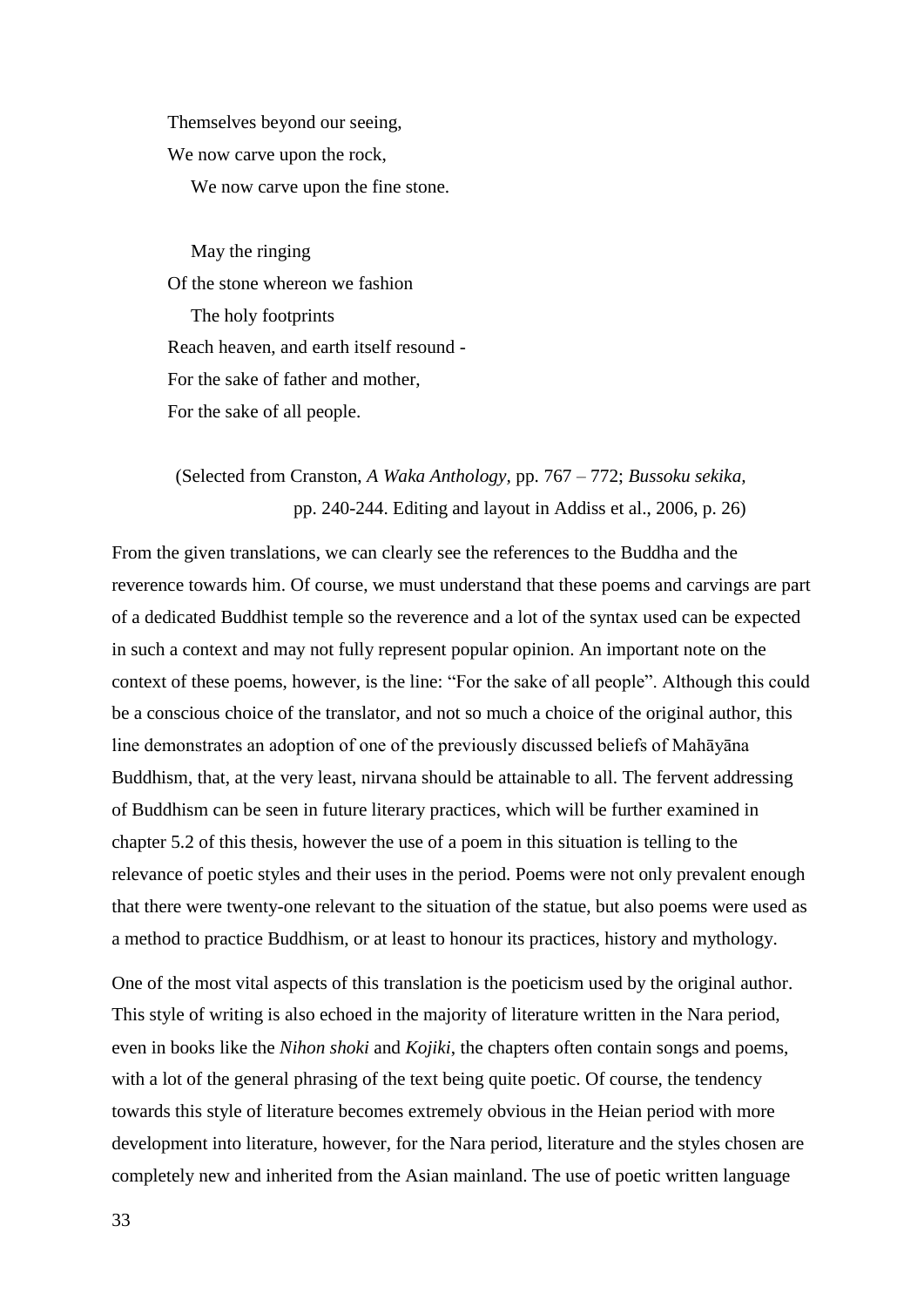lends itself to a somewhat more dramatic and lofty impression of the contexts, which is perhaps the reason for using such language. These early uses of poeticism really pave the way for the flowery and symbolic poetry that Japan is so well known for. Brownlee discusses the *Kojiki* in his examination of politics in Japanese literature, arguing that there is a strong possibility that the author copied Chinese literature, however clarifying that it is a somewhat muddy area due to a lack of resources that were used by the author of the *Kojiki* to examine now (1991, pp. 9-11). Brownlee cites several sections of text from the *Kojiki* that completely replicate segments of Chinese literature, as well as the author claiming these, in some cases, to be the words of the Emperor. Although, as Brownlee discusses, we cannot critically examine the extent to which the author of the *Kojiki* plagiarised Chinese work, the undeniable resemblance presented by Brownlee cannot be ignored. Perhaps there was no intentional plagiarism, but if this is the case then we must accept that the developing Japanese written language was so similar to the Chinese that they would gravitate towards the same phrases. The tendency towards poeticism in the early stages of development for Japanese written language is so important because it creates the foundation of the symbolic language of Japan which then develops further in parallel with the written language itself, making the use of symbolism a natural expression of the Japanese language.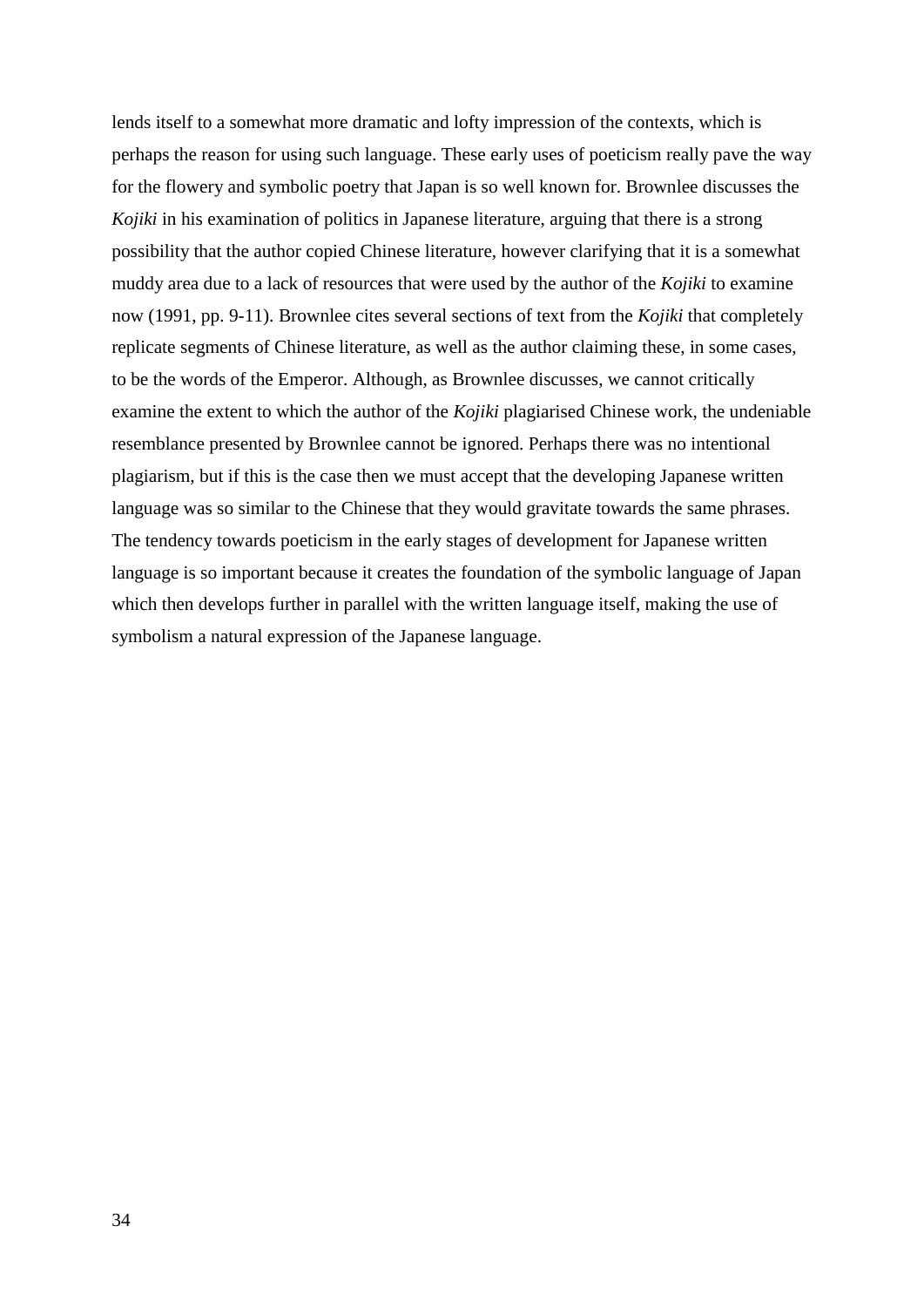#### <span id="page-35-0"></span>3.2 Native Cultural Developments

The imperial family, although they were quick to adopt Buddhism when it was introduced, continued to have strong ties to Shinto. It is believed that the imperial family were descended from the sun goddess Amaterasu, often referred to in full as Amaterasu-Ōmikami, and who is also often known as the 'head' of the *kami* pantheon. This view of Amaterasu as the most powerful *kami* is a largely non-Japanese interpretation of the *Kojiki* and the stories that it tells, such as the myth of the holy cave discussed previously. The *Kojiki* and many other Japanese sources refer to Amaterasu as a powerful goddess. The Agency for Cultural Affairs regularly argue that the power of a specific *kami* came from their possible impact on a person's life so this could be a strong reason behind the belief of Amaterasu's power. Another possibility is the connection of the sun; although all civilisations revere the sun in their own ways, the Japanese placed specific importance on the sun, creating a unique relationship that stems from more than just the sun's light and life giving properties. As mentioned in the discussion on Shamanism, the *Wei Zhi* referred to the Japanese people as the *Wa*, a largely derogatory term, which the Japanese tried to push aside in favour of their own term *Nippon,* usually translated to the land of the sunrise (Kidder, 2007, p. 8), with variations such as *Nihon* or *Nipon*. By giving themselves this name, the Japanese firstly show an interesting fixation on their geographical location which means that the sun rises over the Japanese islands before the mainland of China, therefore they feel this is a noteworthy distinction to China that is glorious enough to be named after. Of course, while this connection to the sun could be the source of Amaterasu's supposed power, it can also be argued that it is a logical conclusion that since Amaterasu is the ancestor of the imperial family, she must therefore be the head of the pantheon of Shinto.

The imperial family's links with Shinto were always celebrated and never hidden. As discussed by Addiss et al., even with the move to Nara and the establishment of the government, the imperial family remained involved in Shinto. Addiss et al. describe an arrangement with the Grand Shrine of Ise, dedicated to Amaterasu, which the imperial family would rebuild the shrine every twenty years which has been fulfilled except during times of war (2006, p. 12). In relation to the Great Shrine of Ise, Addiss et al. note that important women of the imperial family were also sent to the Great Shrine to become priestesses dedicated to the worship of Amaterasu, referencing the famous eleventh-century novel *The Tale of Genji* (*Genji monogatari*) in which a love interest of the main character, Genji, has to leave for the Grand Shrine of Ise with her daughter who has been chosen as the newest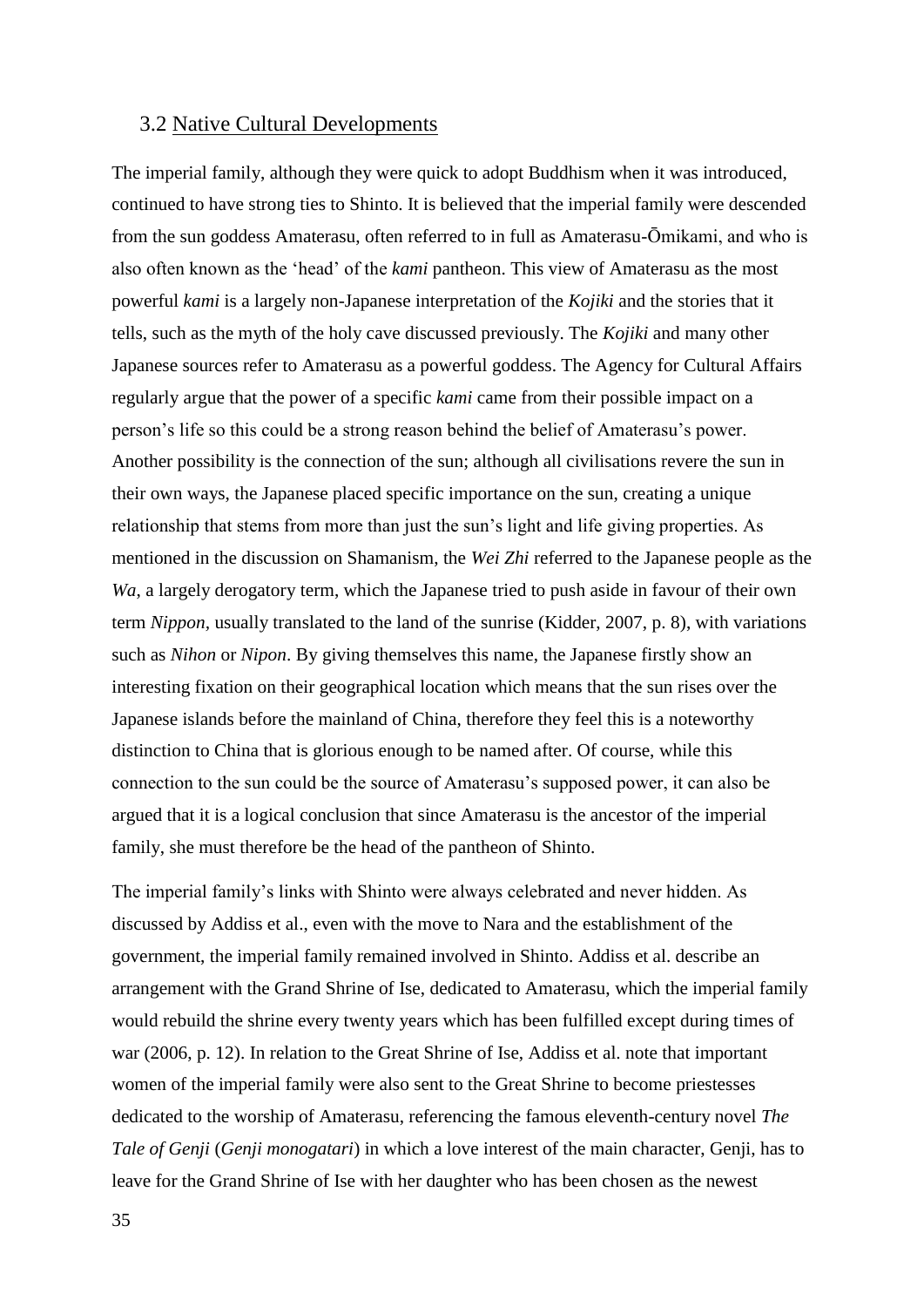priestess. Although Buddhism had become the state religion by the time *The Tale of Genji*  was written, this scene shows the continuous dedication of the imperial family to Shinto. The imperial family's continued involvement with Shinto presents us with a possible reason as to the encouraged assimilation of Buddhism into native Japanese practices, where in China and other Buddhist countries, we can see a long history of religious persecution. This attitude would understandably trickle down the classes and, when Buddhism was more spread into the general public, would encourage a variety of amalgamations between Buddhist and native practices.

As in the last section, a clear example of this is in Buddhist temples, and in the sculptures that were commissioned for them. As discussed previously, many temples built in the Nara period were adorned with sculptures dedicated to the Buddha and the Bodhisattva. These works clearly show a dedication to the growing religion as well as a detailed understanding of similar foreign works. Traditional Japanese pottery is one of the oldest artistic styles of Japan, as mentioned in the *Shamanism* section of this thesis, and is evidenced with pottery and figurines from as early as 10,000 BCE, during the Jōmon period, which "show a fascination with the natural material of the clay rather than the development of glazes" (Addiss et al., 2006, p. 9). Although the Bodhisattva depicted in the Nara period can hold a similar attention to detail as the classic pots of Japan in the clay work, it is clear that the sculptors of this period were influenced by non-traditional Japanese styles. A strong example of this foreign influence is shown in Tanaka's exploration of a sculptor from the Nara period, Kimimaro. The first image shows Kimimaro's depiction of Buddha at the Sangatsū-do Temple in Nara, which features a standing figure with eight arms in varying positions and an intricately carved aura. The depiction of the Buddha with multiple hands is interestingly reminiscent of images of the Hindu deity Shiva, who is often depicted with multiple arms, usually four. The aura that sits behind the Buddha is also very similar to figurines of Shiva that depict a halo of flames surrounding the deity, Kimimaro's aura uses spindles sprouting from the centre of the figure's back with intricate, stylised flames creating a detailed pattern through the spindles. The Bodhisattva that join this sculpture are far more naturalistic; the detail on these figures lays in the heavily emphasised folds of the robes and delicate accessories, such as ropes or buttons. Tanaka's exploration into Kimimaro's sculptures echoes Kojima's opinion: "I can only wonder how long specialists will continue to confine themselves to praising the statues' vigor, inspirational spirit, and clear, elegant grace – i.e., their idealistic naturalism." (Tanaka, 1996, p. 190 from Kojima, 1938, pp. 253-57). Of course, it seems completely reasonable to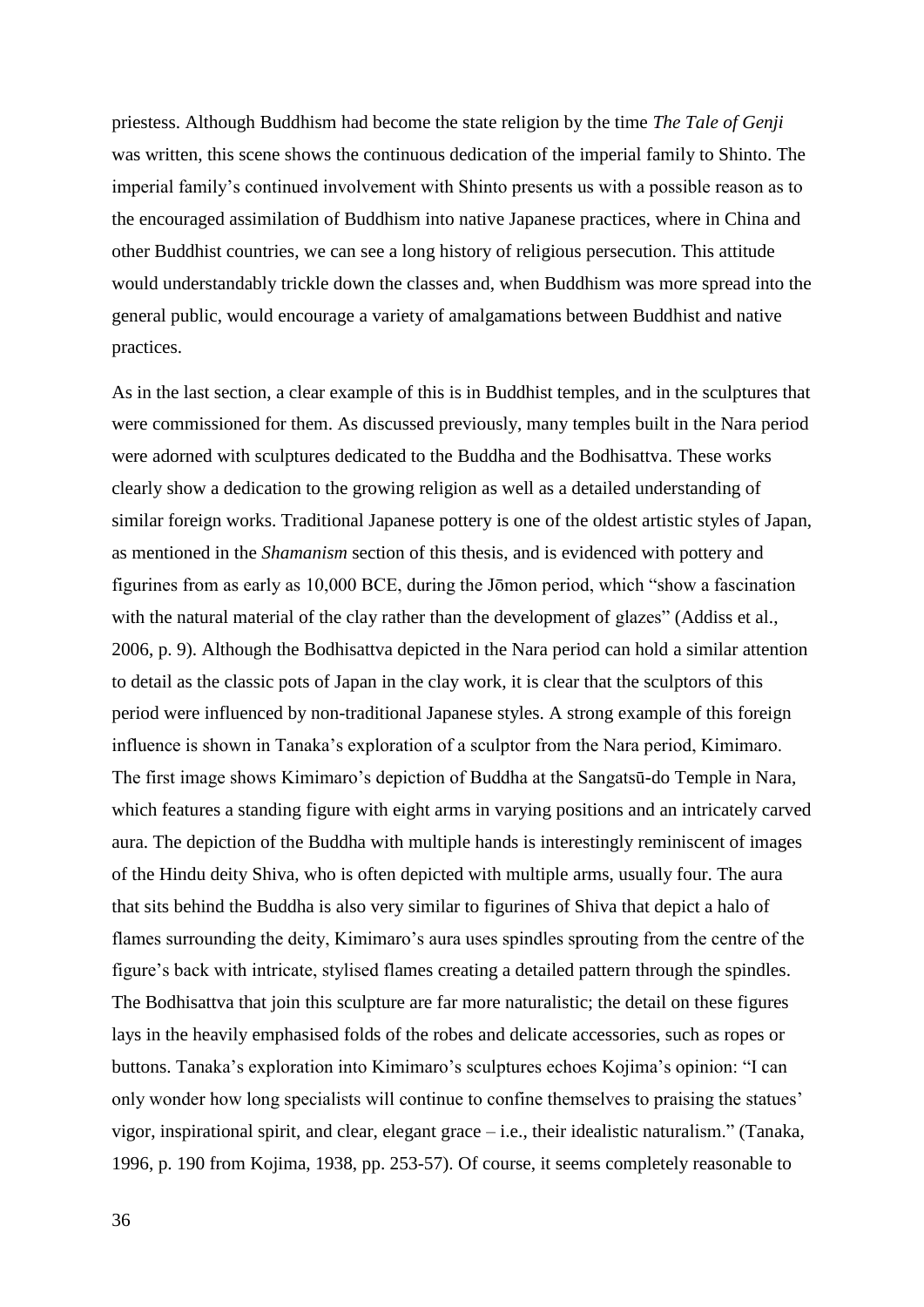wish for a multi-faceted appreciation of the works, however it is important to understand that what Kojima and Tanaka wish to move past is largely what marks these sculptures with the stamp of their nationality.

Although a large majority of the developing art of the Nara period was centred around Buddhism, in the Nara period, we can begin to see the separation of performance from religion and this being encouraged through its use as courtly entertainment. *Gigaku* began to take hold as the entertainment used during Buddhist festivals, further cementing the already established link between performance and religion in Japan. Inoura and Kawatake refer to this imperial style of performance as *Mikagura* (1981, p. 21), others have termed it as *Gagaku*, to refer to the music, and *Bugaku,* to refer to the dance. The possible reason behind this difference in terminology is time: *The Traditional Theater of Japan* by Inoura and Kawatake was written thirty years before sources such as Addiss et al. and Sakata and Kurasaka. Addiss et al. quote several original Japanese sources using the terms *Gagaku* and *Bugaku* to refer to courtly performers and the styles they were learning. This style of performance uses music and dance, similar to *Kagura*, but is a lot more structured. Performers were often well versed in many different types of music and dance, knowing dozens of songs that were largely developed in China and Korea, as well as having a lot of experience with the traditional folk style of *Kagura*. These performances were used largely as entertainment and the performers would showcase a range of their portfolio at the courts, and would go on to be wildly popular during the courts of the Heian period.

While this chapter only lightly covers performance styles of the period, the value of the exploration of this period is to understand the depth of amalgamation of cultures. Of course, this period is important for an understanding of developing Buddhist practices and beliefs in Japan, however it is the way in which Japanese artists use these separate cultures that can really be found in Noh performance. This period illustrates an emerging practice in Japanese culture in which one could choose to practice a myriad of cultures and was largely encouraged to experience a wide variety of them. By examining first the foreign cultural developments of the period, then the native it is much clearer to see how native practices were used to explore foreign beliefs and philosophies, such as native pottery techniques being used to explore Buddhism, and how foreign practices were used to explore Japanese beliefs, such as Chinese language being used for recording Japanese religion and myths.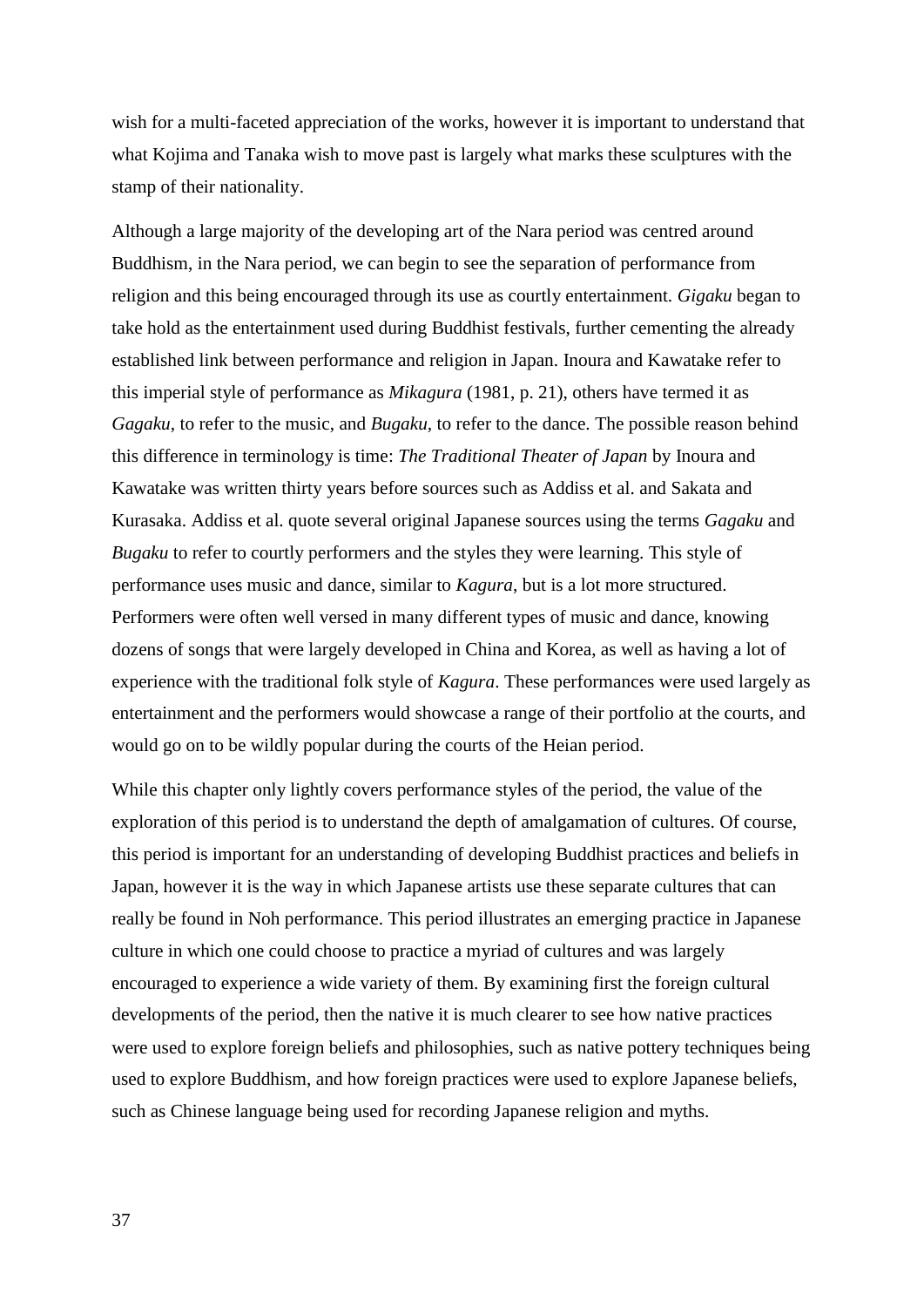## <span id="page-38-0"></span>4. Heian Period

## <span id="page-38-1"></span>4.1 Buddhism

The Heian period, spanning nearly four centuries, is a time of great political stability for Japan, allowing for an astonishing growth in culture. The Nara and Heian periods blend rather smoothly together, the most notable shift being the movement of the capital from Nara to what is now known as Kyoto. The city of Nara was originally built to mimic the Chinese grid design that was used for cities built during the T'ang Dynasty (617 – 907), the new capital of the Heian period was also built using this grid pattern showing a willingness of the new government to hold to the ways of the past (Visit Nara, accessed 28/08/2019). The T'ang dynasty collapsed one hundred years into the Heian period, and with it fell the strong cultural exchanges that had taken place between Japan and China over the past four centuries (Addiss et al., 2006, p. 33). With the collapse of the T'ang dynasty and the lack of influence from China, as well as the cultural stability, more authentic Japanese culture and philosophies begin to blossom. Chinese philosophies were still a common topic of exploration in developing artistic practices, however the Heian period shows how these philosophies were viewed critically and analysed with far less bias for the Chinese than can be seen in the Nara period. This chapter will be the first to explore Buddhism on its own. The Nara period's surface exploration into Buddhism paved the way for a thriving culture and in the Heian period we begin to see the religion being shared with the non-aristocracy, leading to shifting beliefs and practices. The Heian period also sees the beginning of literary styles that, while heavily influenced by Chinese techniques, develop their own syntax of sorts. The theatrical developments of the Heian period are vital when exploring Noh theatre, as we can here see the building blocks of Noh begin to form.

Moving the capital from Nara to Kyoto meant an abandonment of the temples constructed throughout Nara and the established religious base that regularly performed rituals for the well-being of the state (Deal and Ruppert, 2015, p. 73). This geographical move opened the door to shifts in philosophical and theological practices in the Japanese Buddhist community, shifts that may not have occurred without the transportation of the Buddhist core of Japan. The move of the capital from Nara, and the establishment of a new base for Buddhist practices, also didn't entirely eradicate Buddhism in Nara as, in the late Nara period, a monk named Kūkai returned from China and built "a complex of Buddhist monasteries in the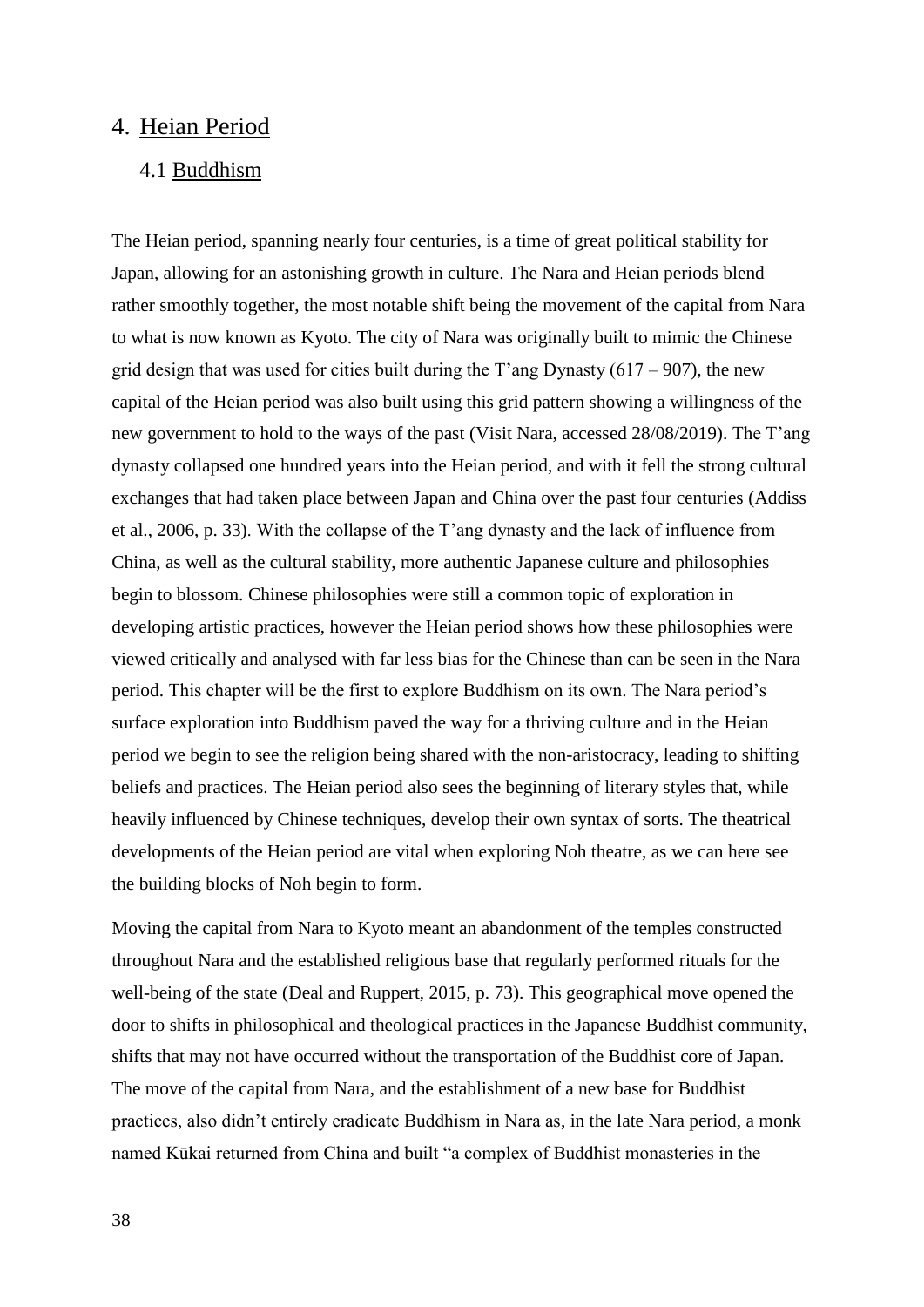mountains south of Nara. This complex, usually referred to as Kōyasan, or Mount Kōya, became both inspiration for and repository of great works of [...] Buddhist art in general" (Addiss et al., 2006, p. 62). In the late Nara and early Heian periods, we can see the beginning of the separations of Japanese monasteries that led to the founding of schools with the permission of the government, and a slightly hostile atmosphere that centred around theological debates to win political favour for the different schools. The different philosophies and practices of the schools will not be explored in this chapter, however it is important to note that the strict separations of schools is also a large aspect of the development of performance and theatre in Japan throughout history. In fact, this strict separation of schools in religion and performance seems to be the main reason behind the stagnation of practices. Modern performers that have trained in the Japanese performance styles regularly describe their shock at training with new performance schools and finding a completely different approach to text or techniques. This phenomenon is discussed by Pellecchia through the term *keiko*: 'thinking about the old' (2017, p. 39). Pellecchia argues that this term shows "the importance of tradition, rather than creative self-expression" when examined through the lens of performer training (2017, p. 39). The strong teacher-student bond only exaggerates this phenomenon, further cemented by a student only learning from one teacher (Pellecchia, 2017, p. 39).

Pellecchia goes on to discuss that this emphasis on tradition is additionally exaggerated by the strong teacher-student relationship that is encouraged in training as a student will only learn from one teacher at a time and will be taught one-on-one.

This description of Japanese performance practices echoes descriptions of monastic Buddhist practices. Matsuo dedicates at least 62 pages of his book to discussing the strict and well documented intricacies of Japanese monastic Buddhist practices stemming from the late pre-Nara period into the Kamakura period. During Matsuo's exploration of a monk named Ryōgen (912 – 985), there is a lengthy and detailed description of the process that the monks went through when Ryōgen's master died in order to find the young monk a new teacher. The separation of performing arts schools in Japan is not necessarily correlated to the separation of Buddhist monasteries, however it seems reasonable to assume there may have been some links, especially given the considerable favour and power given to Buddhist monasteries which continued into the Heian period.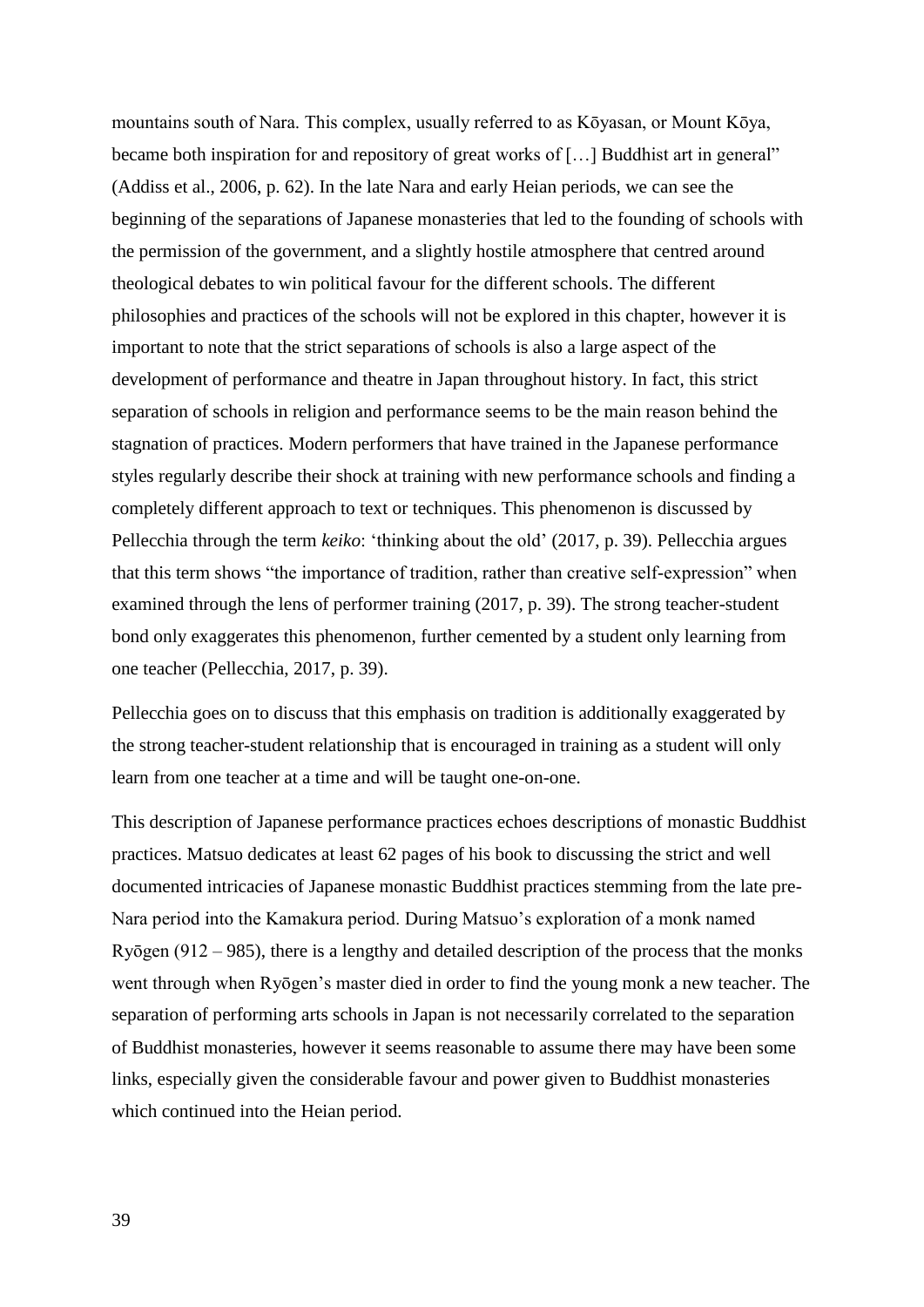As Buddhism grew in Japan, it became widespread enough to slowly trickle down to the general populace, as did many other cultural phenomena that had remained solely part of the culture of the upper classes. Through the Heian period, as more people gravitated towards Buddhism, the different schools that had been opened in Nara, both the period and prefecture, needed to establish their doctrines. Also at this time, schools of 'new Buddhism' began to pop up such as the Tendai's school of Buddhism. Saichō (767-822), who is also known as Dengyō Daishi, is often credited as being the one to bring Tendai thought to Japan, the impact of which is arguably far more than any other school of Buddhism derived from Mahāyāna, developed in Japan. Saichō spent a lot of his monastic studies in Japan reading the works of the Chinese Buddhist school Tentai, developed by Zhiyi (538-597), Chigi in Japanese, which taught of the value of meditation as a form of contemplation and believed that the Lotus Sutra was the one true vehicle to reach Buddhahood (Deal and Ruppert, 2015, p. 77). Saichō resided at the monasteries at Mt. Hiei just North of Kyoto, before the capital had been moved to Kyoto. When the capital was moved, the monasteries of Mt. Hiei became the centre for Buddhist responsibility for the state, Saichō soon being selected as one of ten monks to lead these state rituals. Saichō travelled in 804 CE to the Tiantai mountain in China, where the monastery for the Tentai school was established. Saichō studied there for a year before returning with literature to propagate the growing Tendai philosophies in Japan. The growing popularity of Tendai thought and the power Saichō had in the new court of Kyoto caught the attention of monks in Nara, who caused the establishment of a Japanese Tendai school to stall until after the death of Saichō (The Agency for Cultural Affairs, 1972, p. 56). As The Agency goes on to discuss, Mt. Hiei became the centre for the Tendai school, even before its official establishment, and would become the centre for Pure Land, Zen and Nichiren Buddhism, the three main schools of Buddhism in the Kamakura period and on. The Tendai school biggest impact on Japan, however, is somewhat on the schools that took inspiration from it, but is largely the practice of meditation and the study of meditation in multiple forms. The art of meditation and the contemplative culture it encouraged completely shaped the cultural developments of the entire Heian period, and created a foundation in Japanese culture that is still present today.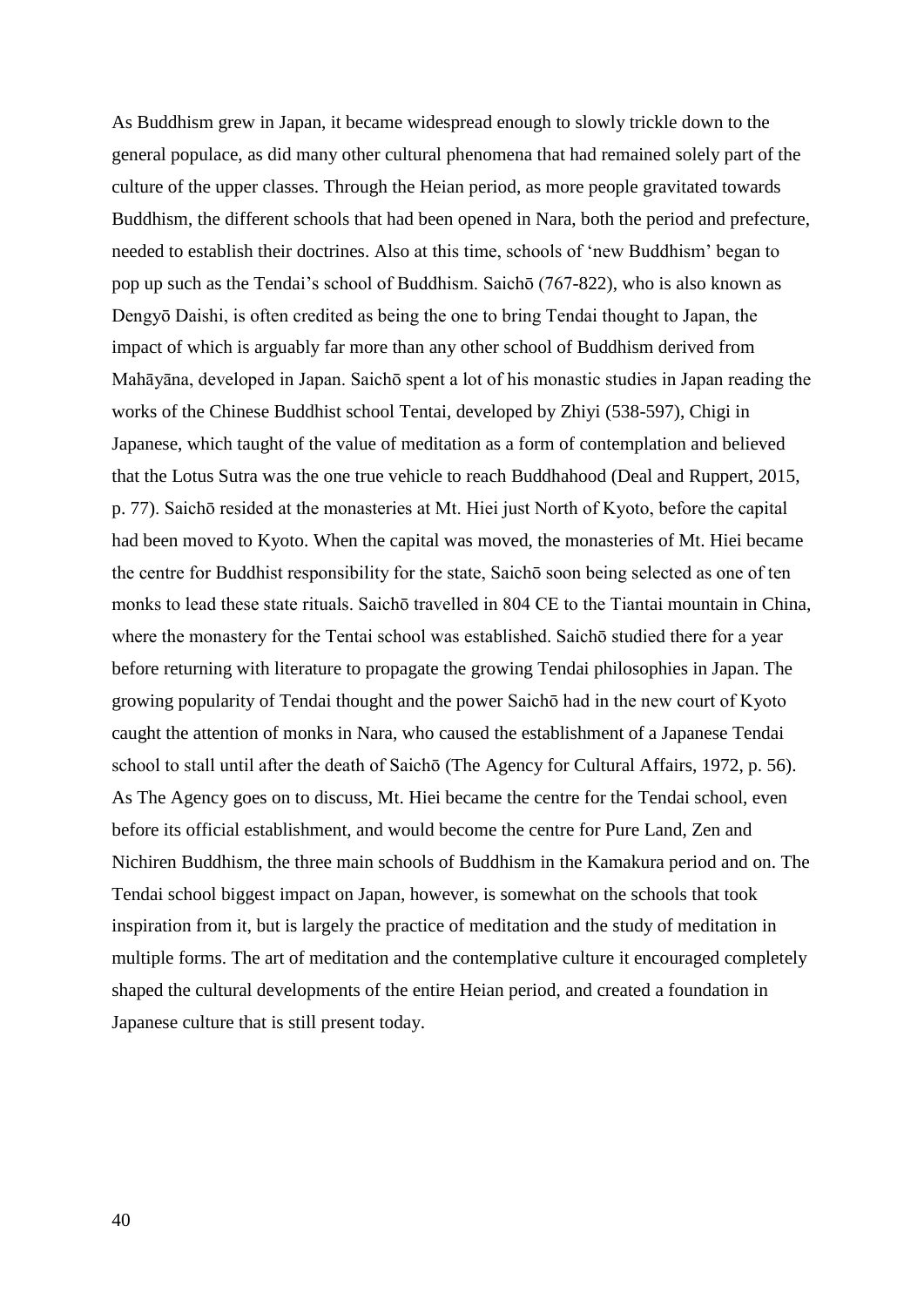#### <span id="page-41-0"></span>4.2 Literature

Literature in the Heian period blossomed due to courtly life that allowed for strong literary educations and a lot of down-time. Schalow argues that another factor of the flourishing literature of the Heian period is the placement of courtiers as leaders in provinces outside of the capital (2006, p. 2). This led to courtiers being away from the court of Heian, possibly for several years, however in these courtiers we can find some of the most prominent writers of the Heian period possible owing to the "tendency for people on the margins to develop a critical perspective and analytical consciousness toward centers of power" (Schalow, 2006, pp. 2-3). Adding to this the encouragement to practise Buddhism and the newly emerging contemplative philosophies of Tendai, we can see the perfect cultural blend to allow for the literary boom of the Heian period.

The best example of this is the famous novel *The Tale of Genji, Genji monogatari* in Japanese, written by Murasaki Shikibu in the early  $10<sup>th</sup>$  century. Shikibu was a courtier during the Heian period where works of fiction were considered more lowly than other literary works, mimicking the Chinese belief, however she addresses this belief through dialogue with her characters (Addiss et al., 2006, p. 44). This was a regular tool that Shikibu used to explore the Heian culture and perhaps one of the main reasons as to the popularity of this novel. *The Tale of Genji* tells the story of a male courtier and his adventures in court life. It was not a fantastical, far-fetched tale but a lengthy exploration of the intricacies of the life of a courtier, which the majority of the audience for the novel were, and was told safely through the lens of fiction to make sure no rumours or scandals were started. Shikibu even states as such through Genji's speech to a princess who was enjoying fictional romance stories, explored in Addiss et al. (2006, p. 44). Genji originally berates the princess, citing the falsities of fiction to be outrageous, then gradually voices his train of thought as he dissects his assumptions of the author's motivations. Shikibu, through this detailed exploration of the philosophy and ethics behind fictional literature, shows us the conversations that she has perhaps already had or at least wishes to have, and what she may say in response. Not only did this novel, so widely well received, create a more accepting environment for fictional work, but it also showed the power of narrative through fictional characters. This is a vital turning point, especially for the theatre and performance of Japan. Although, as mentioned before, mimicry had been used as a style of acting, the idea of fictional characterisation quickly took hold; where mimicry tended to exaggerate real life events to comedy, fictional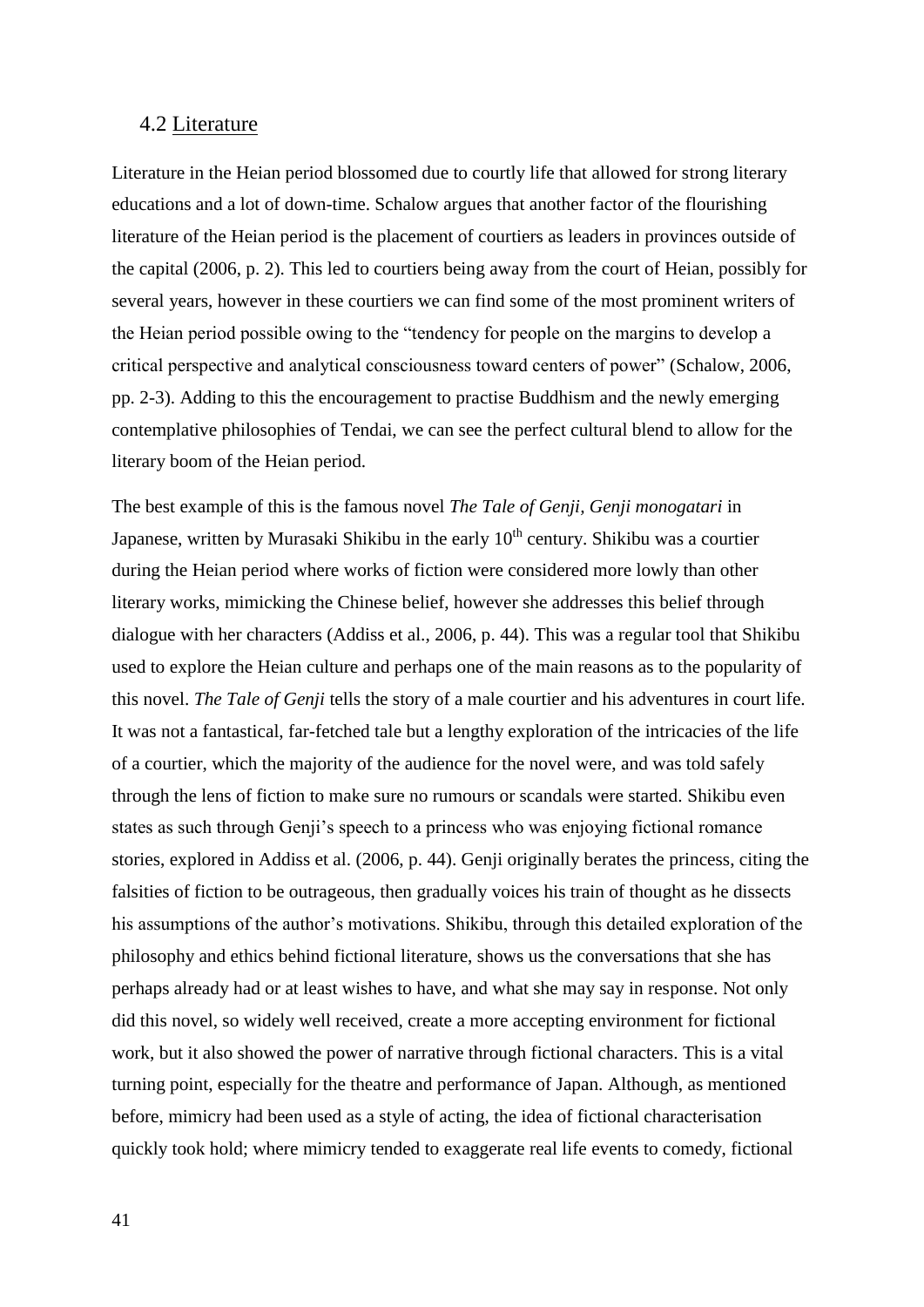characterisation allowed performers to highlight real life events and cast commentary without causing offence to specific people.

Before *The Tale of Genji*, another literary style was developed that melded the Nara period with the developing Heian culture. Many styles of poetry were developed during the Heian period, and a new aspect of language, that of symbology, developed further alongside them. Addiss et al. show another section of *The Tale of Genji* (2006, pp. 42-43) in which the Empress gathers her ladies and tests them on their knowledge of poems by reciting the beginning of a poem and then asking them to continue it. The women are unable to do this and the Empress chastises them. In the translation used by Addiss et al., the moral of the segment does not seem to be to shame the ladies of the empress but rather to describe an event that was probably quite commonplace for female courtiers who, as described by Shikibu, were supposed to be well-versed and studied poetry. This approach to poetry shown by Shikibu shows an interesting dissonance that will develop into a running theme throughout Japanese art; that of the rigid control and study of artistic expression. By needing artistic forms, such as poetry and performance, to be studied in detail, the forms need to be condensed into aspects that can be categorised and learnt, not as tools to be used in a variety of forms, but as rules that must be followed to the letter. We have seen this already with performers of *Gagaku* and *Bugaku* who required intense training in a variety of dances and songs before they would be fit to perform, the same can be said of poetry and other literary forms.

As described above, this strict regulation of artistic forms created a new language of symbology that connects every aspect of Japanese culture from the Heian period on, from Buddhism to performance and theatre. Take, for example, one of the most iconic symbols of Japan: the cherry blossom, or *sakura* in Japanese. To this day, there are cherry blossom viewing parties and ceremonies that celebrate the blooming of the cherry blossoms. This seems like a simple but beautiful past-time, yet this tradition stems from a far deeper and complex symbolic language that less celebrates the blossoming of the cherry tree and more celebrates their blossoming and then destruction as they quickly fall to the ground to be blown away. The cherry blossom represents the concept of *aware* or *mono no aware*. During the Heian period this concept developed with a tinge of joy shown in the translation of this term as "the ah-ness of things" (Addiss et al., 2006, p. 86). However, what this phrase really represents is the awareness of the transience of life or evanescence; the cherry blossoms bloom and within a few days they are destroyed (Inouye, 2008, p. 1). When Addiss et al.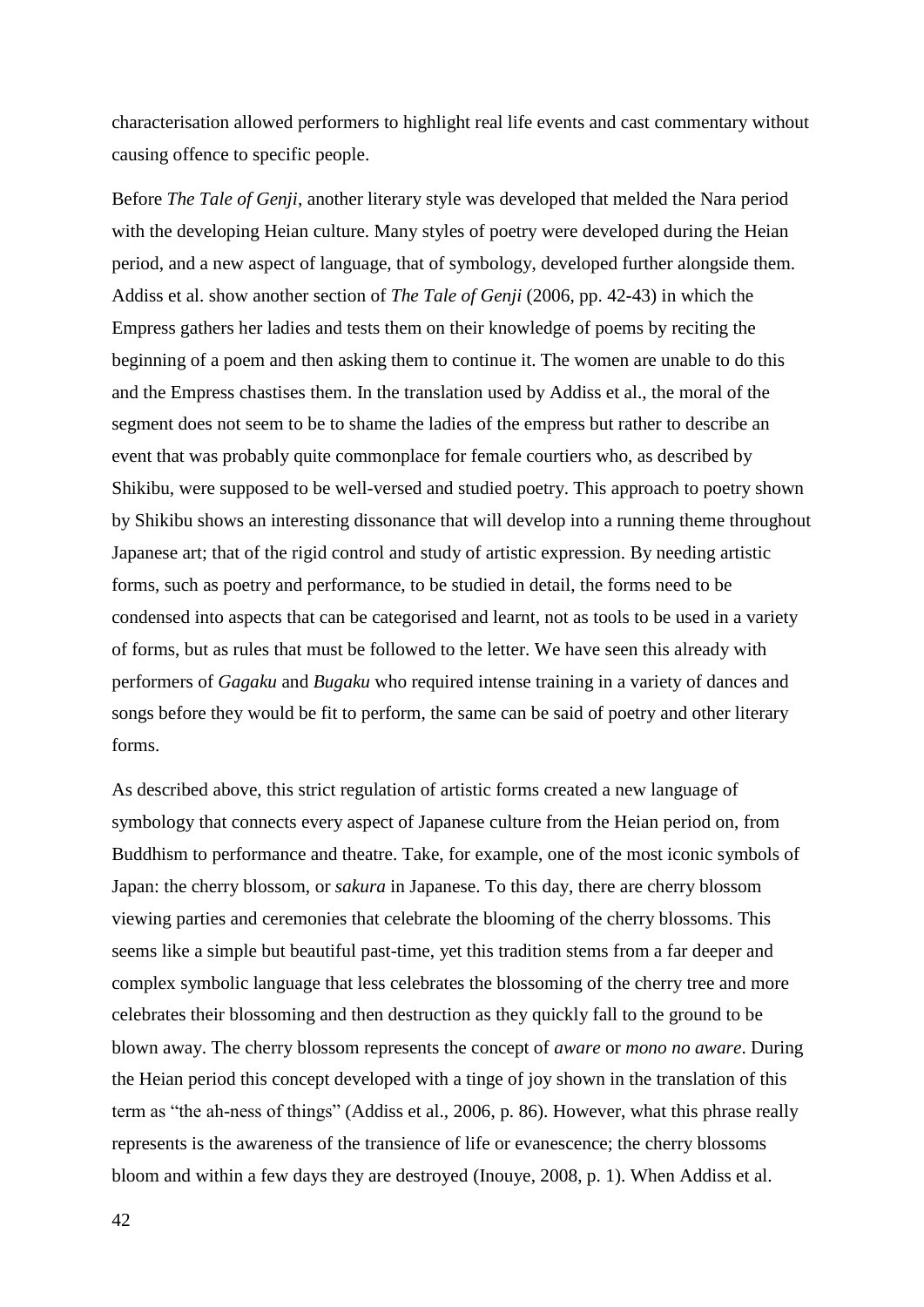express that *mono no aware* was a concept tinged with joy during the Heian period, they are largely talking about an optimistic take on a philosophy that addresses a somewhat depressing but nevertheless present aspect of life. Rather than mourning the loss of the blossoms and being reminded of one's own transience, the people of the Heian period would see a cherry blossom and know to cherish its extraordinary beauty, made even more beautiful by the knowledge that it will soon be gone. Buddhism as a religion can lean towards a melancholic world-view due to the philosophy of separation from the material world, however this developing focus on the material world creates an interesting juxtaposition. *Mono no aware* develops from the Tendai practices described in the previous section, and channels this Buddhist awareness of evanescence and the transience of life into a contemplative appreciation of the material world. Most sources describe this phenomenon as Buddhist (Inouye, 2008, p. 17), however, perhaps it is more that Buddhist philosophies fuelled contemplative thought and the ideas of *mono no aware* and the varied language of symbology it created come directly from Buddhism even if the result is somewhat dissonant to them. The language of symbology only grows in importance from its original beginnings in the pre-Nara period, gaining traction throughout the Heian era and blossoming into a variety of arts in the following period, most important of which are the growing theatrical traditions.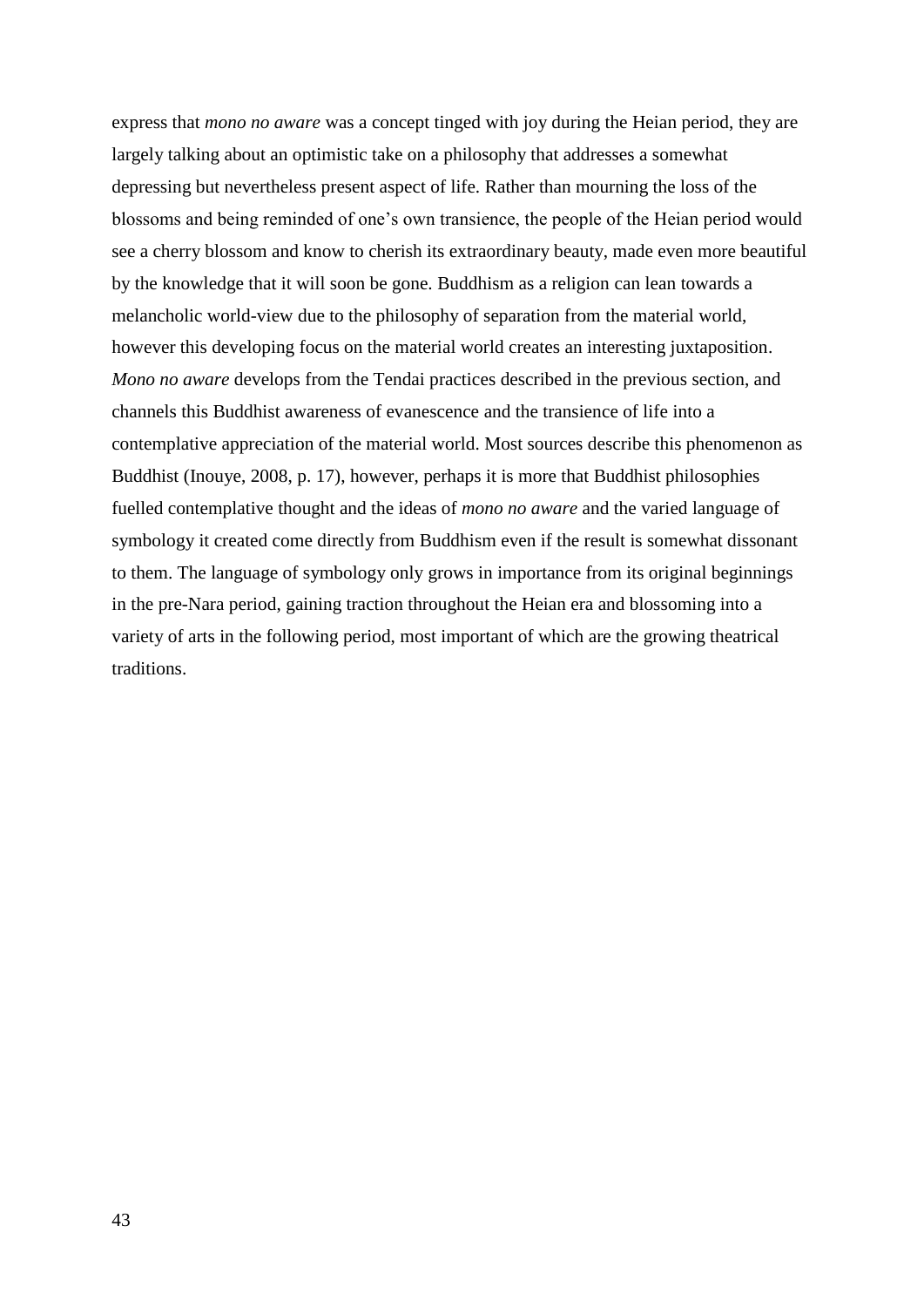#### <span id="page-44-0"></span>4.3 Theatre and Performance

*Gagaku* transformed from being known as a foreign art to a Japanese art due to multiple Japanese practitioners establishing more of a Japanese foothold in the traditions, writing songs and creating dances that echoed *Kagura*. The first half of the 10<sup>th</sup> century proved a good period for purely the musical development owing to Emperor Murakami (reigned 946- 967). As a result of these imperially encouraged developments, *Bugaku,* and performance art in general, gained a more refined status, to such an extent that dance even became a popular pastime for aristocrats (Inoura and Kawatake, 1981, p. 33). Owing to this development, we begin to see not only new perspectives on previously established styles of performance but also new styles of performance developed in the Heian period. The *Gagaku* style fell under the previously discussed familial regulation at the beginning of the  $11<sup>th</sup>$  century:

[I]t was officially decided that the Koma family should represent the "Left" group (T'ang music and Japanese music and dance) and the Ôno family the "Right" group (Koguryô, P'ohai [a country in Manchuria, now part of North-East China], and Japanese music and dances) in order that the two families should compete for better refinement.

(Inoura and Kawatake, 1981, p. 33)

This is the first explicitly stated record of familial traditions ruling performance schools, however, as stated before, it is a practice that continues in Japanese performing arts to this day and would become even more prevalent in the developing and varied performance styles. This structure is especially encouraged when, following the suggestion of Fujiwara no Yorimichi, the chief advisor to the contemporary emperor, *Bugaku* became officially the property of the court aristocracy. Through these developments in *Bugaku* we can see a shift in the performing arts and a possibility of power and fame through performance. As well as this, we can see an opening for lower class styles of performing arts to be integrated into the courtly styles of *Gagaku*, through the emperor's specification of both families to have knowledge on Japanese music and dance, and the Great *Dengaku* of 1096 is the perfect introduction. *Dengaku* is a unique style of performance from Japan in that it is now one of the few styles that is almost non-existent in the Japanese theatrical repertoire, possibly owing to its largely lower class development (Lazarus, 2018, p. 2). The phrase is usually translated as "field music" and is thought to have been developed to encourage work in the rice-fields (Addiss et al., 2006, p. 112). The style was brought to the metropolitan areas by troupes of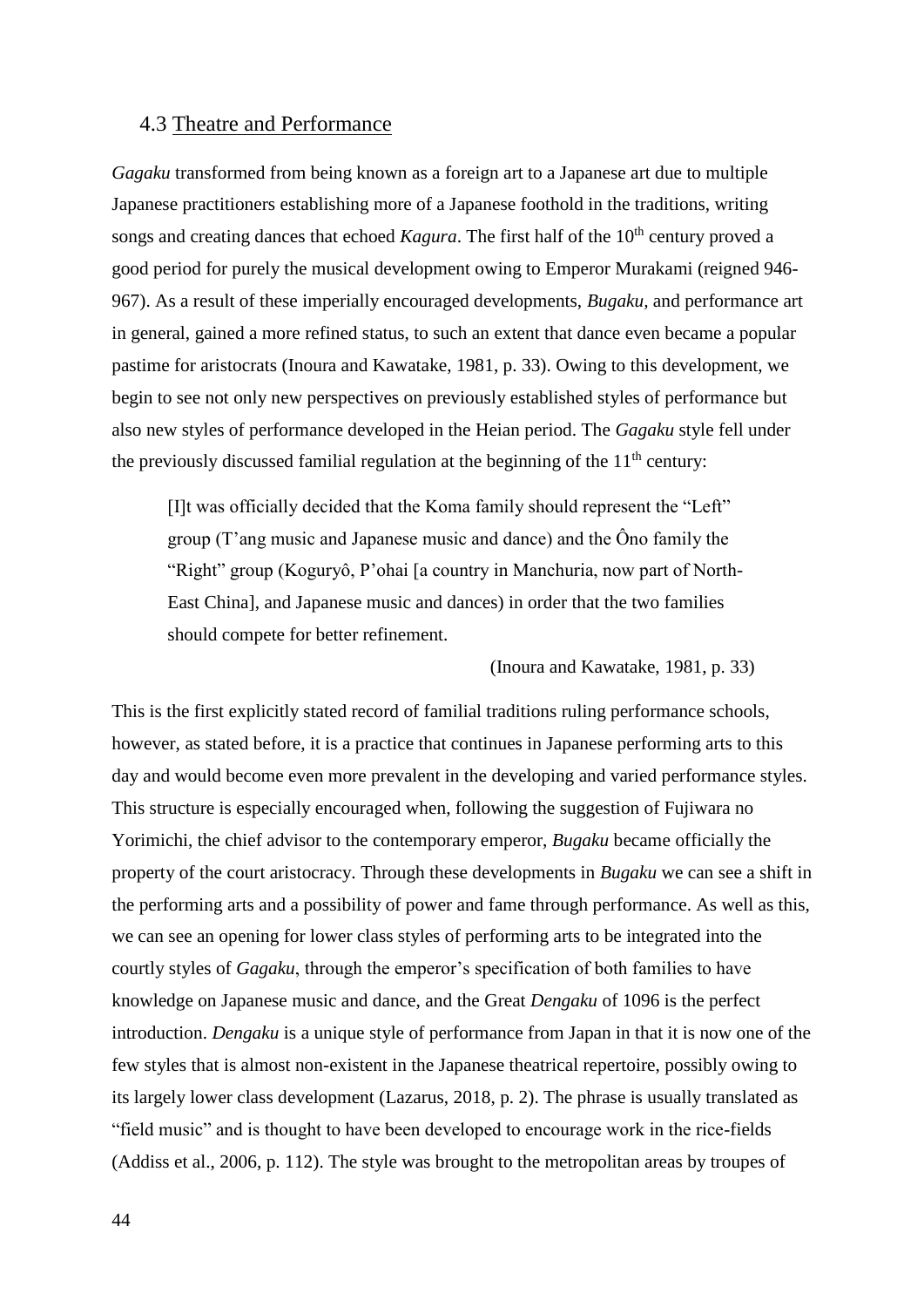performers that created showcases of dances, music and acting. Not only is this our first example of a lower society driven performance but also our first example of dialogue driven acting. In 1096 a host of performers took to the streets of Kyoto: stilt dancers, drum players, and rice-picker and harvesting women danced day and night as well as other aspects of performance that strikingly echo those of *Kagura* (Addiss et al., 2006, p. 113). It is largely thought that this performance was done as an act of "transgression" by the lower classes against the strict class segregation in Japan (Lazarus, 2018, p. 3), however, this seemed to backfire as the entire population of Kyoto was gripped by the incredible performance and took to emulating their styles in any way they knew how: by donning inappropriate clothing, performing dances and songs they had learnt through *Gagaku* and painting their faces and bodies. *Dengaku* was so popular with the courtiers of Kyoto that the holder of the title of doctor of literature, Ôe no Masafusa, was commissioned to write the *Account of the Dengaku in Kyoto* (*Rakuyô Dengaku Ki* in Japanese). Although the emulation of the *Dengaku*  performers by the nobles seems to imply that they understood the spirit of rebellious protest intended by the *Dengaku* performers, the nobles do not seem to have understood the perhaps intended reasoning behind it (Lazarus, 2018, p. 4).

Many *Dengaku* troupes from this point gained favour with the courtiers and it was elevated from a lower class performance style to a style enjoyed by the nobles of Japan, although not with the same respect given to *Gagaku* and *Bugaku* performers. Although *Dengaku*  performers were beginning to experience some of the same possibilities for power and fame as the other courtly performance styles, the performers's dreams were twisted when a governmental change took place, intended to, and succeeding in, curbing the growing power of the Fujiwara family and effecting all styles of performance enjoyed by courtiers:

The emperor Horikawa (reigned 1086-1107) subjected the music and dance of Gagaku to strict criticism, so that the musicians, according to the judgement passed on them, had either their merits or their defects intensified, and on the whole the free, vigorous quality was lost. No longer did the nobles dance as a pastime. The musical families treasured their secret theories and methods, and this gradually led to the decline of Bugaku in general.

(Inoura and Kawatake, 1981, p. 33)

Although Inoura and Kawatake quickly move on from this section to discuss the more positive developments in the performing arts with the growing military class, this short period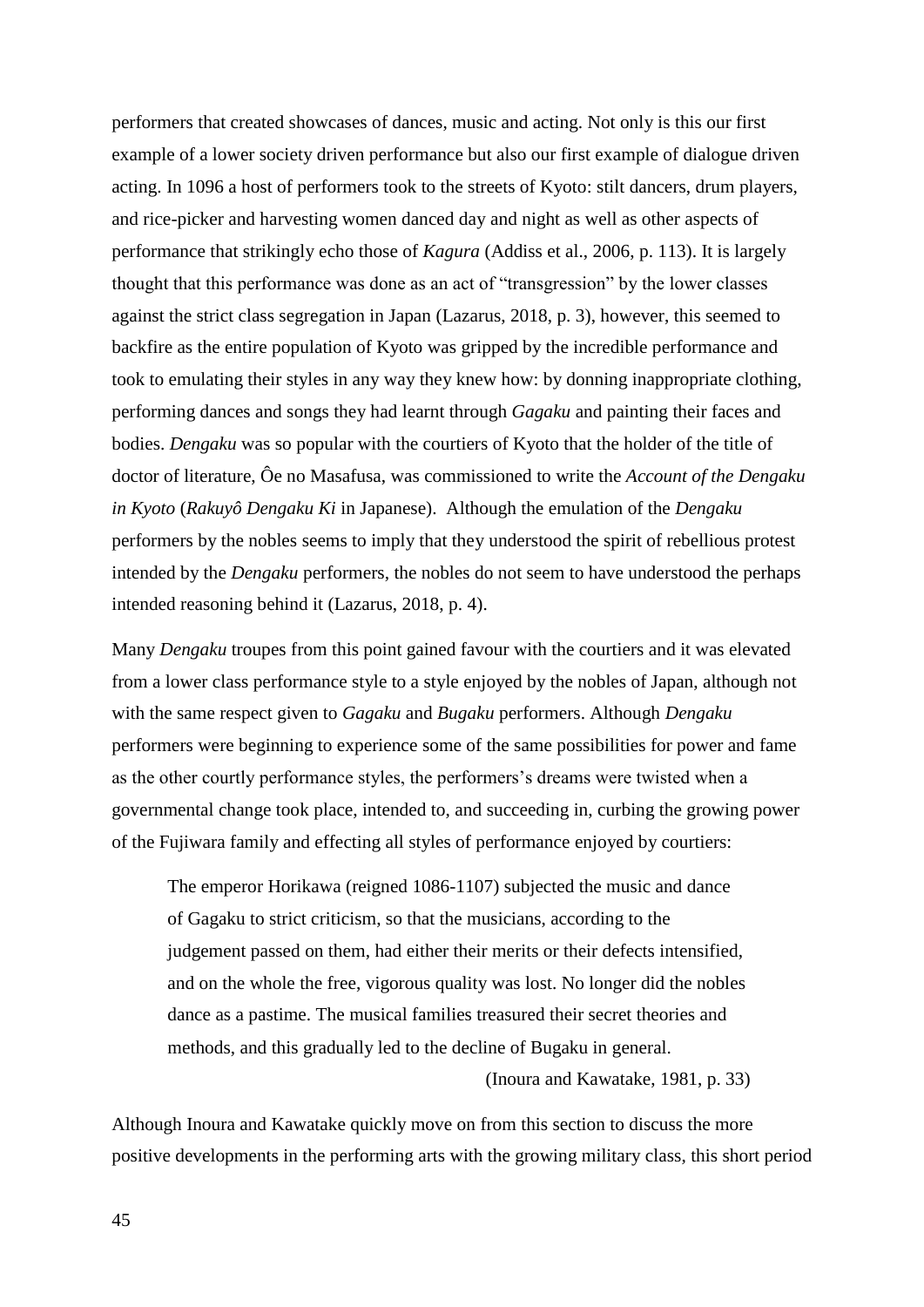of intense change seems to be pivotal in the study of Japanese performing arts. All of these quick changes to the stability and structure of *Bugaku* encourage an environment of segregation and mistrust between the families of the performing arts which continues to be exacerbated, as discussed previously.

In the Heian period, we see the first descriptions of a style of theatre called *Sarugaku*. The style seems to have developed from Chinese dance and music, however is approached in a comedic style rather than the almost emotionless approach to *Gagaku* (Sakata and Kurasaka, 2011, p. 185)*.* The Chinese use of jesters and comedic performance is best despicted by Sima Qian (145-90 BCE). Qian describes a jester who "[t]hrough fun and laughter […] often mocked and criticized his superiors" (Fei, 2002, p. 19) and gained power and respect from the prime minister, Sun Shuao, he served. When the prime minister was on his death bed, he informed his son that if the son should fall on hard times, he should find the jester and tell him that he is the prime minister's son. After the death of the prime minister, the son did fall into poverty and so sought the aid of the jester:

He promptly put on the robe and hat, such as Sun Shuao used to wear, and started mimicking the way the late prime minister gestured and talked. He was so like Sun Shuao that the king of Chu and his courtiers could not tell the difference. […] King Zhuang was so surprised that he thought Sun Shuao had come back to life, and he wanted to reappoint him prime minister.

(Fei, 2002, pp. 19-20)

At this, the jester claimed to need to speak to his wife to decide on the offer. After three days the jester returned still dressed as Sun Shuao and gave his answer:

My wife cautioned me not to take the job because it's not worth it to be prime minister of Chu. Take Sun Shuao, the former prime minister of Chu, for example. His dedication, loyalty, and honesty helped the king of Chu to reign the land as its supreme ruler. But now, after his death, his son doesn't own an inch of land, and he is so poor that he has to carry firewood himself to cook his food. It's better to commit suicide than to be like Sun Shuao.

(Fei, 2002, p. 20)

The king thanks the jester, summons the son and immediately gives him land and servants. "From this we learn that acting can affect state affairs" finishes the story (Fei, 2002, p. 20),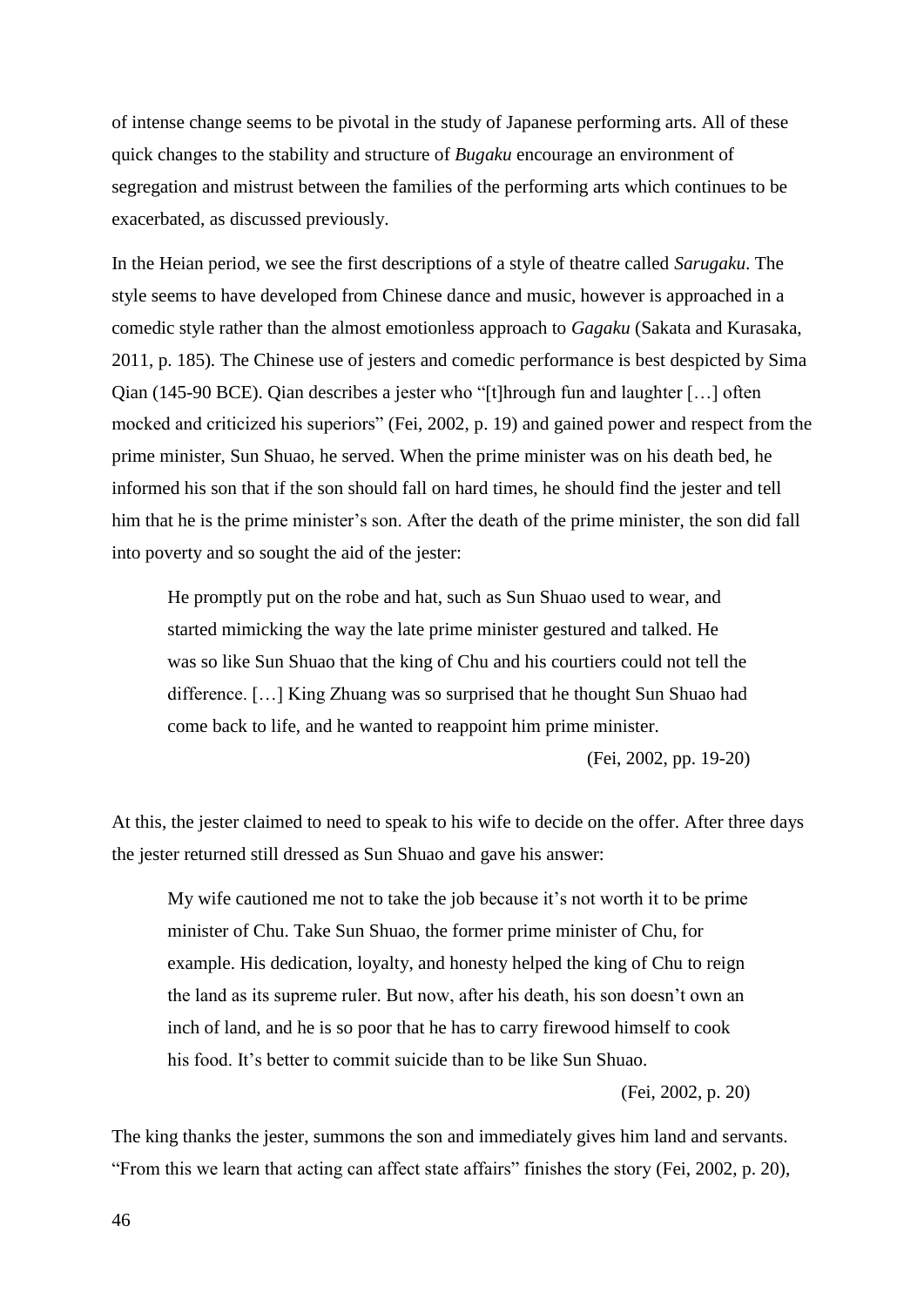and through this story we can see an interesting perspective into an ancient performance tradition of Japan. The story uses the term "mimic" which, in Japanese, was the term transferred to actors over time, however, in Japanese mythology the mimic was implied to be lowly and degraded. In this story we are introduced to a completely antithetical opinion of mimics, and actors, and this story shows a fundamental approach to Chinese comedic performance. Perhaps the push for *Sarugaku* was a protest in a similar sense to *Dengaku,*  aiming to encourage a more open and accepting culture within the aristocracy towards performers; the acceptance of acting in Chinese performance styles may have encouraged a change in view of the performance technique as much of the performance in Japan at the time still draws heavily from Chinese influence.

This chapter demonstrates a period in Japanese culture that moved from learning into developing. In the Nara period we see a comfort to leave native practices as they were but to incorporate and learn foreign practices alongside them. The Heian period shows the same willingness to explore foreign culture whilst maintaining an appreciation for native culture but encourages a critical exploration of the cultures through a practice of the combination. This technique made way for a multitude of cultural and artistic developments, such as branches of Buddhism, novels and acting. The developing branches of Buddhism make way for Buddhist practices that encourage an exploration of philosophy and theory, which again encourages an exploration of artistic techniques through theory. The shifting acceptance of varied performance styles that had been previously discouraged by the aristocracy, opens the door to wider exploration and solidifies the basic building blocks of Noh performance. This analytical practice is a fuel for developing Noh practices and a large source of the dramaturgy of Noh that sets it apart from previous performance styles. The developing literary practices of the Heian period allow for analysis that is less based on religion and more on a secular exploration of philosophies which will become vital to the artistic cultures of Japan.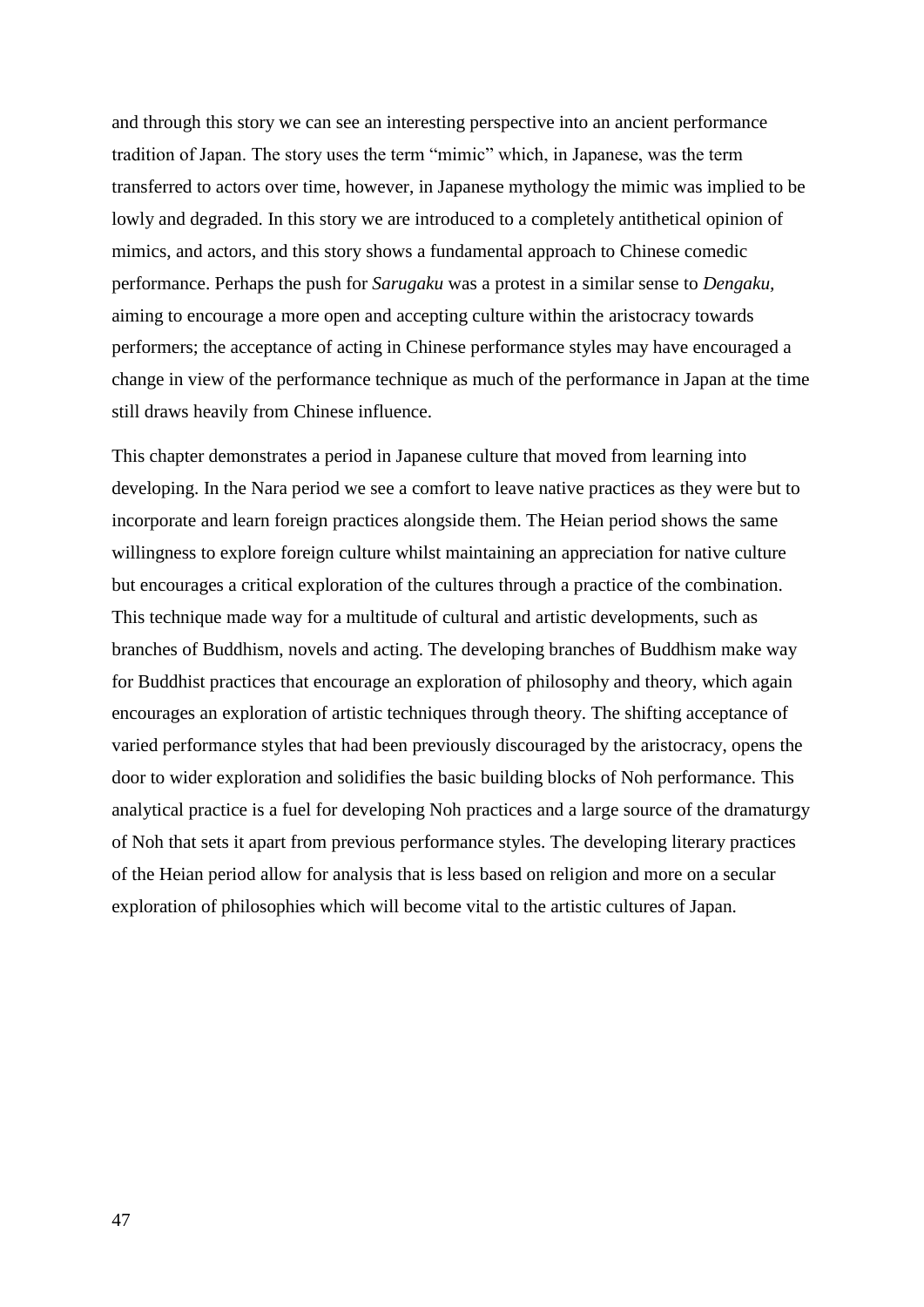## <span id="page-48-0"></span>5. Kamakura and Muromachi period

### <span id="page-48-1"></span>5.1 Buddhism

Addiss et al. term the Kamakura and Muromachi periods (1185 – 1568) as *Samurai Japan*, owing to the centuries of civil war that gave rise to the warrior classes of Japan. The warrior class, although present in previous periods of Japanese history, were largely seen as servants. The Samurai were a large part of the warrior class, acting as soldiers in armies, their service vowed to a Daimyo, or provincial head, who pledged allegiance to the reigning Shōgun, the de facto head of state in lieu of the emperor; the combination of these three tiers and the many facets that accompany them will be referred to as the warrior class. The civil wars brought forth military led governments with the nobility and imperial family of Heian being relegated to little more than figureheads. Although the nobility were largely given no real power over the state under the Shōgun's rule, the warrior class on the whole greatly respected the Heian aristocracy's refinement and grace, choosing to emulate these traits through continuations of the arts and culture that defined the Heian courts. This wish of the warrior class to emulate the Heian court culture shows an interesting understanding on the part of the non-nobility of culture that was not freely shared with them. Of course, it is more than likely that servants of the aristocrats viewed the cultural practices of the Heian period and told tales of them between each other and to others who did not directly serve the nobility. If this were the case, then this culture, as in the Heian court culture, would more than likely be elevated to an elite status that connoted power and respect. It seems reasonable then that this connotation is actually what the warrior class wanted to emulate, rather than the refinement and grace. This chapter will examine aspects of Japanese culture in the same structure as the previous in order to show their points of origin clearly, as well as to highlight the differences in these aspects in this period.

Though the warrior class still practised Shinto and paid respects to the *kami,* as shown in records of Samurai going to war and praying to Hachiman, the *kami* associated with war (Turnbull, 2006, p. 7), they quickly took on Buddhism as well, latching onto the more modern developments of Pure Land (Amida Buddhism) and Tendai Buddhism. Amida Buddhism, also known as Pure Land Buddhism, was not solely developed in Japan, having taken a foothold in China. It was originally introduced in the Northern, non-Chinese, dynasty of T'an-Luan, or Tanluan, (476-542) and was then developed Tao-Ch'o, or Daocho, (562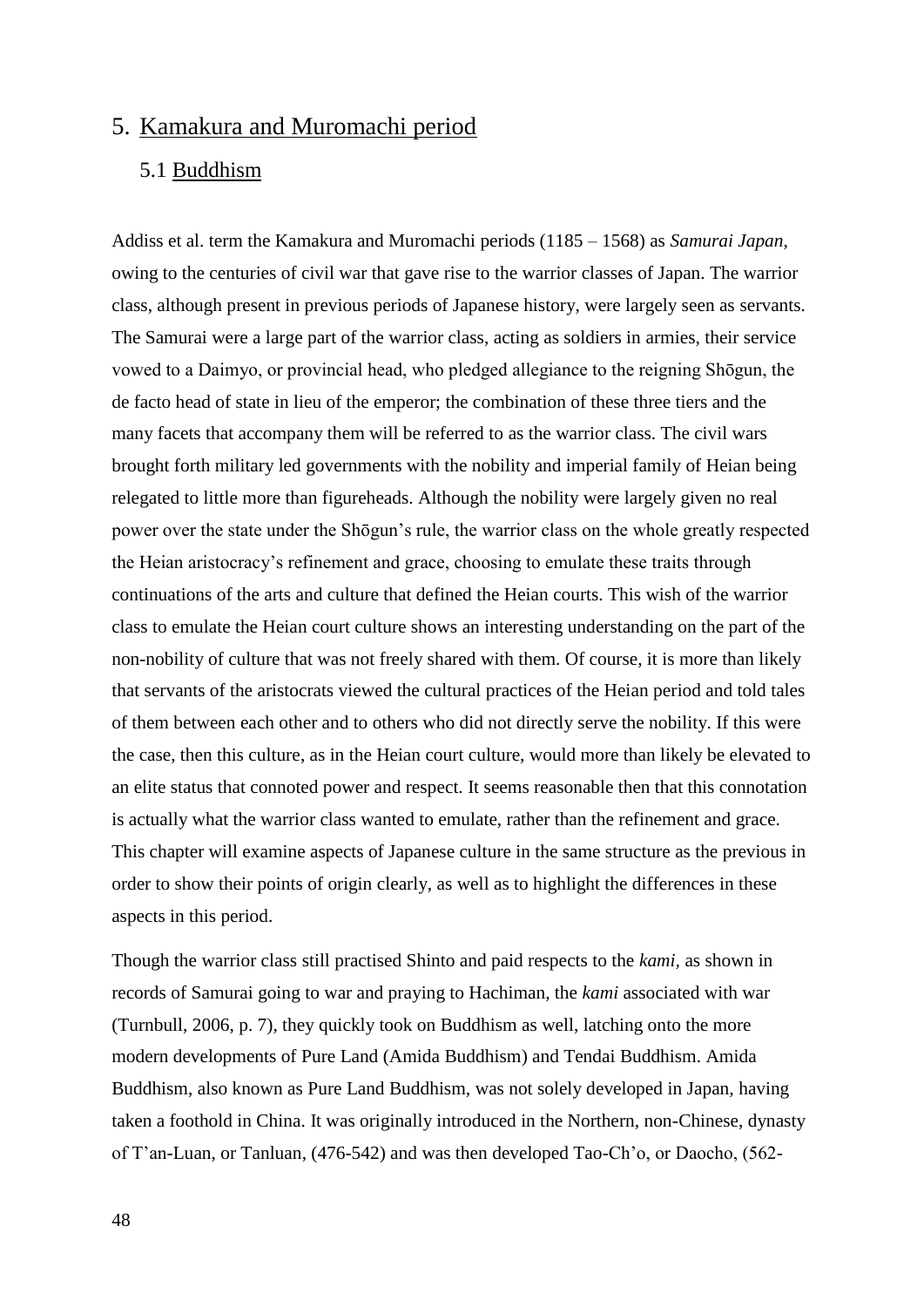645) under the Northern Chou dynasty (Fowler and Fowler, 2008, p. 8). Amida Buddhism focuses heavily on the Mahāyānan belief of enlightenment being attainable for everyone. Amida, the Japanese name, is the Buddha who is foretold to meet the worshipper as they reach the 'Pure Land' after leaving this plane. The Pure Land was described as a karmic realm where people could move up the karmic levels at a faster pace (Amstutz, 1997, pp. 1- 2). Similar to the original concepts of rebirth, a person could reach different karmic levels through specific actions and by performing those actions in this life, their path would start higher in the Pure Land. All of these actions revolved around dedicated prayer rituals to Amida Buddha, from simple acts such as repeating the name of Amida Buddha to creating art. A lot of these prayer rituals are very similar to Tendai prayer practices such as chanting and meditation and both schools engaged a wider audience than their contending schools (Amstutz, 1997, p. 6). The importance of Amida Buddhism does not lie in so much the power of its philosophies but that these philosophies were the first to truly reach out to capture the attention of the ley public of Japan. Shinran (1173-1262), a student of Pure Land Buddhism, was tired of the monastic life and the rigidity of religious expression it enforced. The simplicity of Pure Land Buddhism allowed Shinran to take to the streets to spread the word of Amida and allow the general public a way into Buddhism, which had only really been glimpsed before. The ley public of Japan were gradually taught meditation practices and chanting, as well as some literary skills to create their own interpretations of the scriptures:

Shinran's basic insight was that enlightenment had to happen by some process coming as it were from "outside" the ego. The term 'ekō' [("turning of merit")] contained two meanings: the spontaneous religious transformation he called absolute "yielding" or "entrusting" […] toward the reality of the Amida Buddha, and the redefinition and revalorization of the concepts "Amida" or "Pure Land" and "entrusting" so that they meant perfect enlightenment and basic partial enlightenment respectively. The linkage between these two aspects of ekō was in the uncontrollability of the fundamental relaxation of "normal" human ego effort.

(Amstutz, 1997, p. 10)

This approach to Buddhism strengthened the foundations of Buddhism in Japan as a whole through its simplistic practices and theory, allowing an opening for the cultures of the two worlds of Japan to truly begin to merge.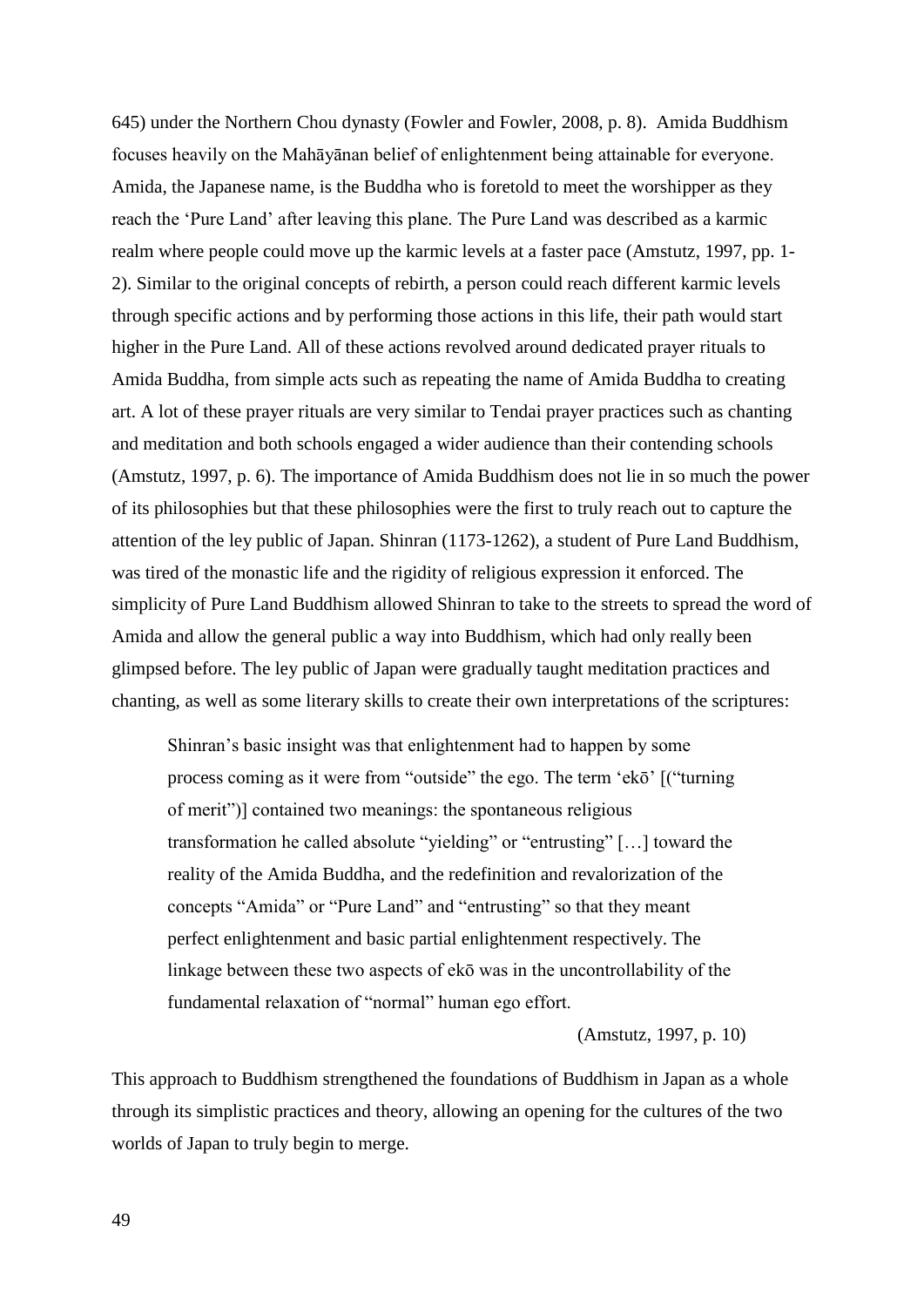Although Amida Buddhism brought in a culturally changing shift by allowing the general public a route into Buddhism, it was not the only school of Buddhism to shake up the Japanese culture during the periods of civil war. Zen Buddhism, a development of the Tendai school, grew to huge popularity during the periods of civil war. While Amida Buddhism opened the door to those with few opportunities, Zen Buddhism opened the doors for the disillusioned. Zen captured the hearts and minds of many through its nihilistic approach to Buddhism by focussing on a core idea of Buddhism; that life is an illusion, it was all simply the mind "moving" (Hoover, 1977, p. 16). While this does reflect the previously discussed philosophies of Buddhism that fuelled concepts like *mono no aware,* such a blunt approach to the idea was extremely unusual. The bluntness of Zen culture is constantly contradicted by its unfathomable depth; every philosophy has a simple surface but an undercurrent that expresses the entire point behind the religion. A good example of this phenomena is the argument that Zen is the religion of the 'counter mind'. On the surface, this concept means "ignoring the intellect and heeding the instincts, the intuition" (Hoover, 1977, p. 13). On a far deeper level, the 'counter mind' is a rebellion against the natural human instinct to place oneself in this world; a rebellion against the ideas of self, of knowledge and of life. This practice was explored further through illogical riddles, *koan*, that were made "to discredit the logical, verbal side of the mind so that the intuitive perceptions of the right hemisphere, the counter mind, may define reality" (Hoover, 1977, p. 14). Here is where Zen had such a monumental impact on Japanese culture as Zen practices encouraged artistic expression as a form of religious ritual, adding a new layer to the language of symbology that was even more linked to religion. Although religious art, as in art dedicated to religious figures, was common and artistic practices took place with religious ceremonies, art wasn't really seen as a form of ritual until this point. "[T]he fine arts [were seen as] creations of beauty but also devices whereby the Zen masters transmit otherwise inexpressible insights" (Hoover, 1977, p. 14) expressing through practice the Zen philosophy of the counter mind. Through this practical application of religion, we see the development of some of the most defining artistic forms of Japan, such as the rock gardens and calligraphy, and the theatrical tradition of Noh. Whilst wildly different artistic mediums, all of these forms utilise the developed language of symbology as expression.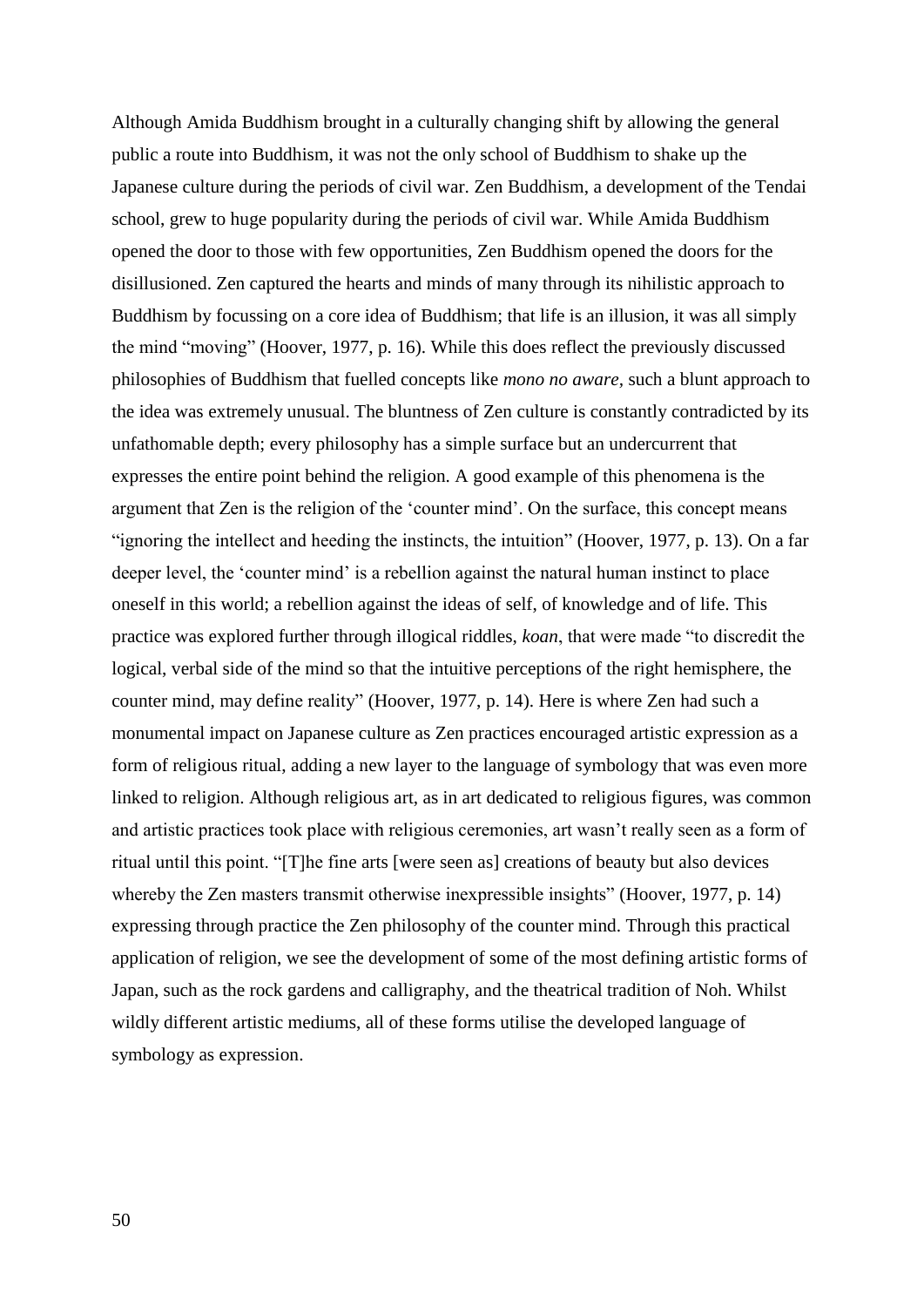#### <span id="page-51-0"></span>5.2 Literature

Nowhere are the artistic developments fuelled by Zen Buddhism, and Buddhism in general, more obvious than in the literary form. Two of the most famous Japanese literary works, alongside *The Tale of Genji*, showcase these developments on many levels. Kenkō's *Essays in Idleness* and Chōmei's *Hōjōki* are usually heralded as two Buddhist treatises, or, at least, works that "reveal with eloquence new religious and aesthetic attitiudes" (Addiss et al., 2006, p. 83). The *Hōjōki* was written a century before *Essays in Idleness*, yet both works have a lot in common. Both authors had become reclusive monks, a trend that had developed in the civil war periods, in the later parts of their lives. Both works concern themselves with the philosophies of Buddhism and its practices. Both works give a clear image of the author's respect for Buddhism and Buddhists, being eager to belittle those who either don't agree or have not had the education needed to develop their religion. On the surface neither of these works really convey the fundamentals of Buddhism, however, similar to Zen, there are deeper aspects that could possibly justify the Buddhist label they are often given.

Kamo no Chōmei (c. 1155 – 1216) was a notable court poet and musician in Kyoto, where he lived for over thirty years. After many set-backs in life, Chōmei chose to build a ten-footsquare home in the mountains overlooking Kyoto. In this home he wrote several treatises, most notably being *Hōjōki* which can be translated to Record of a Ten-Foot-Square Hut. Reading through McKinney's translation of the *Hōjōki* it's easy to be surprised by the melancholy of the beginning, that continues through most of the work. Chōmei begins his work by retelling the many terrible events that have taken place in his lifetime; mentioning famines, droughts and an earthquake. Although Chōmei references higher death tolls in the events of the famine and drought, far more attention is paid to the earthquake and other events, usually non-natural, that directly affected Chōmei's life. So much of the work is dedicated to Chōmei's descriptions of his hardships that it seems almost like the purpose of the work was to detail all of his sufferings. Chōmei goes on to explain his want for a more simplistic life, to steer away from stress to live a life of peace. The description of his hut is extremely detailed considering the small size of the property and its purposeful lack of decorations: an image of Amida and another Bodhisattva, a scroll of the Lotus Sutra, a single poem anthology, a book containing musical treatises and a book on Buddhism. Chōmei's love of this new home he has built and the life that comes with it is very clear, although he does admit that the occasions when he is able to travel into the capital can make him jealous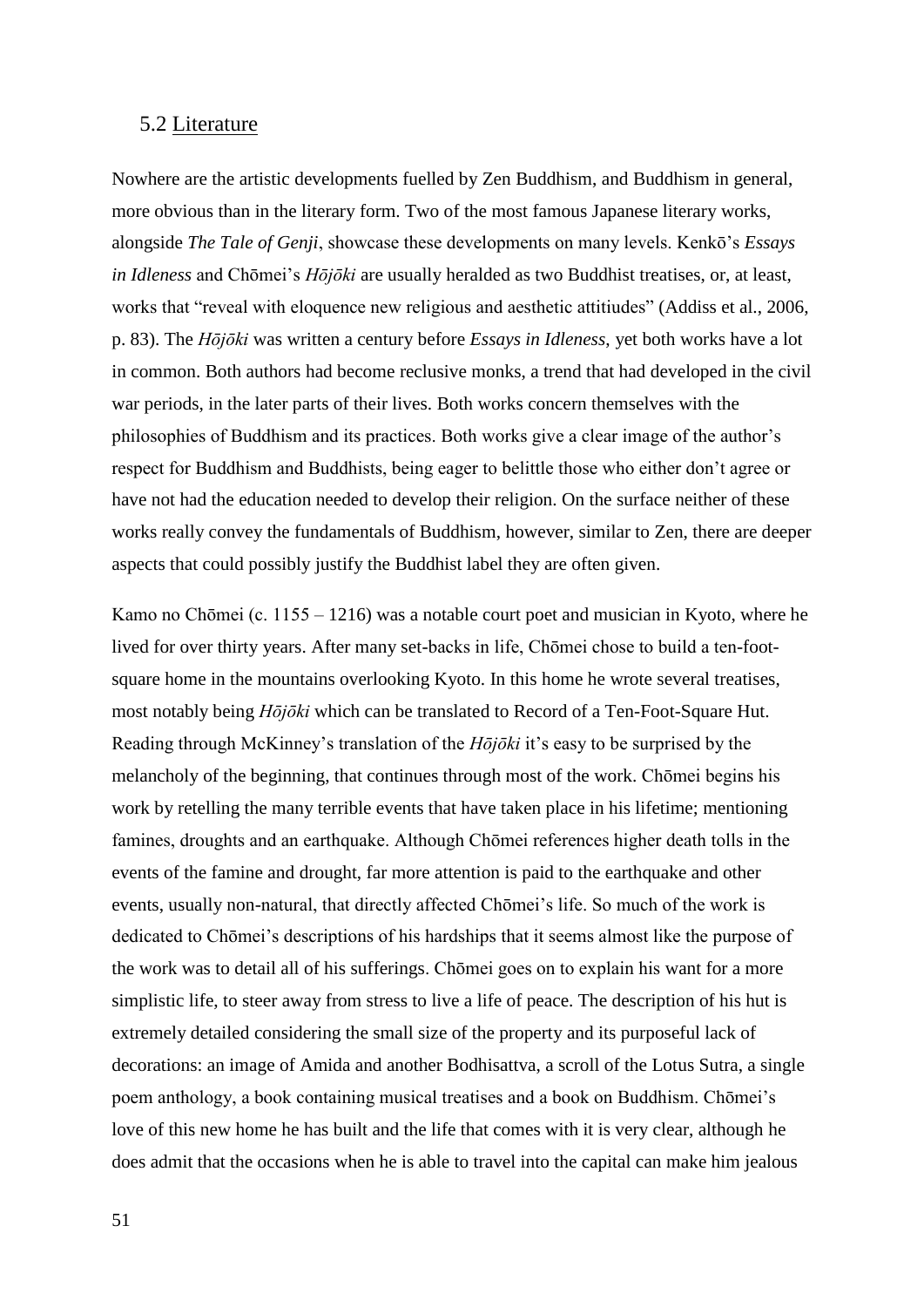of the lives that are lived there. Up to this point, it is reasonable to feel somewhat overwhelmed by the odd tone of Chōmei's work. As someone who has taken the tonsure, shaving the hair as a sign of dedicating their life to Buddhist beliefs and practices, it is unexpected that Chōmei would describe in such great detail his past experiences through life, and especially unusual to describe his current home and life with such fervour. Chōmei even describes his decision to take the tonsure, not as a dedication to Buddhism but as a way to turn his back on the world (loc. 496). Surely, to truly move away from earthly attachments, one must believe that the things that Chōmei describes in such detail and with clear emotional attachments are unimportant, irrelevant. In fact, this is the conclusion that Chōmei comes to in his moving final paragraphs:

 Like the moon that hangs above the mountain rim, my life now tilts towards its close. Soon I will enter the darkness of the Three Paths. What point is there in mulling over past actions?

 The Buddha's essential teaching is to relinquish all attachment. This fondness for my hut I now see must be error, and my attachment to a life of seclusion and peace is independent to rebirth. How could I waste my days like this, describing useless pleasures?

(Chōmei, translated by McKinney, 2013, loc. 581)

Chōmei's parting lines show a fascinating arc that beautifully correlates with the core beliefs of Buddhism: the emphasis shifting from the suffering and attachments of life to an understanding that even attachments to a more simplistic life are still attachments and should not have a place in the life he was trying to move towards. To have read through Chōmei's melancholic descriptions of a life lost and his current material preferences, and to reach this conclusion feels in every way analogous of the journey to enlightenment and representative of the counter mind philosophy of Zen Buddhism.

Kenkō's *Essays in Idleness*, on the other hand, has no such obvious redeeming arc. As a literary work, out of context, it largely is a treatise on etiquette and proper social behaviour, which in itself is interesting, but not necessarily Buddhist. However, the true beauty of *Essays in Idleness* rises when it is placed into the context of the developing Buddhist philosophies. Although this detail may not have been Kenkō's original intention, *Essays in Idleness* does serve as a shining example of the Zen practices and philosophies. On a basic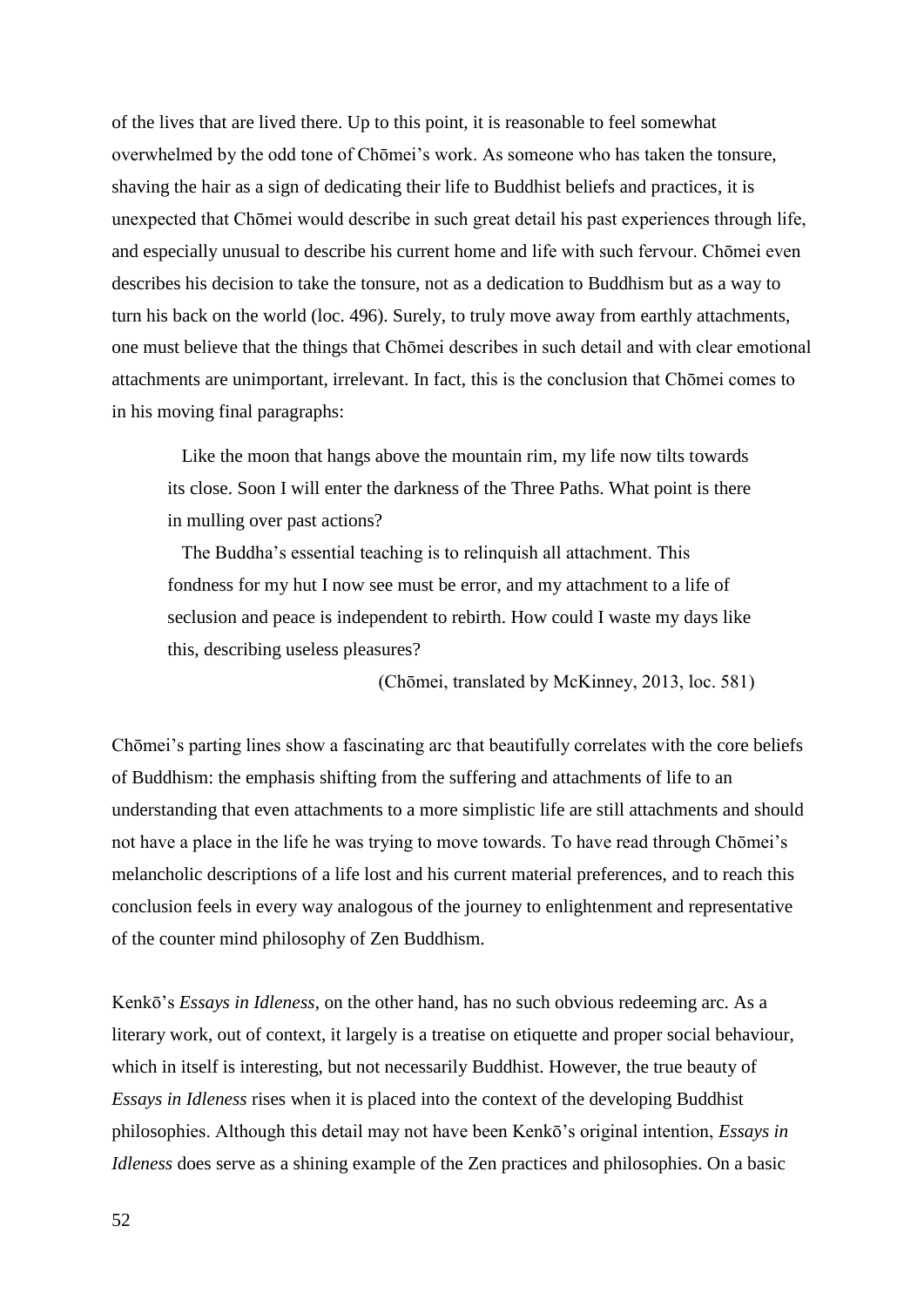level, the work does discuss the various arts and their virtues, especially in a Buddhist context. On a deeper level, it is Kenkō's interactions with the natural world that we see the strongest links to Zen ideals:

Are we to look at cherry blossoms only in full bloom, the moon only when it is cloudless? To long for the moon while looking on the rain, to lower the blinds and be unaware of the passing spring – these are even more deeply moving. Branches about to blossom or gardens strewn with faded flowers are worthier of our admiration. Are poems written on such themes as "Going to view the cherry blossoms only to find they had scattered" or "On being prevented from visiting the blossoms" inferior to those on "Seeing the blossoms"? People commonly regret that the cherry blossoms scatter or that the moon sinks in the sky, and this is natural; but only an exceptionally insensitive man would say, "This branch and that branch have lost their blossoms. There is nothing worth seeing now."

#### (Kenkō, translated by McKinney, 2013, loc 1699)

While Kenkō does not connect with the Buddhist belief of detachment in the same manner as Chōmei, the above segment reflects Zen ideals through the use of a literary tool called *Yūgen*. This is difficult concept to translate and express, similar to *mono no aware,* but it roughly translates as "mystery and depth" (Addiss et al., 2006, p. 93) and expresses the knowledge of a reader that the author is saying more than is actually written. Addiss et al. quote another of Chōmei's works called *Mumyōshō* that includes a description of the phenomenon that may aid in understanding:

Since I do not understand it at all well myself, I am at a loss as to how to describe it in any satisfactory manner, but according to the views of those who have developed the skill necessary to penetrate its mysteries, the qualities deemed essential to the style are overtones that do not appear in the words alone and an atmosphere that is not visible in the configuration of the poem. When both conception and diction are full of charm, these other virtues will be present of themselves.

On an autumn evening, for example, there is no color in the sky nor any sound, yet although we cannot give any definite reason for it, we are somehow moved to tears. The average person lacking in sensibility finds nothing at all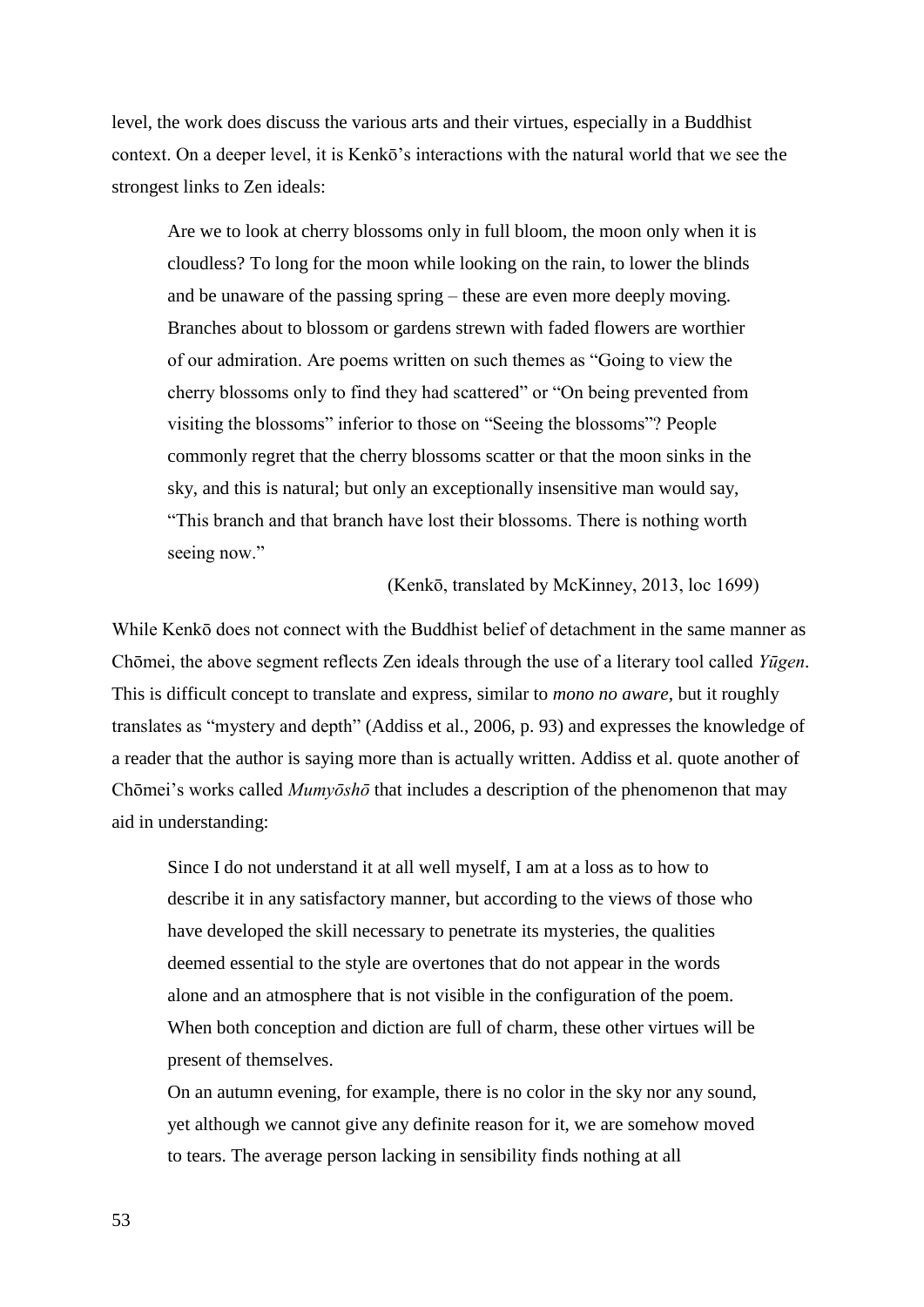impressive in such a sight – he admires only the cherry blossoms and the scarlet autumn leaves that he can see with his own eyes.

(Addiss et al., 2006, p. 93)

This concept seems to stem from Zen counter mind philosophies that encourage a more visceral and emotional reaction to a stimulus, enabling a non-literal understanding of works and developing even further on the language of symbology in Japan.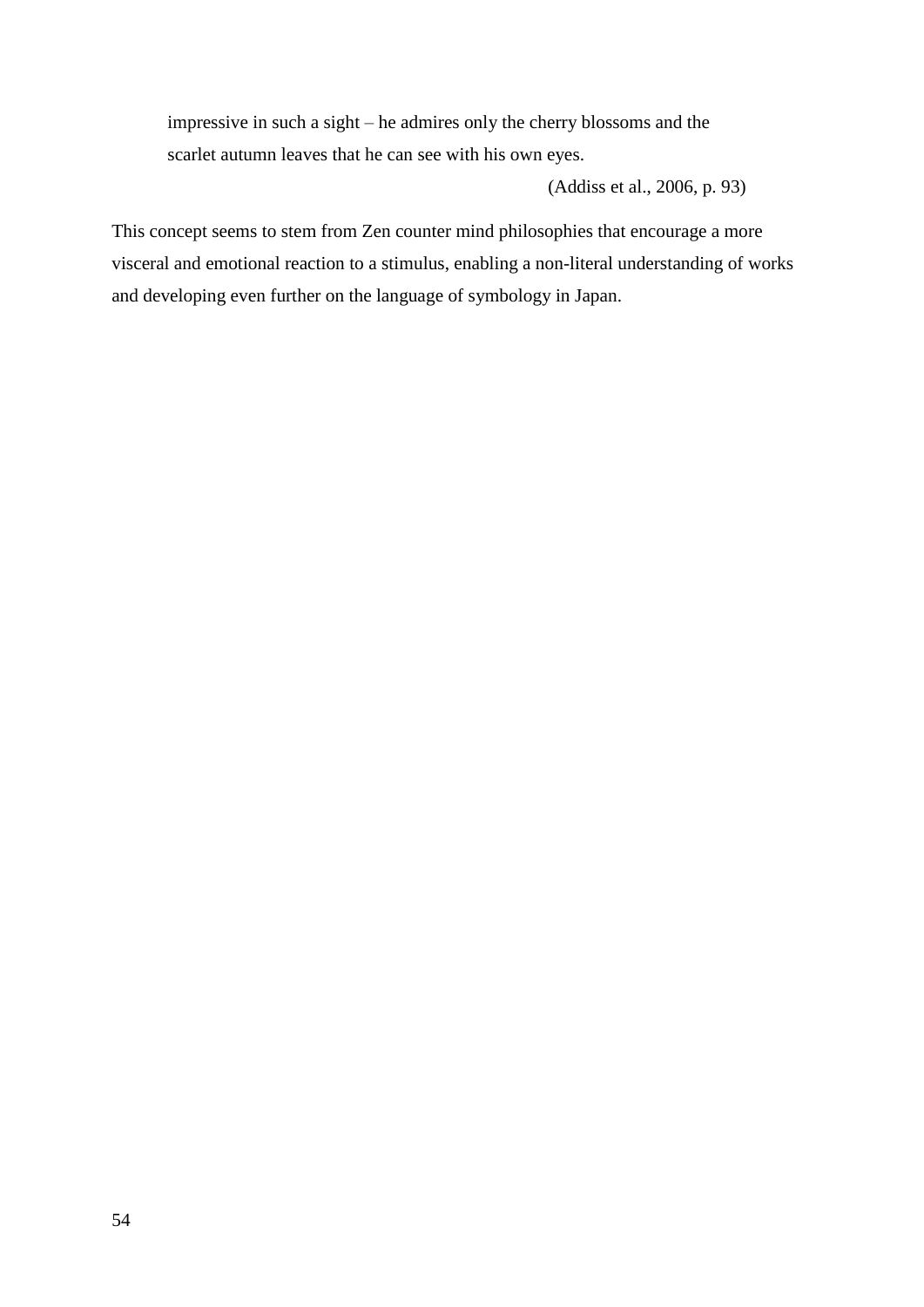#### <span id="page-55-0"></span>5.3 Theatre and Performance

The main theatrical development of the Kamakura and Muromachi periods is that of the Noh theatre, this theatrical style being the focus point of this thesis. In the introduction of this thesis, Noh was lightly explored through its physical techniques, such as restrained movements, chanting and costumes. This early, light, introduction to Noh's style showcased the façade of the performance style, the techniques of which can then clearly be seen throughout early Japanese performance practices as discussed in Chapter 2. The use of these techniques in Noh, while they can draw their roots from Shinto practices, does not necessarily correlate to a practice of Shinto by performers of Noh. On the contrary, the centuries of development in performance between the Pre-Nara period up to the development of Noh as its own style imply more that the performance techniques were cultural traditions as artists rather than religious statements. Of course, it cannot be known if the typical Noh performer was particularly religious, but there does appear to be a disconnect between the use of Noh's techniques and the theory behind their religious origins. The links between Shinto and Noh remain largely in techniques, however we begin to see the influence of Buddhism on Noh performance when we examine the theory and dramaturgy of Noh. There is little knowledge of the true establishment of the Noh tradition, but we do know of a leading figure in the development of Noh is Zeami Motokiyo. Zeami (1363 – 1443) is often credited as one of the most important influences on the Noh theatre due to his multiple treatises on the performance and writing of Noh, his dozens of Noh plays and his considerable performance skill. Zeami's father was proclaimed to be a fantastically talented performer in his own right, and, as is the tradition of performing families, passed on his great knowledge of performance to his son: "Zeami, who was chosen for patronage when still a boy by shogun Ashikaga Yosimitsu (1358 – 1408) himself, was given […] a superior classical education, learning the Chinese classics, *waka* poetry, and other subjects considered to be the province of courtiers and aristocrats" (Addiss et al., 2006, p. 116). It is through Zeami's writing that we not only see a clear outline of the fundamentals of the performance style, and, from this understanding, how they still can be found in the modern training of performance artists in Japan.

One of the earliest aspects of Japanese performing arts that can be found in Zeami's writings on Noh theatre is his exploration into acting through archetypes as characters. In *The Spirit of Noh,* Zeami covers a variety of archetypes that can be played in a Noh performer's repertoire, and discusses how each character should be approached, from the type of actor to play the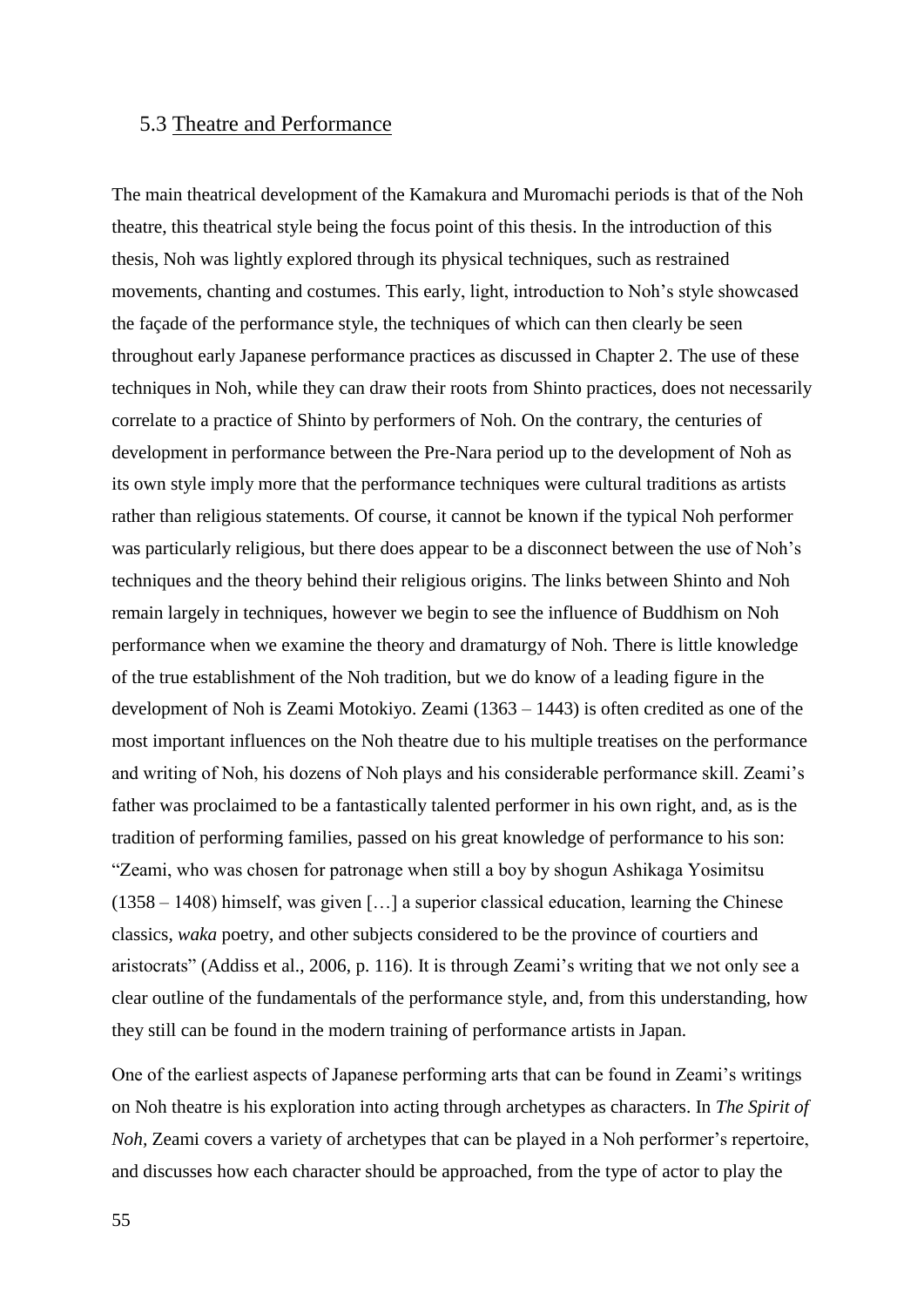character, to the type of costume needed. Although a somewhat vague aspect of the performance style, Zeami goes into incredible detail, arguing the viewpoint of the audience on several occasions, demonstrating an incredible self-awareness and level of critical thinking. Through Zeami's points on audience reaction we see an echo of the mimicry style of performance found in Shinto mythology as well as very early performance styles of China and Japan, discussed previously. Now that mimicking or acting had reached a point of social acceptance, where in previous periods it was demeaned, Zeami is mindful in his writings to adhere to the strict social hierarchy, arguing that specific high ranking characters can only be played by the most skilled performers or should be avoided altogether (2006, p. 59). Zeami regularly discusses the necessity to copy the actions of the type of characters from real life in performance, once again cementing the mimicry aspect of Noh, rather than a more impressionistic style of character acting. Through Zeami's exploration of character performance we see the evidence of the literary language of symbolism. The use of archetypal characters, as described by Zeami, requires an understood symbolic language to function, in order to convey vital character traits without the need for the audience to work for the knowledge. Zeami's suggestions of movement styles for specific characters, mask options and costume designs are limited but specific, as if the audience would clearly understand the meaning behind this artistic choice. A clear example of this is Zeami's suggestion of the outfit for playing a woman:

Whether performing an ordinary woman's dance, the *shirabyoshi* of a courtesan, or a madwoman's dance, you should hold either a fan or a spray of flowers in a delicate, feminine manner. Clothing like the *kinu* and *hakama*  should be long enough to cover your feet; your hips and knees should be straight, and your body pliant. As for the carriage of your head, if you look upward it will be perceived as unsightly; if you look down, however, your posture will appear poor when seen from behind. If your head is held with strength, it will not be womanly. Be sure to wear sleeves long enough to conceal the tips of your fingers. A sash or something around the waist should be worn loosely.

(Zeami, 2006, p. 58)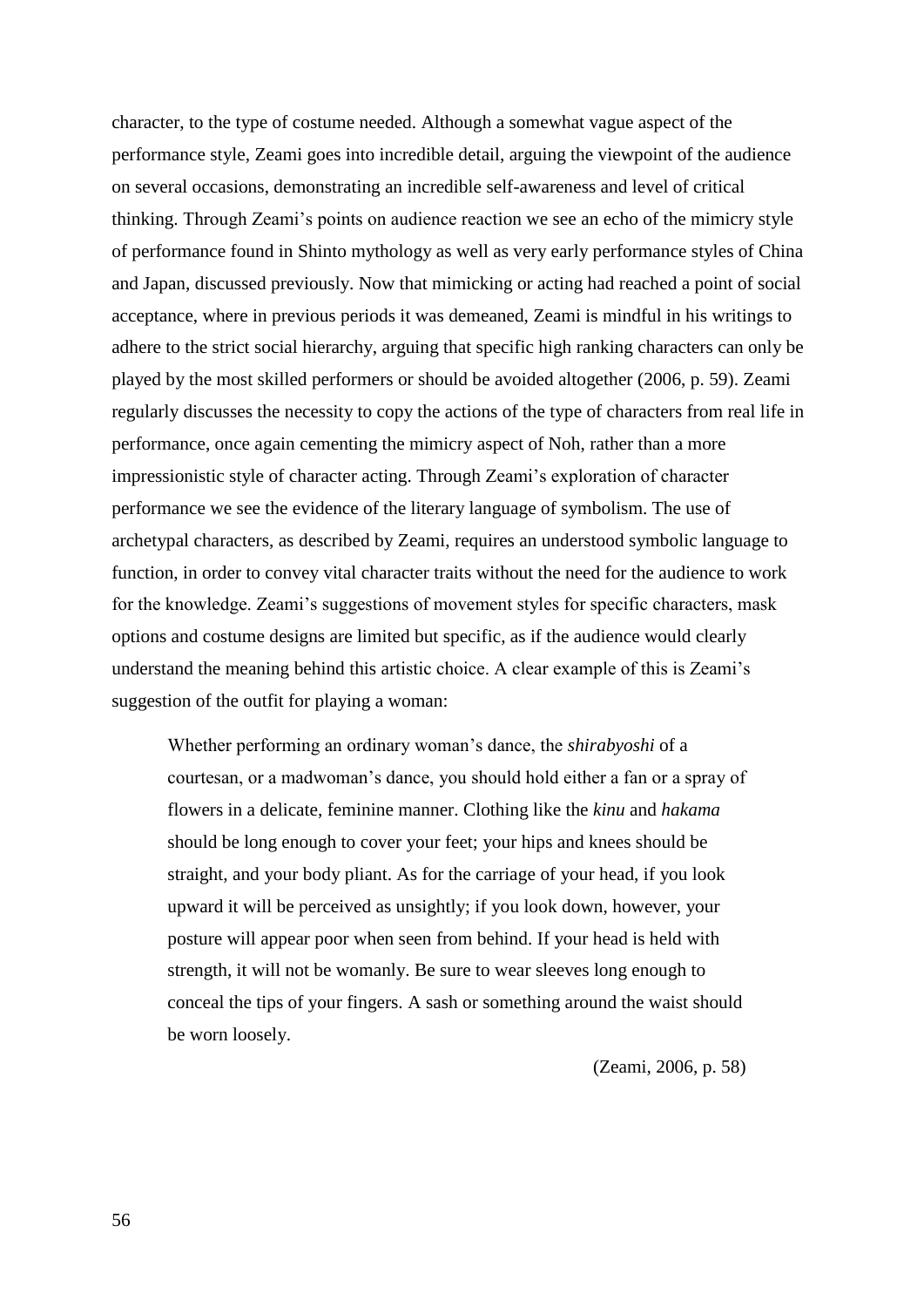Through this section, we see the importance of aesthetic viability in Noh performance. Zeami describes the aspects of what makes a good Noh performance as one that has "Skin, Flesh and Bone" (Addiss et al., 2006, p. 121). Bone was used to refer to a natural talent of the performer, an intrinsic presence that caused people to want to watch them. Flesh refers to the developed skill of the performer through their training in the art of Noh as well as the other arts. Skin represented the purely aesthetic element of the performance. Zeami's example of this uses the chant as a background: "[t]he beauty of the voice of the actor represents the Skin, the interest of the melody is the flesh, and the techniques of breathing employed represent the Bone" (Addiss et al., 2006, p. 120). Zeami's breakdown of the aspects of performance has a similar thought behind them to Buddhist philosophies like *Yūgen* and the counter mind as they encourage the performer to think about the less tangible aspects of performance. Zeami tends to encourage a stronger appreciation for the Flesh and the Bone of the performance, not necessarily saying that the Skin is pointless, but more arguing that most performers will consider the Skin, and not so much the other areas. This approach to performance is most evident in Zeami's treatise *The Spirit of Noh.* Zeami continuously references "the flower" (2006, p. 50) as first mentioned in his discussion on the stages of an actor's development at particular ages. The flower is used over bone in *The Spirit of Noh* to refer to a similar concept as discussed above. Zeami regularly argues that while the flower is something that is largely intrinsic for an actor, it is vital to nourish it by the actor being conscious of their flaws and strengths and training with these in mind (2006, p. 73). The idea of the flower again shows Zeami's strength in understanding the audience's perspective but also shows his acceptance of a natural talent within some performers. The strength and importance of the flower lies not in Zeami's acceptance of the *yūgen* and intangible, but more in Zeami's insistence that the possession of the flower does not make an infallible performer or one who does not need to train. The interaction of *yūgen* with training can also be found in Zeami's approach to restraint in performance, that is usually also found in other schools of Noh:

When a beginner studying the  $n\bar{o}$  learns to gesture with his hands and to move his feet, he will first do as his teacher tells him and so will use all his energies to perform in the way in which he is instructed. Later, however, he will learn to move his arms to a lesser extent than his own emotions suggest, and he will be able to moderate his own intentions. […] In terms of general stage deportment, no matter how slight a bodily action, if the motion is more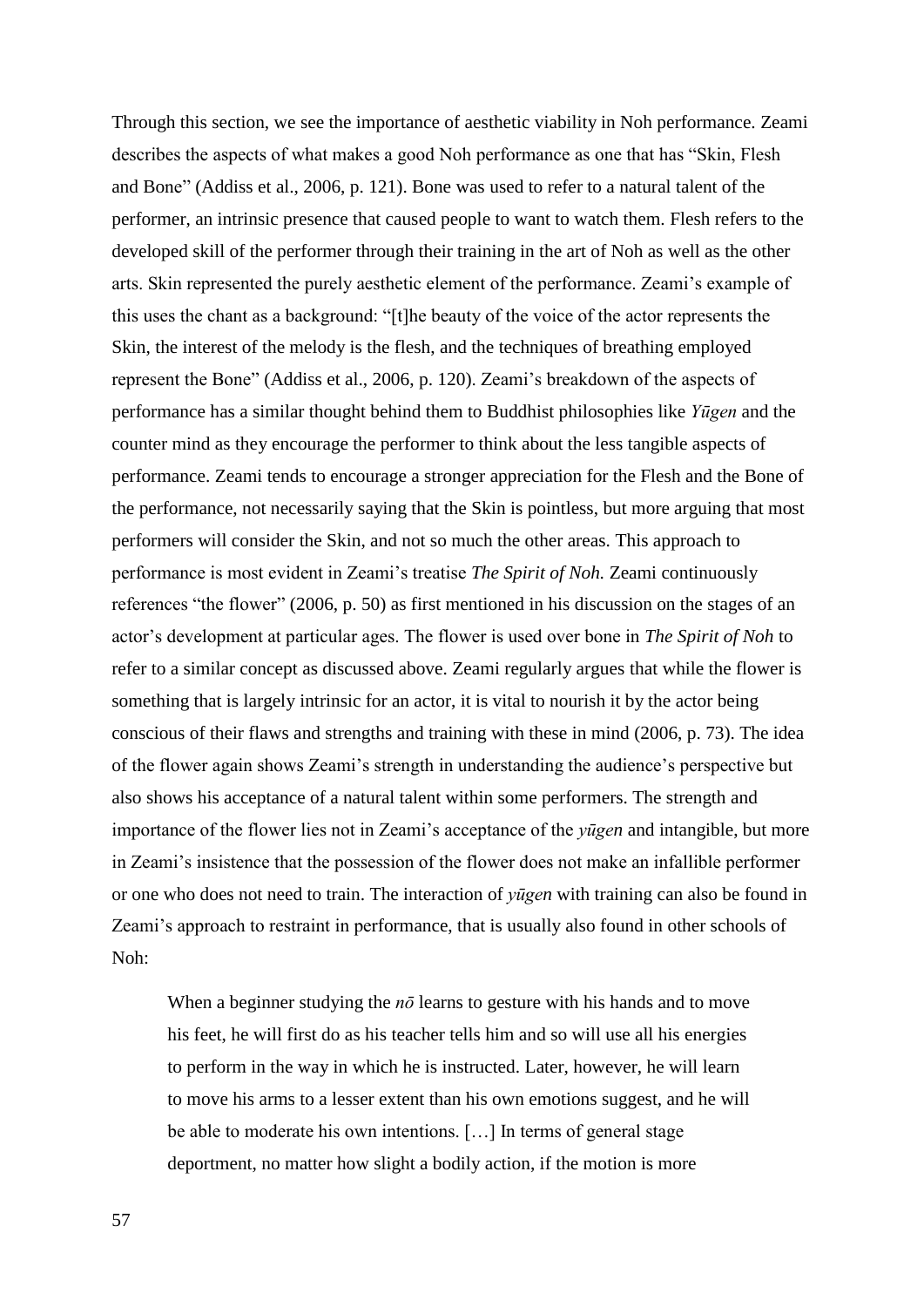restrained than the emotion behind it, the emotion will become the Substance and the movements of the body its Function, thus moving the audience.

(Addiss et al., 2006, p. 121)

This supports Zeami's belief that practice and training are vital aspects of becoming a powerful performer. We see that the original training is important for the performer as it teaches them the techniques of performance, however through practice the performer develops an understanding of audience's perspective and the *yūgen* that can be developed through performance. It seems intuitive to gesture fully as a performer to highlight the strength of emotions, yet Zeami argues that this is better highlighted with restraint as the audience will appreciate the *yūgen* and will be moved more.

Although the theory behind the practice of Noh is more expanded than previous performance styles, this style of performance is markedly similar to *Kagura*, *Gagaku* and *Bugaku* with a strict necessity for a varied repertoire that involves chants or songs, accompanied by dances. The songs and dances tend to vary in structure to represent the emotional transitions of the play, and in their more intense stages, Noh draws influence from *Dengaku* and its more eccentric style. The acting aspects of Noh seem to be drawn from *Sarugaku,* however with a more serious implementation, rather than comedic. Noh performances were given structure through narrative, but there is also a second level of structure to Noh performances that comes from the *nohgaku* as a whole. *Nohgaku*, which can also be referred to as *sarugaku*, is the term given to a selection of performances that would run for several days that would be broken down into Noh performances and *kyūgen* which were s*arugaku-*like performances that tended to be comedic and light-hearted. This contrast of two extremes is explored in more detail by Zeami with a description of the importance of the concept of *yin* and *yang* (2006, p. 70). Some sources refer to *yin* and *yang* in a Japanese context as *in* and *yō* but note that the philosophies are the same as they teach "that change is the main factor in cosmic existence" (Serper, 2005-2006, p. 308). Zeami explains that a performer should constantly be aware of the audience and tone of performance that they are responding to most, for example if the audience are restless during more serious scenes, to which a performer must respond with an opposing extreme in order to gain the audience's favour. Zeami suggests that if an audience are distracted then the performer "will have to adjust by behaving more colorfully than he ordinarily would – by putting more strength into his voice, by making his steps slightly higher, […] and by being more lively altogether" (2006, p. 69). Again, Zeami's exploration into *yin* and *yang* shows a different aspect of *yūgen* as a performer must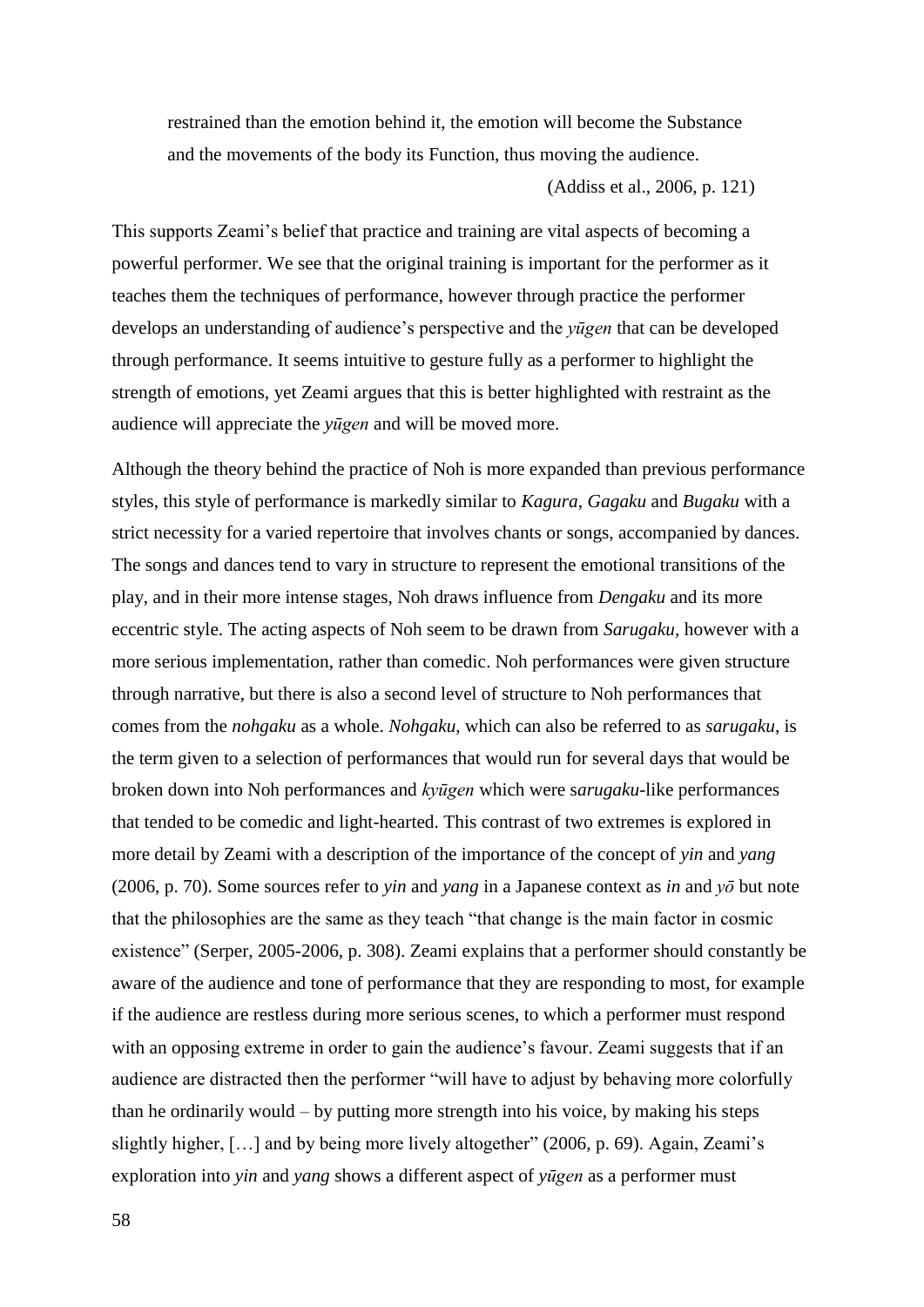understand the audience's reactions in a largely intangible way; it is unlikely that in most scenarios an audience will express their responses openly, so this interpretation of the audience must occur largely through a visceral experience for the performer. This final technique of Noh performance not only shows the value of historic performance styles, but also how foreign concepts such as *yin* and *yang* amalgamate with developed foreign concepts, such as *yūgen* developing from Buddhism, to create an iconic part of Japanese culture that still remains in practice to this day.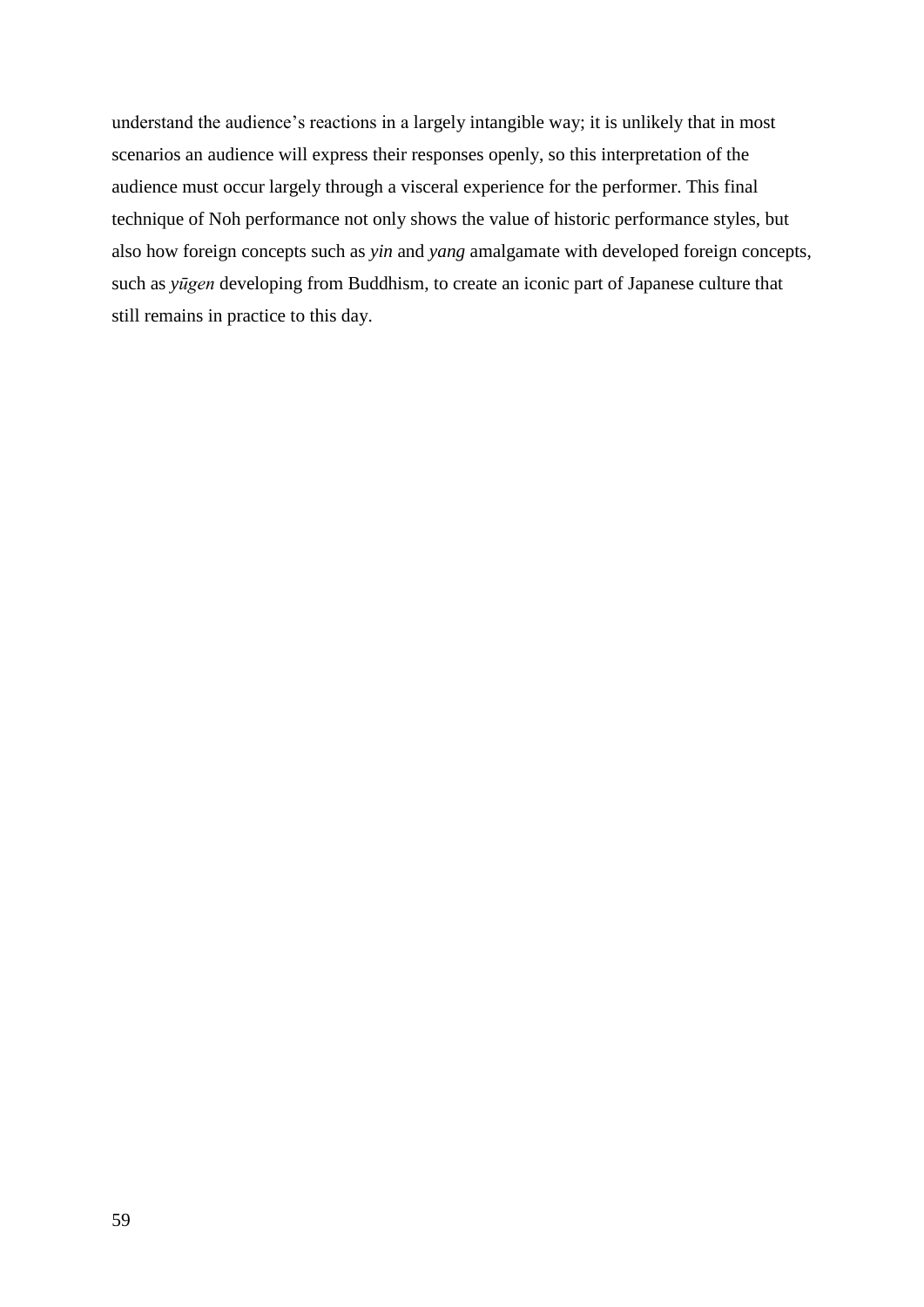## <span id="page-60-0"></span>6. Conclusion

Theatre and performance in Japan have been tightly linked with religion for centuries, beginning with Shamanistic rituals that involved dancing and chanting, used to induce trances to commune with *kami*. Shinto gave us a mythological context to performative practices as well as performances that were made to be viewed by audiences and as part of religious festivals. This tradition of using performance as part of festivals continued with *Gigaku* and Buddhism, during the Nara period, where the performance style was also adopted into aristocratic society. With the development of the Japanese language, we can begin to see a deepening of Buddhist philosophies in the Heian period that begin to be echoed in the literary arts of the Heian courts. As well as literary developments, the Heian period also gave us more styles of performance, such as *Dengaku* and *Sarugaku* that were adopted in different ways into the Heian culture, however both contributed greatly to the development of the performance style of Noh.

Noh is a very intricate and detailed theatrical style, the original performances of which will always be difficult to truly and accurately define due to temporal barriers. Fortunately, with the treatises of people like Zeami, we are able to gain some first-hand insight into the traditional world of the Noh performer. While it was a strict and rigid world due to the constant competition of other schools and performance troupes, those that were elected as patrons by the emperors were given a door into a life they would likely never have been able to experience and to further their art and their family's legacies. The original thought behind this thesis was to question the motives of Noh performers, to try to understand the cultural reasoning behind such a unique performance style. Through this research, it has been shown that the imperial intrigue in the theatre was limited and was only given to a select few individuals, a favour that could very easily switch between emperors. This clearly does not lend itself to a stable profession, no matter how many opportunities are bestowed upon those deemed worthy. Given this it is probable that troupes and schools were not formed as a simple way to earn money, power and fame.

So, this leads to the question: was the influence for such a religiously linked performance style the actual worship of the religion on the part of the performers? This thesis has not really been able to answer this question; however, it has wanted to give a clearer understanding of what those links actually consist of so that further examination is made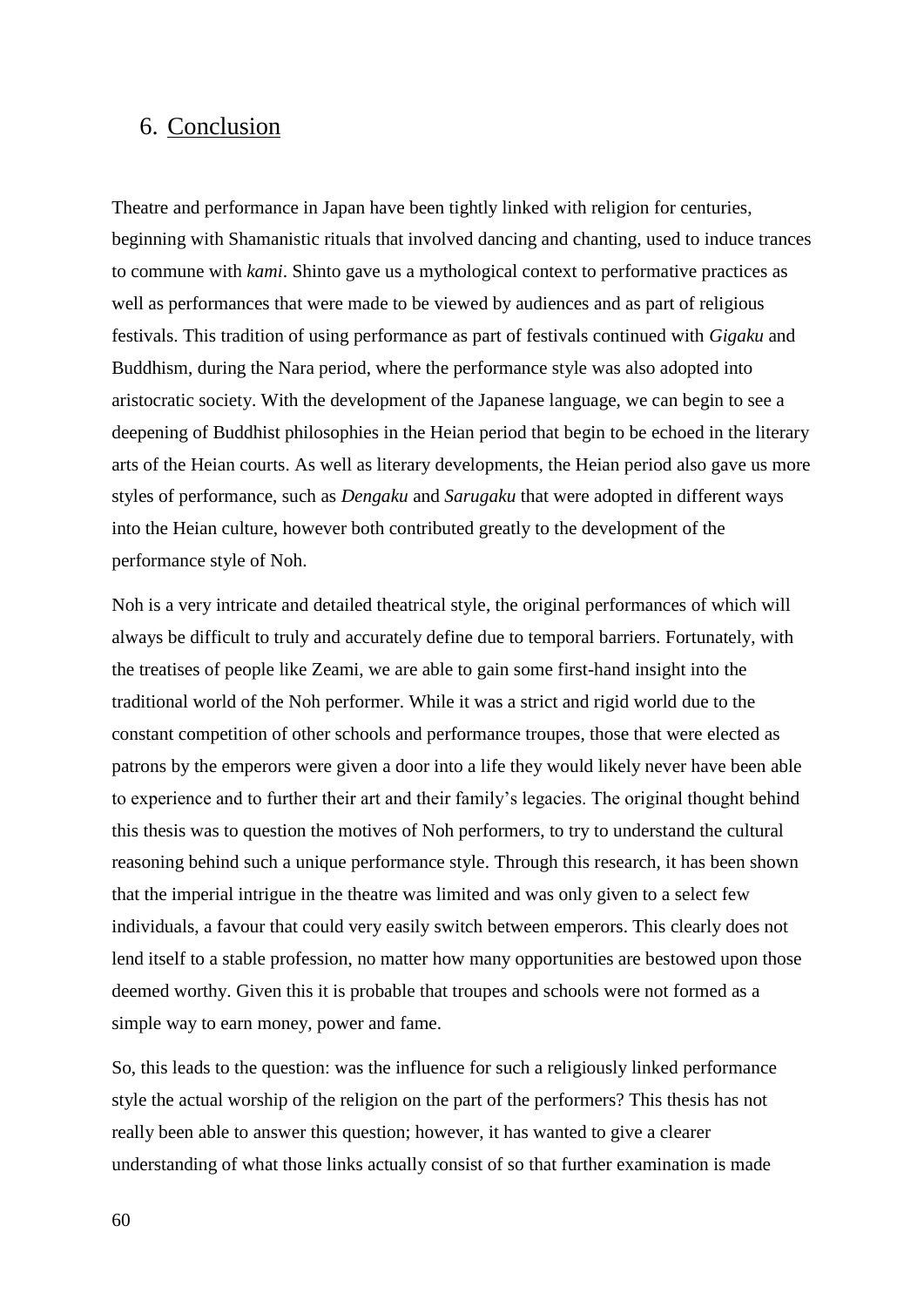easier. The links between Japanese performance are well documented in the case of the myth of the heavenly cave, the myth of the two brothers is less discussed, but still readily available knowledge. The early performance styles consisted more of a concern on form and style rather than context, however, they did begin to move away from the multi-layered connections to religion and started to become purely entertainment at religious festivals. Through literature, we can easily track the growing Buddhist philosophies that began to spread into many aspects of Japanese life, and these literary developments, in turn, led to newer developments of Buddhist thought. This is most obvious in the concepts of *mono no aware* and later in *Yūgen*. As such existential concepts, it is vital to place them in the context of examples that were created by people that were living through these cultural changes, especially as an audience with several layers of disadvantages in access to this information. It is with Noh that we see the culmination of all of these facets that come together to create a fantastically unique style of theatre that has prevailed through centuries of war and cultural shifts. Noh combines the performance styles of Shinto with those that were used in Buddhist festivals and were originally developed in China. It is well versed in a variety of literary styles, some native and some foreign, to have a broader view of understanding of the language of symbology that had developed through the poetry of the late Nara and Heian periods. It draws on Buddhist philosophies through the school of Zen Buddhism and puts them into practice, the way they were intended. Noh was created due to the myriad of religious influence over the centuries, and would not have existed if weren't for the introduction of Buddhism to Japan.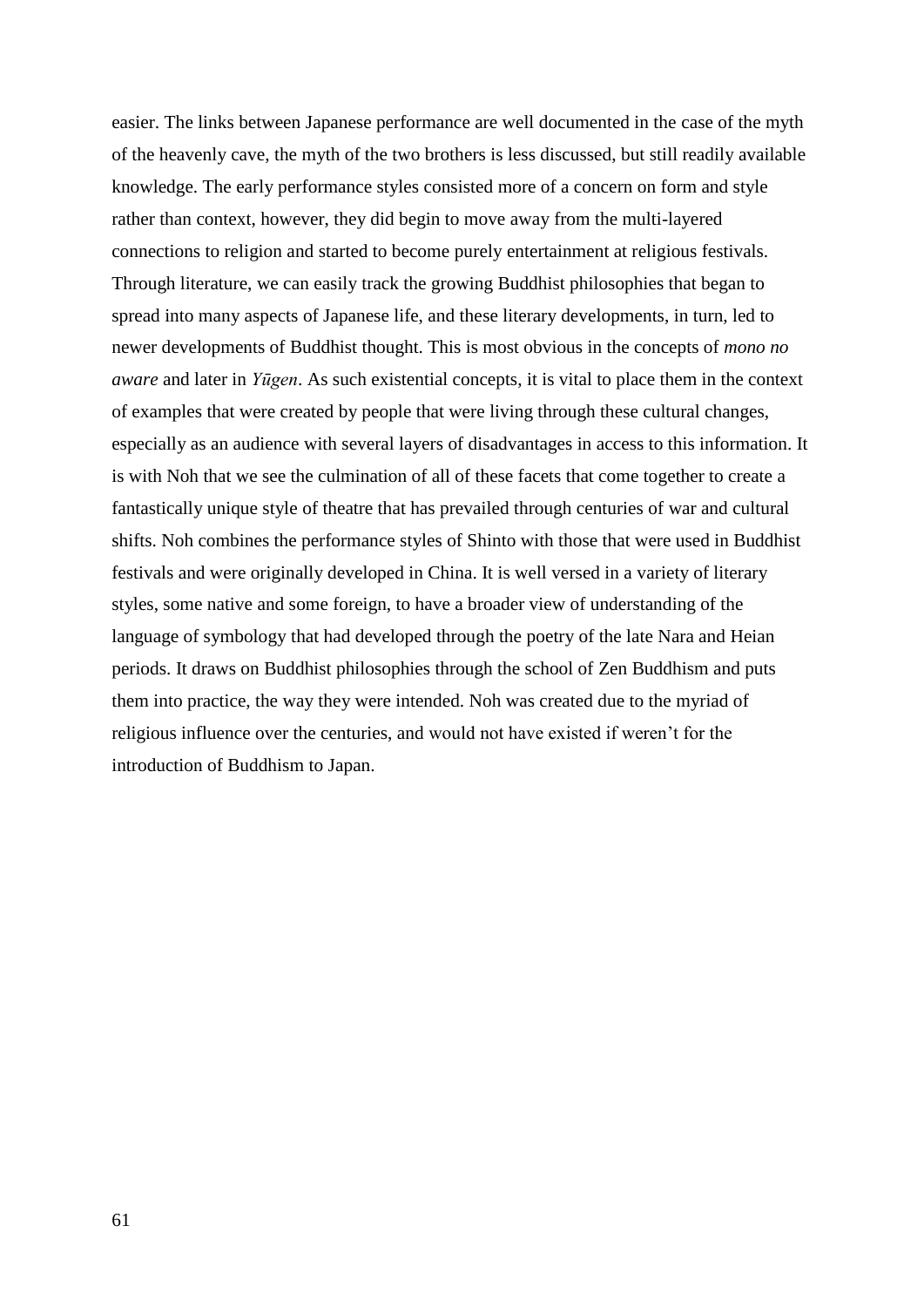## <span id="page-62-0"></span>7. Appendix

## <span id="page-62-1"></span>7.1 Historical Periods in Japan

Jōmon: c. 15,000 – c. 200 BCE

Yayoi: c. 200 BCE – c. 250 CE

Tumulus: 250 – 550

Asuka: late  $6<sup>th</sup>$  to the first half of  $7<sup>th</sup>$  century

Hakuhō: second half of  $7<sup>th</sup>$  century to early  $8<sup>th</sup>$  century

Nara: 710 – 784 (or 794)

Heian: 794 – 1185

Kamakura and Muromachi (Ashikaga): 1185 – 1568

Momoyama: 1568 – 1600

Edo (Tokugawa): 1600 – 1868

Meiji: 1868 - 1912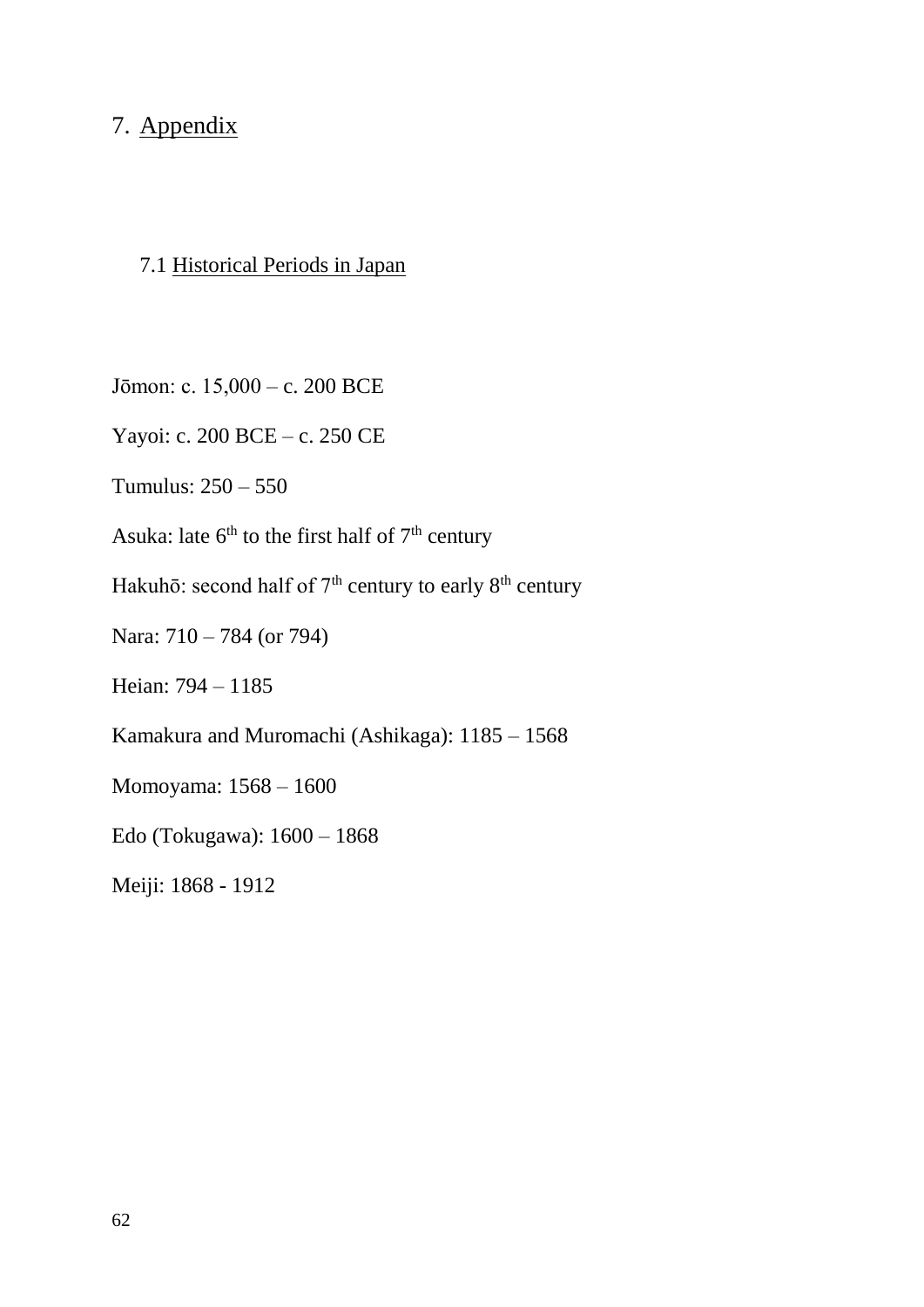## <span id="page-63-0"></span>8. Bibliography

Addiss et al., 2006. *Traditional Japanese Arts and Culture, An Illustrated Sourcebook.*  Honalulu: Universtiy of Hawai'i Press.

Amstutz, G., 1997. *Interpreting Amida: History and Orientalism in the Study of Pure Land Buddhsim.* Albany: State University of New York Press.

Arnott, P., 1969. *The Theatres of Japan.* London: Macmillan.

Averbuch, I., 1998. Shamanic dance in Japan: The Choreography of possession in Kagura performance. *Asian Folklore Studies,* 57(2), pp. 293 - 329.

Belfrage, C. & Hauf, F., 2016. The Gentle Art of Retroduction: Critical Realism, Cultural Political Economy and Critical Grounded Theory. *Organization Studies,* 38(2), pp. 251 - 271.

Blackburn, S., 2016. *The Oxford Dictionary of Philosophy.* 3rd ed. Oxford: Oxford University Press.

Borgen, R. & Ury, M., 1990. Readable Japanese Mythology: Selections from Nihon shoki and Kojiki. *The Journal of the Association of Teachers of Japanese,* 24(1), pp. 61-97.

Bowers, F., 1952. *Japanese Theatre.* London: Peter Owen Limited.

Brownlee, J., 1991. *Political Thought in Japanese Historical Writing: From Kojiki (712) to Tokushi Yoron (1712).* Waterloo: Wilfrid Laurier University Press.

Carr, K. G., 2012. *Plotting the Prince: Shotoku Cults and the Mapping of Medieval Japanese Buddhism.* Honolulu: Universtiy of Hawaii Press.

Chamberlain, B. H., 2005. *The Kojiki: Records of Ancient Matters.* Tuttle Publishing.

Chōmei, K. N., 2013. *Hōjōki*. [Kindle Fire 7 version]. London: Penguin Classics. Available at: [https://www.amazon.co.uk/Essays-Idleness-Hojoki-Penguin-](https://www.amazon.co.uk/Essays-Idleness-Hojoki-Penguin-Classics/dp/0141192100/ref=sr_1_1?ie=UTF8&qid=1535482273&sr=8-1&keywords=essays+in+idleness)

[Classics/dp/0141192100/ref=sr\\_1\\_1?ie=UTF8&qid=1535482273&sr=8-](https://www.amazon.co.uk/Essays-Idleness-Hojoki-Penguin-Classics/dp/0141192100/ref=sr_1_1?ie=UTF8&qid=1535482273&sr=8-1&keywords=essays+in+idleness)

[1&keywords=essays+in+idleness](https://www.amazon.co.uk/Essays-Idleness-Hojoki-Penguin-Classics/dp/0141192100/ref=sr_1_1?ie=UTF8&qid=1535482273&sr=8-1&keywords=essays+in+idleness)

Cranston, E. A., 1993. *A Waka Anthology, Vol. 1.* Stanford: Stanford University Press.

Danermark, B., Ekström, M., Jakobsen, L. & Karlsson, J. C., 2002. *Explaining Society: An Introduction to critical realism in the social sciences.* London: Routledge.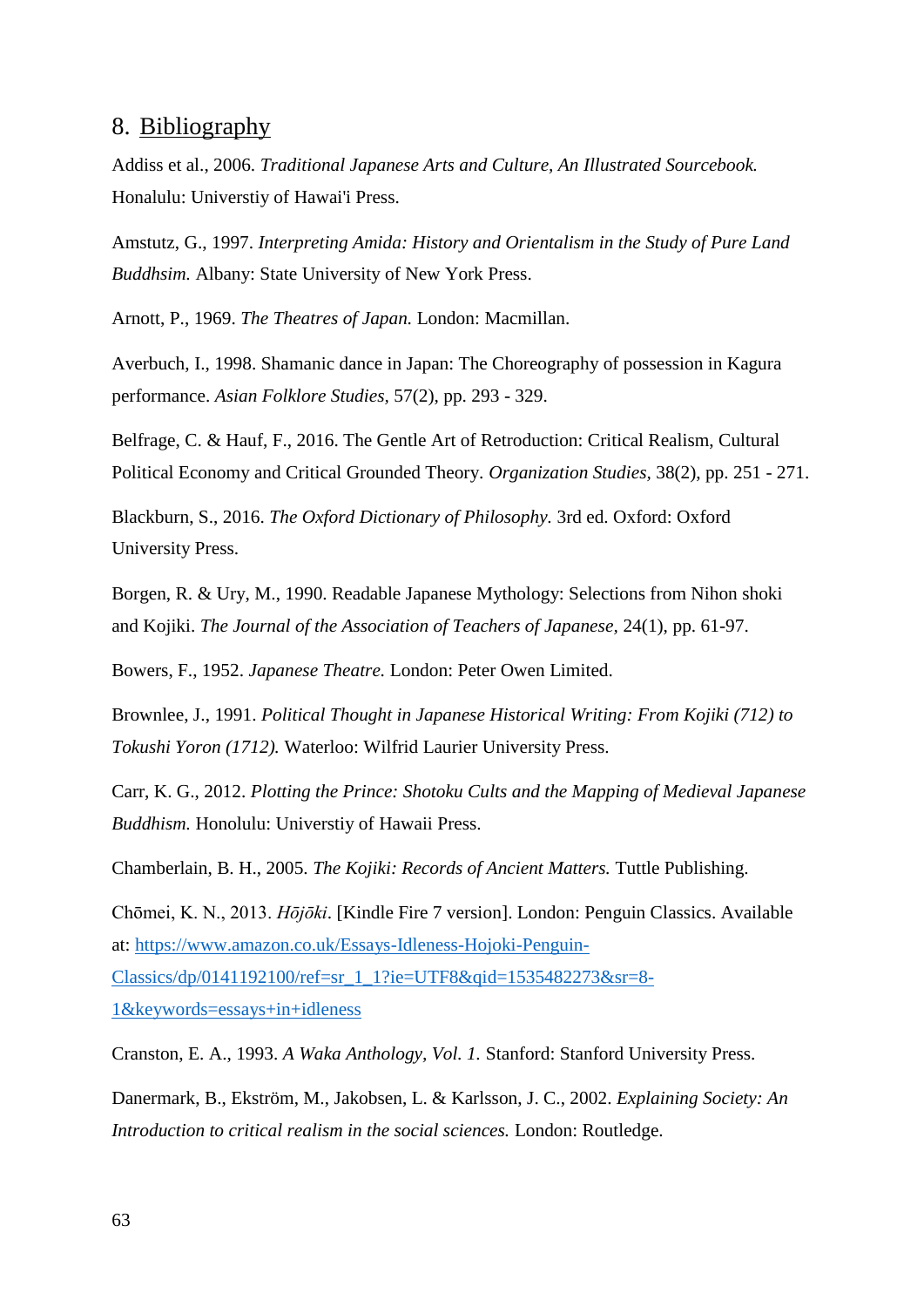Deal, W. E. & Ruppert, B., 2015. *A Cultural History of Japanese Buddhism.* Chicester: John Wiley & Sons, Inc.

Emmerich, M., 2013. *The Tale of Genji: Translation, Canonization, and World Literature.*  New York: Columbia University Press.

Fei, F. C., 2002. *Chinese Theories of Theater and Performance from Confucius to the Present.* The University of Michigan Press.

Fletcher, A. J., 2016. Applying critical realism in qualitative research: methodology meets method. *International Journal of Social Research Methodology,* 20(2), pp. 181-194.

Fowler, J. D. & Fowler, M., 2008. *Chinese religions: beiliefs and practices.* Eastbourne: Sussex Academy Press.

Fürsich, E., 2009. In Defense Of Textual Analysis. *Journalism Studies,* 10(2), pp. 238-252.

Hoover, T., 1977. *Zen Culture.* New York: Random House Inc.

Inoura, Y. & Kawatake, T., 1981. *The Traditional Theater of Japan.* Tokyo: Japan Foundation.

Inouye, C. S., 2008. *Evanescence and Form: An Introduction to Japanese Culture.* New York: Palgrave Macmillan.

Jenyns, S., 1955. A Japanese Gigaku Mask from the Tempyō Period (A.D. 710-94). *The British Museum Quarterly,* 20(2), pp. 50-53.

Kenkō, Y., 2013. *Essays in Idleness*. [Kindle Fire 7 version]. London: Penguin Classics. Available at: [https://www.amazon.co.uk/Essays-Idleness-Hojoki-Penguin-](https://www.amazon.co.uk/Essays-Idleness-Hojoki-Penguin-Classics/dp/0141192100/ref=sr_1_1?ie=UTF8&qid=1535482273&sr=8-1&keywords=essays+in+idleness)[Classics/dp/0141192100/ref=sr\\_1\\_1?ie=UTF8&qid=1535482273&sr=8-](https://www.amazon.co.uk/Essays-Idleness-Hojoki-Penguin-Classics/dp/0141192100/ref=sr_1_1?ie=UTF8&qid=1535482273&sr=8-1&keywords=essays+in+idleness) [1&keywords=essays+in+idleness](https://www.amazon.co.uk/Essays-Idleness-Hojoki-Penguin-Classics/dp/0141192100/ref=sr_1_1?ie=UTF8&qid=1535482273&sr=8-1&keywords=essays+in+idleness)

Kidder, J. E., 2007. *Himiko and Japans Elusive Chiefdom of Yamatai: Archaeology, History and Mythology.* Honolulu: University of Hawaii Press.

Kitagawa, J. M., 1966. *Religion in Japanese History.* New York: Columbia University Press.

Kitasawa, S., 1915. Shintoism and the Japanese Nation. *The Sewanee Review,* 23(4), pp. 479- 483.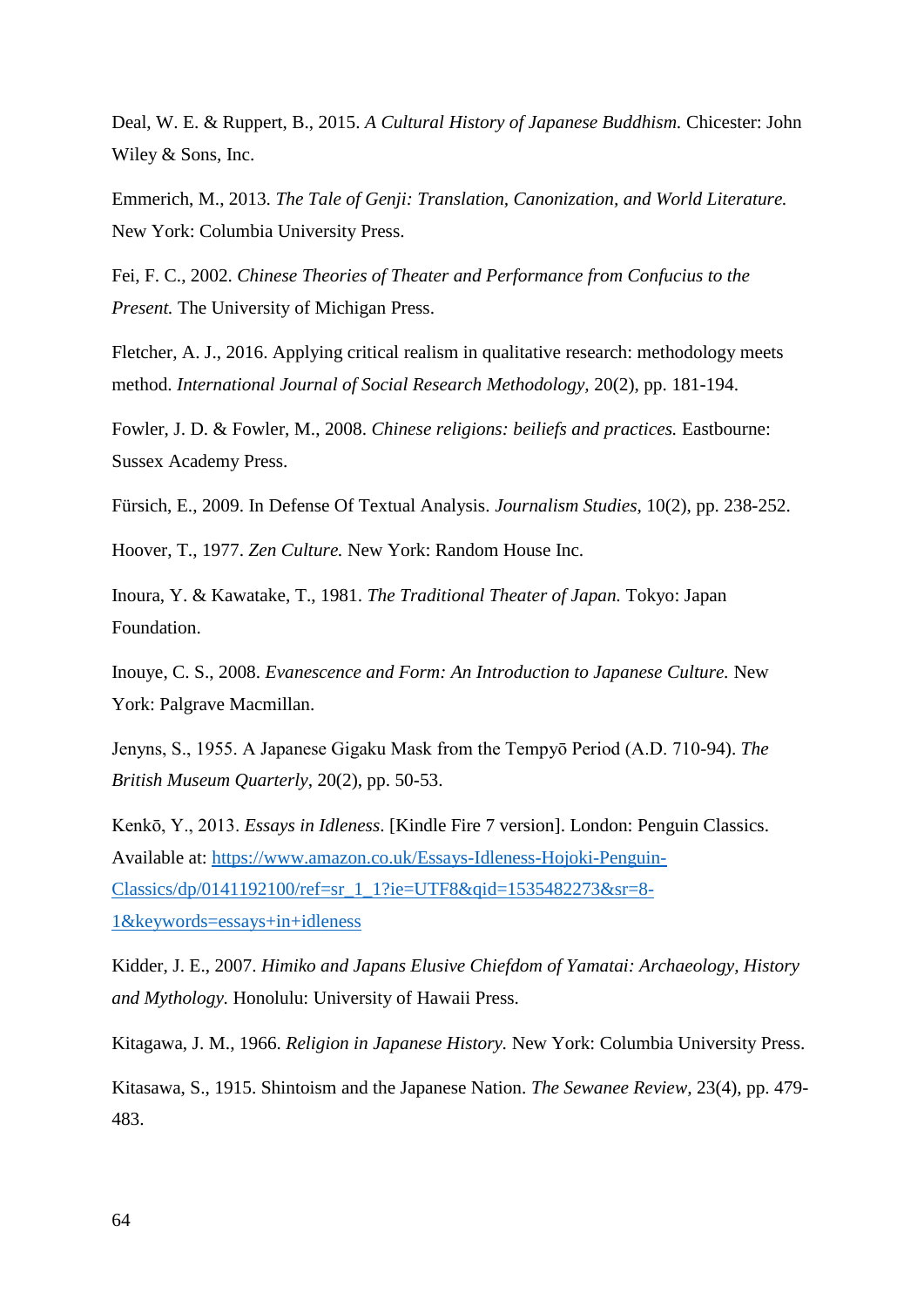Kojima, K., 1938. *The Tempyō Sculptures and the Problem of Their Style.* Tokyo: Bijutsu (Art).

Lazarus, A., 2018. Folk Performance as Transgression: The Great Dengaku of 1096. *The Journal of Japanese Studies,* 44(1), pp. 1-23.

Matsuo, K., 2014. *A History of Japanese Buddhism.* Leiden: BRILL.

McKee, A., 2003. *Textual Analysis: A Beginners Guide.* London: Sage Publications Ltd.

McKinney, M. 2013. *Introduction* and *Notes on Translation* in *Yoshida Kenkō and Kamo No Chōmei - Essays in Idleness and Hōjōki*. [Kindle Fire 7 version]. London: Penguin Classics. Available at: [https://www.amazon.co.uk/Essays-Idleness-Hojoki-Penguin-](https://www.amazon.co.uk/Essays-Idleness-Hojoki-Penguin-Classics/dp/0141192100/ref=sr_1_1?ie=UTF8&qid=1535482273&sr=8-1&keywords=essays+in+idleness)[Classics/dp/0141192100/ref=sr\\_1\\_1?ie=UTF8&qid=1535482273&sr=8-](https://www.amazon.co.uk/Essays-Idleness-Hojoki-Penguin-Classics/dp/0141192100/ref=sr_1_1?ie=UTF8&qid=1535482273&sr=8-1&keywords=essays+in+idleness) [1&keywords=essays+in+idleness](https://www.amazon.co.uk/Essays-Idleness-Hojoki-Penguin-Classics/dp/0141192100/ref=sr_1_1?ie=UTF8&qid=1535482273&sr=8-1&keywords=essays+in+idleness)

Murdock, G., 1997. Thin Descriptions: Questions of Method in Cultural Analysis. In: J. McGuigan, ed. *Cultural Methodologies.* London: SAGE Publications, pp. 178-192.

Ono, S., 1962. *Shinto: The Kami Way.* Tokyo: Tuttle.

Pellecchia, D., 2017. Noh Creativity? The Role of Amateurs in Japanese Noh Theatre. *Contemporary Theatre Review,* 27(1), pp. 34-45.

Sakata, M. & Kurasaka, S., 2011. *Basic Study in Ma Timing in Gagaku; Between the Dancer and the Ryuteki Player in Bugaku Dance Ryo-Ou,* Kyotanabe City: Faculty of Culture and Infomation Science, Doshisha University.

Sato, T., Suzuki, N., Eckert, K. & Ellison, D. W., 2019. Japanese Secondary Physical Educators' Professional Development Experiences of Teaching Japanese Traditional Dance. *Journal of Dance Education.*

Schalow, P., 2006. *A Poetics of Courtly Male Friendship in Heian Japan.* Honolulu: University of Hawaii Press.

Sekine, M., 1985. *Ze-Ami and his Theories of Noh Drama.* Gerrards Cross: Colin Smythe Limited.

Serper, Z., 2005-2006. Japanese Noh and Kyogen Plays: Staging Dichotomy. *Comparative Drama,* 39(3/4), pp. 307-360.